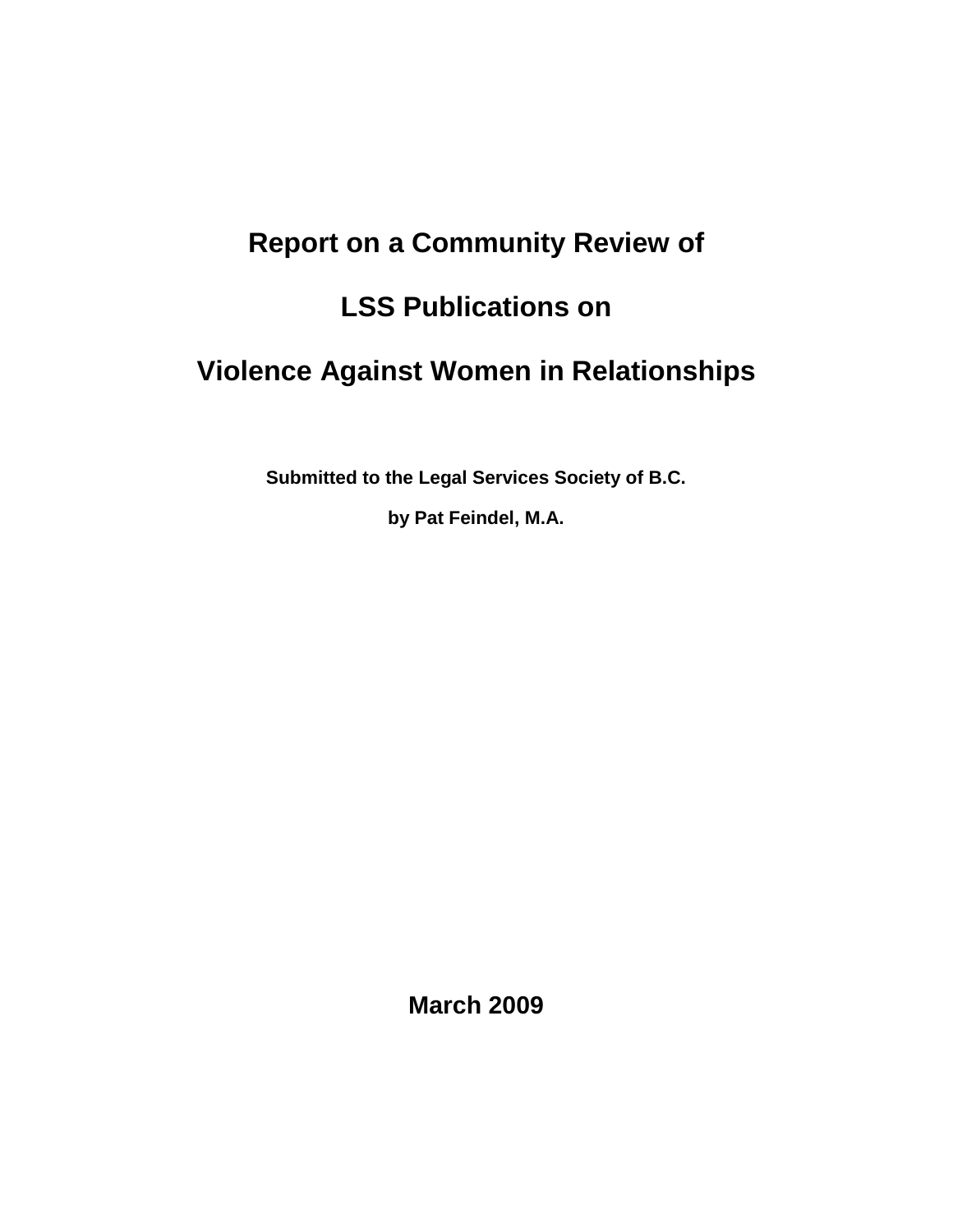# **Contents**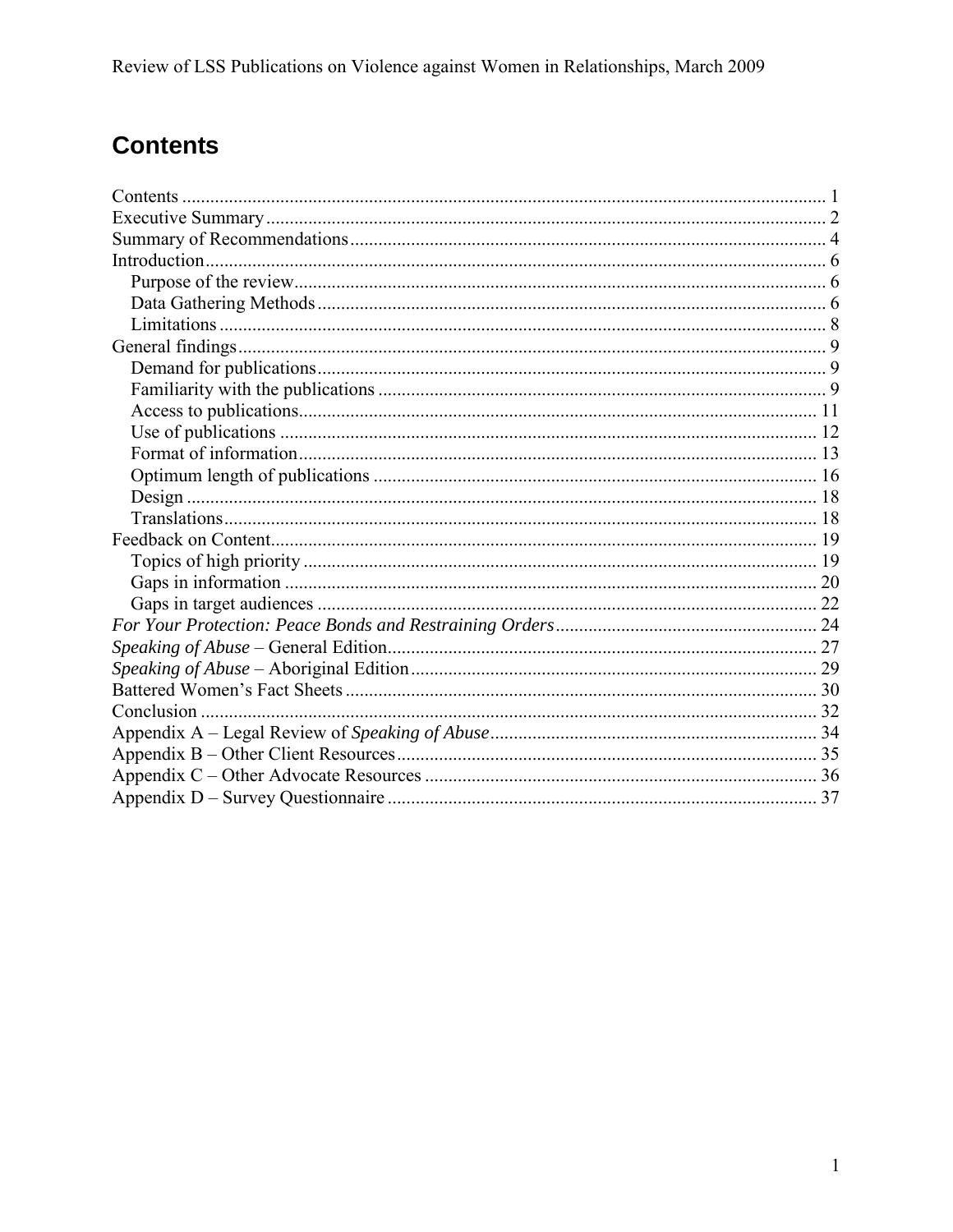# **Executive Summary**

This report summarizes a 2008 community-based evaluation of several publications dealing with violence against women in relationships published by the Legal Services Society of BC and, in the case of one publication, co-published with the Ministry of Public Safety and Solicitor General of BC. The publications include:

- 1. *For Your Protection: Peace Bonds and Restraining Orders* (co-published with Solicitor-General)
- *2. Speaking of Abuse*
- *3. Speaking of Abuse for Aboriginal Women*
- 4. *Legal Information for Battered Women* fact sheets (commonly referred to as Battered Women's Fact Sheets):
	- 1 If you are an immigrant sponsored by your husband
	- $\blacksquare$  2 Taking legal action
	- 3 Custody and access
	- 4 Peace bonds, restraining orders, and no-contact orders
	- 5 Can you stay in the family home on reserve?

This study set out to answer the following questions:

### **Who uses the publications?**

In general, this review found that advocates from a variety of community organizations and regions of the province value the publications under review very highly, and use them to support many kinds of activities, from giving assistance to individual clients to providing information and training in a range of community contexts.

However, a significant finding of this review was that familiarity with the publications is lower than one would expect, and advocates were least familiar with the Battered Women's Fact Sheets – an unfortunate finding, given that upon reviewing them, most respondents enthusiastically praised their potential usefulness, particularly if they were to be redesigned in a brochure format for easy display. In addition, even among advocates who reported familiarity with the publications, some were unfamiliar with the details of their content, as indicated by their identification of "missing information" on topics that are actually addressed in the publications.

### **What format is most accessible and useful? Which publications do people use most?**

Advocates prefer print material for giving information to clients, and a majority prefers shorter formats. However, they also see a valuable role for longer booklets with more detail or overview information. The publications most frequently given to clients were *For Your Protection* and *Speaking of Abuse*, though less familiarity with the Battered Women's Fact Sheets may account in part for the preference for these booklets. A significant number of community advocates use translated versions of the publications, though some were unaware of what languages were available. They viewed online resources as somewhat helpful to clients, but noted that many clients face multiple barriers to accessing online information. Advocates more often use online resources for their own reference.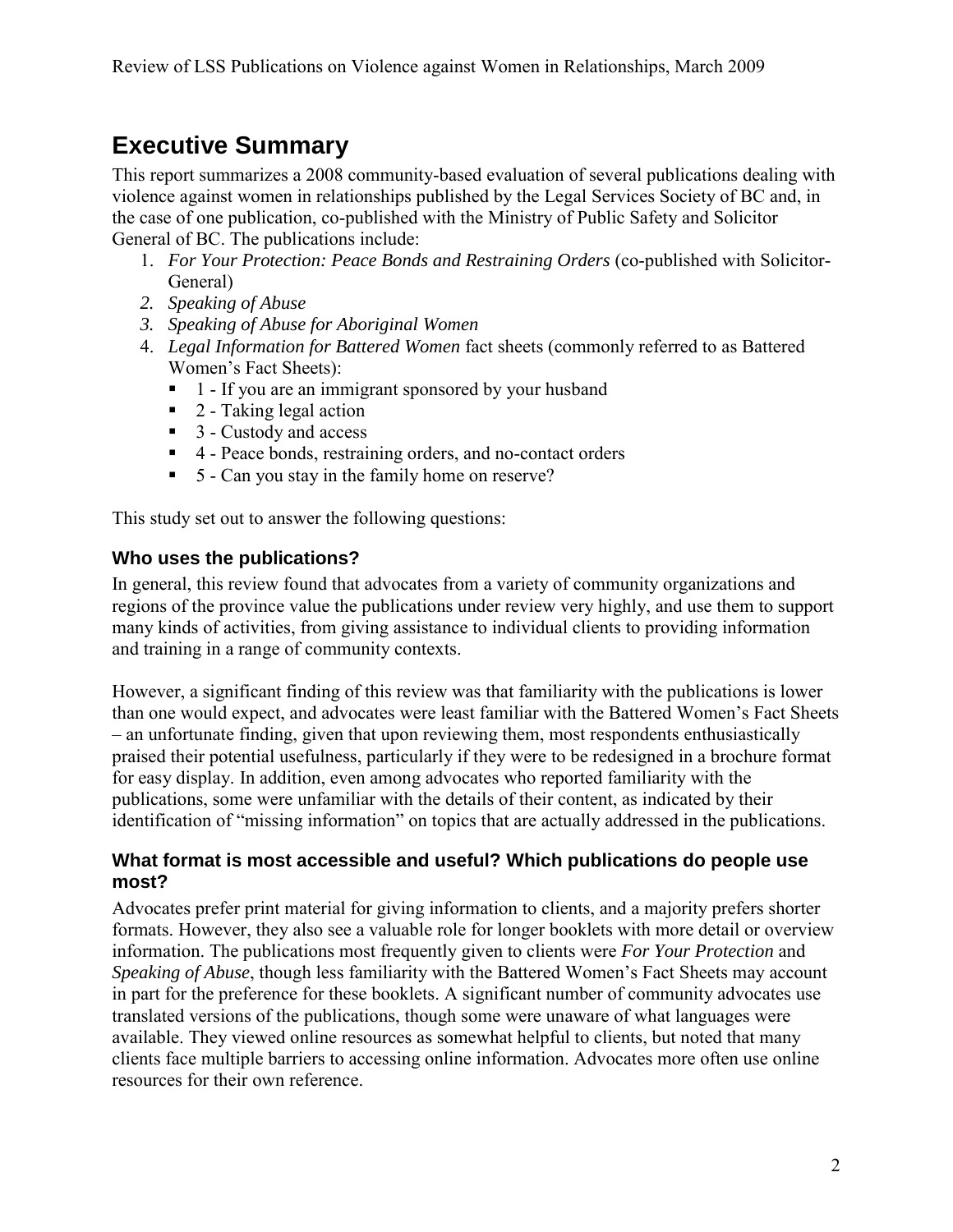Respondents also recommended a variety of other print formats, such as wallet cards, posters, and bookmarks that could be placed in public areas in order to reach those who might not otherwise access their services or the publications under review. They also suggested using public media (e.g. community papers) to disseminate information and build broader community awareness on violence in relationships.

Advocates were less unanimous regarding what kind of resource they would prefer for their own reference. While most use online resources, they value print resources highly. Two thirds preferred a single handbook or binder with all the information they need in one place, while one third prefer to have shorter documents on specific topics and organize/file them according to their own needs. Many appear to use the same materials that are designed for clients, in addition to a variety of other resources (listed in Appendices B and C).

### **What relevant audiences are not being reached?**

Respondents also made recommendations regarding target groups to consider in developing new materials, such as older women, youth, lesbian/gay/bisexual/transgender (LGBT) people, those with limited literacy skills, men, and people with disabilities.

They also suggested additional languages for translated versions of publications. The highest in demand were Korean, Arabic, Russian, Kurdish and Japanese.

### **What is the most appropriate breakdown of topic areas? What information is missing?**

These priority topic areas are well addressed by current publications –

- child custody and access,
- **financial issues,**
- **Protection orders, and**
- criminal court process.

Nevertheless, two of these topic areas were highlighted in advocates' requests for additional information. Topics singled out for attention in revised or new materials included:

- **c** criminal justice process
- $\blacksquare$  child custody & access
- safety planning
- legal aid and legal representation
- **immigration issues**

### **What other resources are community advocates using?**

Community advocates draw upon a wide range of print and online resources in addition to the LSS materials. These are listed in Appendices B and C.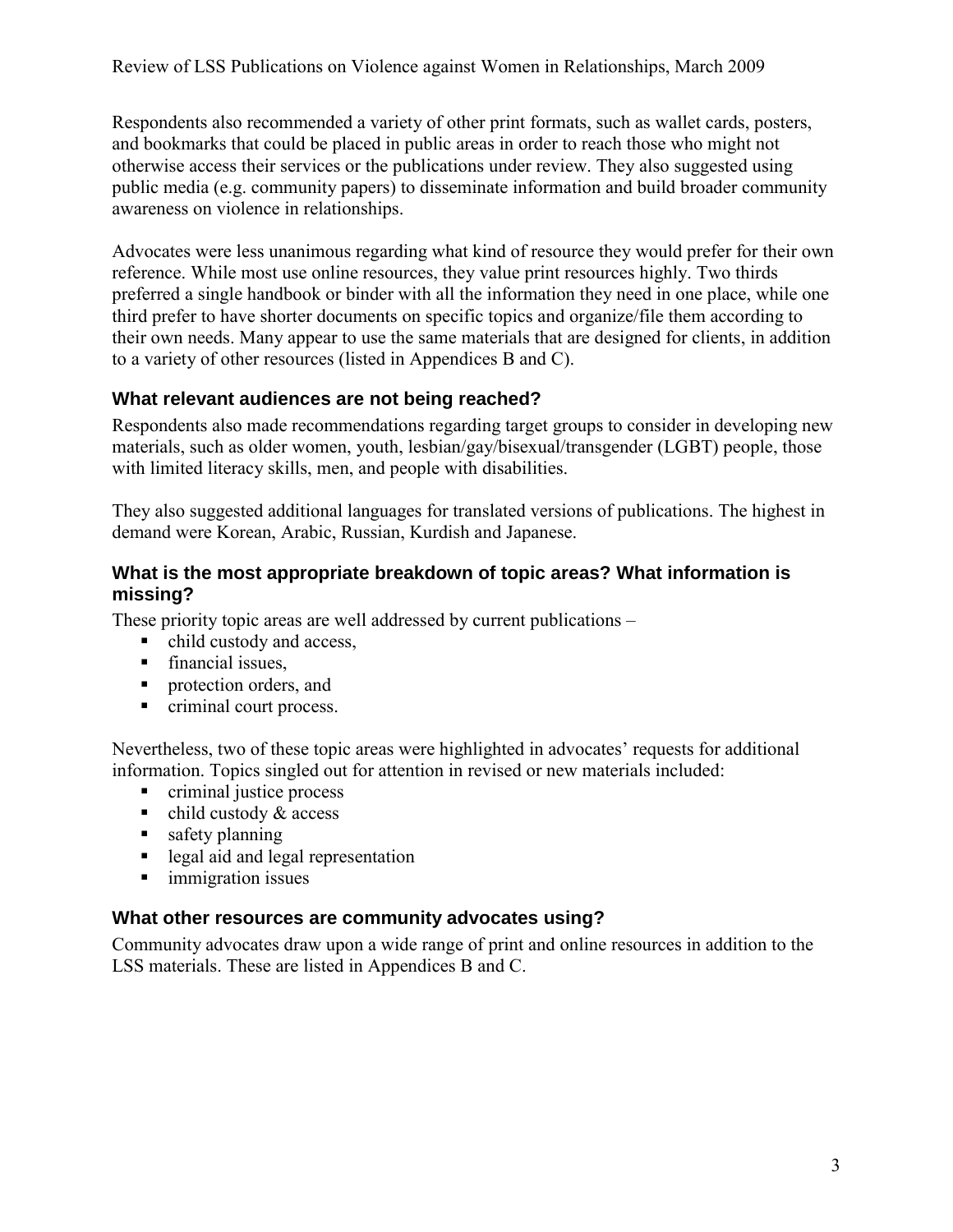# **Summary of Recommendations**

## **Top priorities based on community feedback**

## **1. Promotion and Distribution**

- a. Increase efforts to publicize  $\&$  promote available publications to community advocates (e.g. community outreach, personal contact, training events, community & multicultural media, etc.).
- b. Simplify ordering and re-ordering (e.g. automatic re-ordering system, ordering reminders). Include information about available translations, how to order, and online access on copies of all publications.
- c. Provide increased information & training to community advocates about content and use of publications.

#### 2. *Legal Information for Battered Women* **fact sheets** – Update and expand fact sheet series:

- a. Make recommended content changes and continue to produce **existing fact sheets**: Custody & access; If you are an immigrant; Peace bonds & protection orders; Legal Action; Family Home on Reserve
- b. Develop fact sheets on **priority topics** (info from *Speaking of Abuse*): Criminal court process; Financial issues; Safety planning/ planning for leaving a relationship; Legal aid and representation
- c. In developing generic fact sheets, incorporate information relevant to aboriginal clients (e.g. aboriginal resources, advocates, issues, etc.).
- d. Develop fact sheets for new **target audiences**: GLBT community; older women; youth; visual format for low literacy clients; men.
- e. Reformat print versions in **pamphlet format**.
- f. Revise fact sheet series **title** ("Legal Information for Battered Women") suggested terminology – abuse or violence against women in relationships.
- 3. *For Your Protection*  Continue this publication, with suggested revisions.
- 4. **Alternative formats –** consider providing some information in alternative formats, such as wallet cards (e.g. safety tips), and formats targeted to specific audiences (e.g. low literacy, visually impaired).
- 5. **Gender sensitivity** Continue to use gender specific terms in publications on relationship violence and include a rationale for why.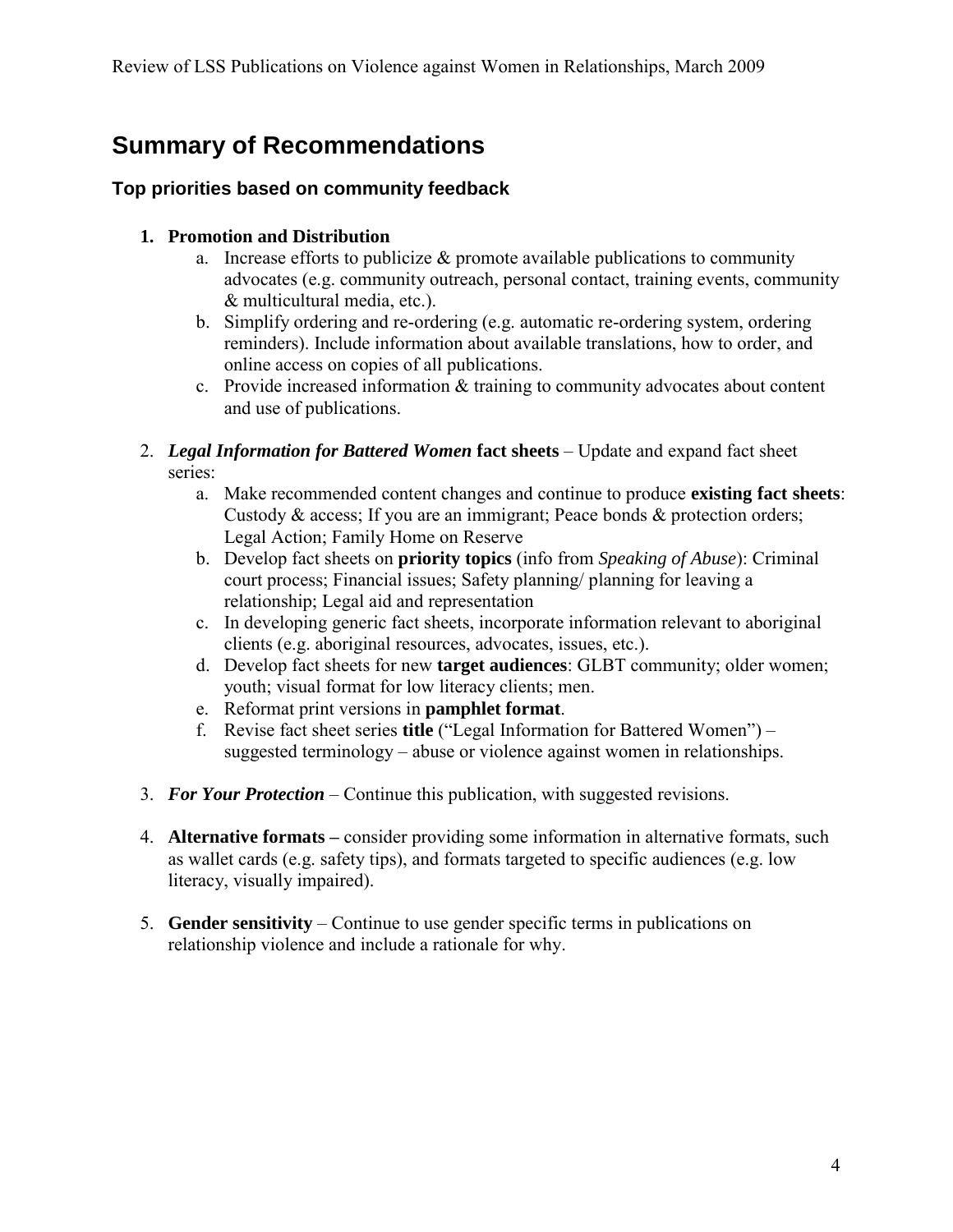# **Summary of other recommendations:**

### *Speaking of Abuse***:**

- 1. Continue publication of *Speaking of Abuse* as an overview of issues faced by women being abused in relationships, updated to address content issues identified in this report (lower priority).
- 2. Continue to provide translated versions, and develop a proactive method of keeping advocates apprised of available translations.
- 3. Update cover image to convey women and children together, in mutual support.

### *Speaking of Abuse for Aboriginal Women***:**

- 1. Consider whether a separate aboriginal version of *Speaking of Abuse* is required, or whether fact sheets addressing aboriginal issues would be feasible (financial issues, family home on reserve).
- 2. If this publication is continued, consider content additions above and provide a more updated cover image reflecting a diversity of aboriginal women and children.

### **Publication Formats:**

- 1. Continue to offer print information for clients, in addition to online documents.
- 2. Offer publications in formats that are appropriate for the medium of distribution i.e. print documents in pamphlet size, online documents in standard document sizes for easy printing.
- 3. Consider alternative formats for clients with low literacy e.g. providing DVD, cartoon format, or visually based plain language material similar to *Westcoast Reader* special edition on violence in relationships.
- 4. Consider creative alternative formats for getting information to clients media, public awareness posters, notices in public locations, wallet cards, lipstick holders, etc.

## **Publication Length:**

- 1. Provide short brochure-style information pamphlets on specific topics for clients (see Top Priorities – Fact sheet series – above.)
- 2. Explore possibilities of updating *Family Law Resource Manual* as a comprehensive advocate resource.

## **Translations:**

- 1. Continue to provide publications in translation.
- **2.** Increase community awareness about the availability of translated materials through advocate training, outreach to multicultural organizations, and media. (See Top Priorities - Promotion and Distribution above).
- 3. Further research is required to determine greatest language demand for new translations.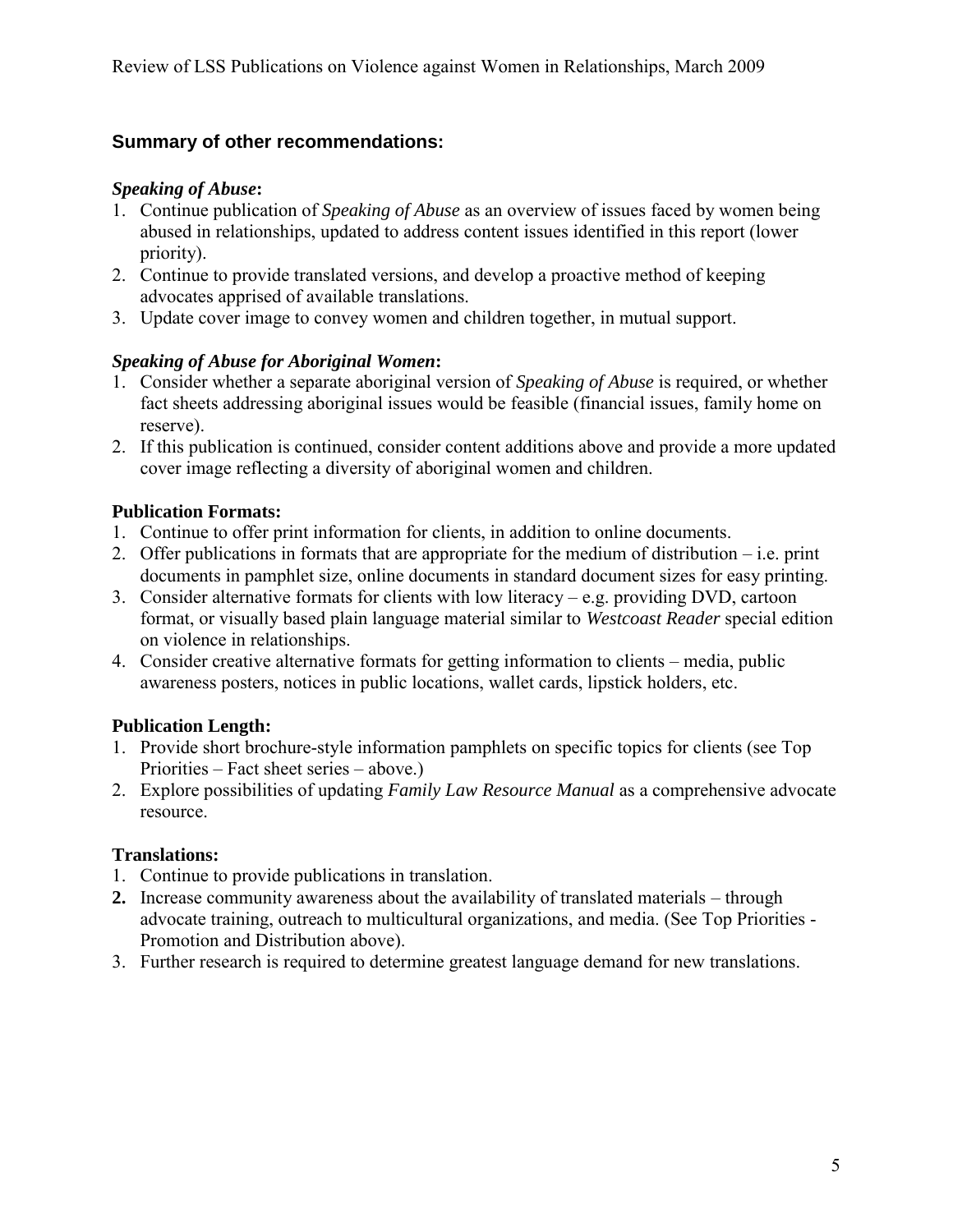# **Introduction**

# *Purpose of the review*

This report summarizes a 2008 community-based evaluation of several publications dealing with violence against women in relationships published by the Legal Services Society of BC and, in the case of one publication, co-published with the Ministry of Public Safety and Solicitor General of BC. Though these publications have been updated and reprinted several times since their initial publication in the 1980s, LSS has not for some time sought broad input about their content, format and usefulness from those who use them. This review sought feedback from legal and community advocates who work with clients who have experienced abuse or violence in a relationship. It focused on soliciting feedback from intermediaries rather than directly from clients.

The publications include:

- 1. *For Your Protection: Peace Bonds and Restraining Orders* (co-published with Solicitor-General)
- 2. *Speaking of Abuse*
- 3. *Speaking of Abuse for Aboriginal Women*
- 4. *Legal Information for Battered Women* fact sheets (commonly referred to as Battered Women's Fact Sheets):
	- 1 If you are an immigrant sponsored by your husband
	- $\blacksquare$  2 Taking legal action
	- 3 Custody and access
	- 4 Peace bonds, restraining orders, and no-contact orders
	- 5 Can you stay in the family home on reserve?

The review aimed to answer the following questions:

- Who uses the publications?
- Which publications do people use most?
- What format is most accessible and useful?
- What is the most appropriate breakdown of topic areas?
- What information is missing?
- What relevant audiences are not being reached?
- What other resources are community advocates using?

# *Data Gathering Methods*

Feedback was gathered by means of a broadly distributed online survey and a small number of in-depth interviews.

## **Survey**

A survey of 21 questions (see Appendix D) was distributed to legal services staff and community advocates through LSS email networks, and to selected victim assistance staff within the Ministry of Solicitor-General email system. A total of 230 respondents filled out at least part of the survey, with 168 fully completing it. Responses came from a wide range of locations in B.C.,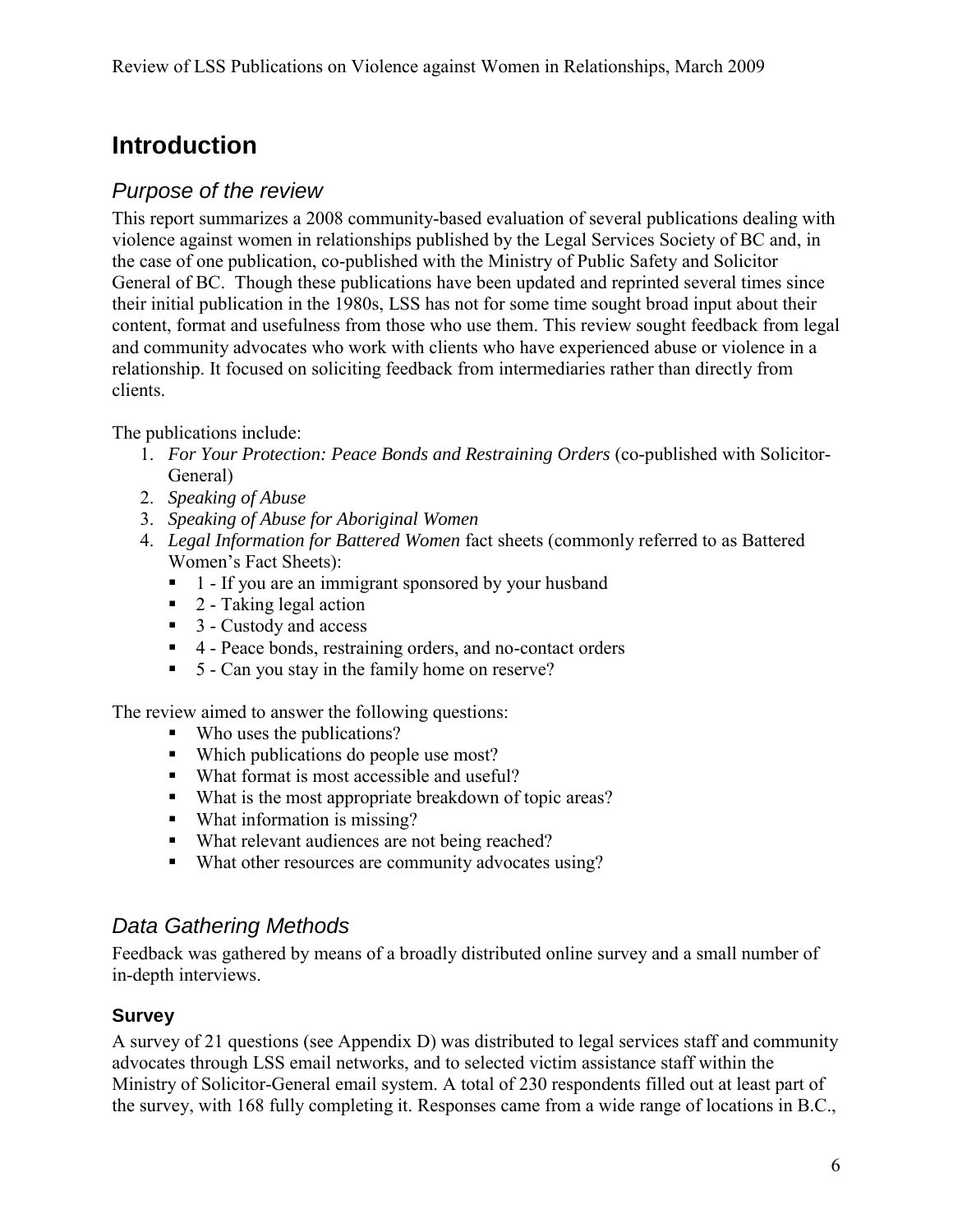with all regions well represented (Vancouver Island, Lower Mainland, Interior, Southern Interior, Cariboo-Chilcotin, North Coast, Northern Interior, etc.).

Respondents represented the following occupations (survey question 1):

- advocates and community workers (77 34.2%)
- counselors/social workers  $(60 26.7%)$
- victim service workers  $(58 25.8\%)$
- information providers  $(39 17.3\%)$
- $\blacksquare$  LSS staff  $(34 15.1\%)$
- **transition house workers**  $(29 12.9\%)$
- and a small number of volunteers  $(11)$ , LSS lawyers  $(5)$ , and paralegals  $(5)$ .

(Total number of responses to question – 225.)

Respondents were from organizations offering a variety of services:

- general information and referral (191 87.2%)
- advocacy services  $(130 59.4\%)$
- legal referral and information  $(126 57.5\%$  and  $111 50.7\%)$
- counseling on violence issues  $(103 47%)$
- family services and supports  $(87 39.7%)$
- **transition house or shelter (67 30.6%)**

Additional services (reported in comments) included drug and alcohol counseling, youth and child services, EAL (English as an Additional Language) teaching, housing advocacy, assistance navigating the justice system, alternative/traditional aboriginal services, and services for specific populations (new Canadians/immigrants, people with disabilities, aboriginal, women).

Among the 230 total of survey respondents, 99 indicated they offer services to clients who do not speak English. Among these, 86 offer services to immigrants, and 58 offer services to refugees. 96 respondents indicated they offer services to aboriginal people.

### **Interviews**

From an initial contact list of 22 community advocates, interviews were completed with eight individuals for this study. Interviews were guided by a template of questions, but generally followed a semi-structured format to allow for more informal dialogue. Questionnaire topics were covered, but not always in the same order.

Advocates from the following organizations were interviewed:

Lower Mainland Multicultural Family Support Services (4 advocates representing 4 language groups – Ranjeet, Mishi, Jennie, Hajra) Battered Women's Support Services (intake advocate – Jacqueline) Native Courtworker & Counseling Association, Robson Law Courts (family advocate – Tedra York) Atira Women's Resource Society, DTES (intake advocate – Amber Prince) Abuse Prevention Program, Mennonite Central Committee of BC, Abbotsford (Coordinator – Elsie Georzen)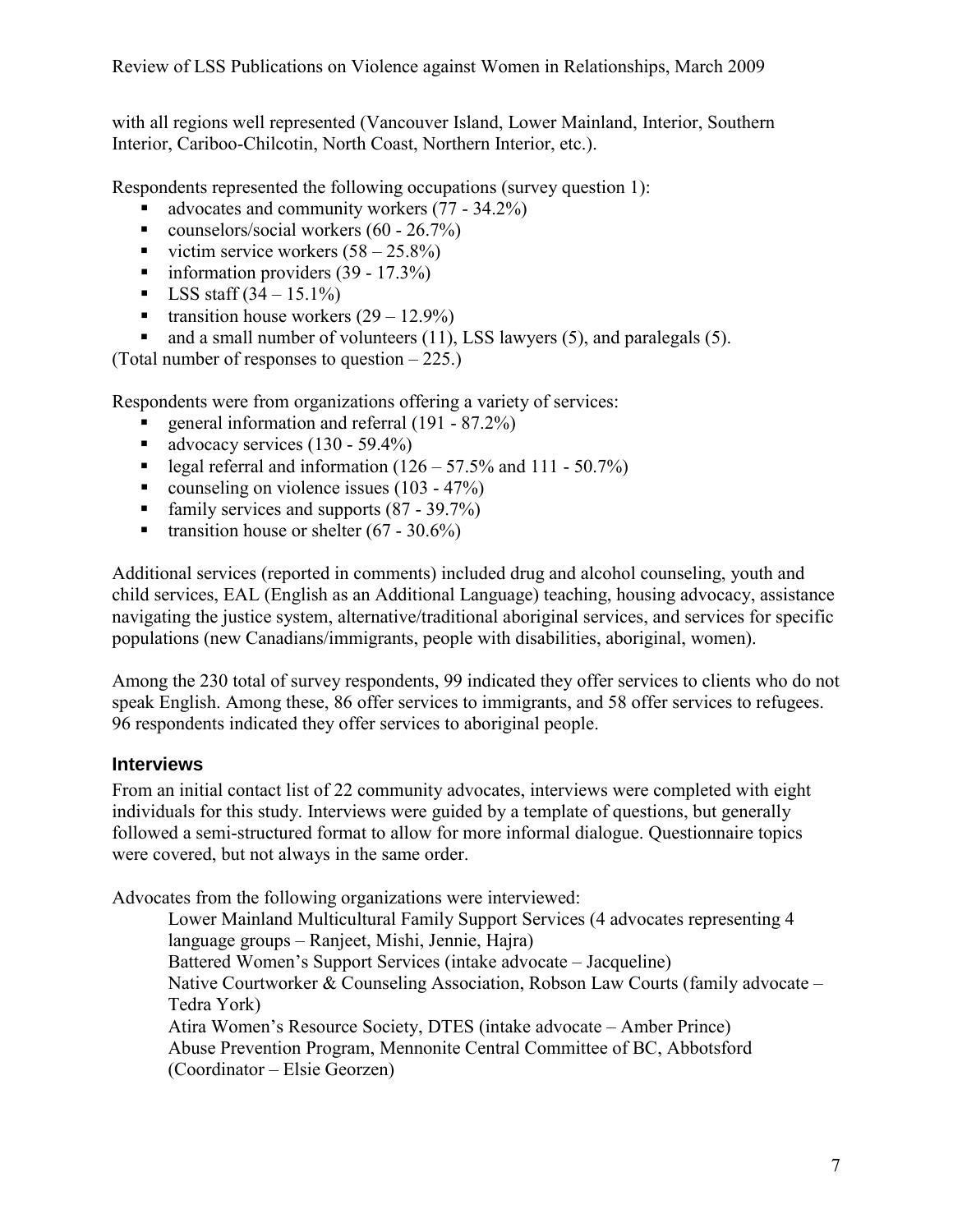Two in-person interviews were conducted with single individuals, one with a small group, and two by telephone.

## **Analysis of data**

The research data was analyzed in terms of the seven research questions. Tabulated survey responses, survey comments, and interview feedback pertaining to each research question were compiled and summarized. Survey comments are included under relevant topic areas (e.g. content gaps, target audiences), and generally indicate a single comment, unless otherwise noted.

**Data –** There were 230 survey responses, though not all questions were answered by each respondent. Responses to survey questions were automatically tabulated by the service that uploaded the survey online, providing some very basic quantitative data, but no ability to manipulate data. Some data were consolidated for this report. (For example, in this report, "frequent use" for a publication represents a consolidation of survey responses that indicated "daily" or "2-4 times a week" or "once a week" use.)

Several survey questions also allowed for individual comments, and these were collected by the automated survey report. However, they were not systematically quantified in terms of content. Where a strong trend was observed, that is noted in this report (e.g. several respondents being unaware of Battered Women's Fact Sheets). Comments were occasionally more relevant to a different question than they were answering; in that case, they are reported under the relevant topic.

Interviews sought supplemental qualitative feedback, and this data was analyzed subjectively, as it was not a large enough sample to quantify.

# *Limitations*

First, as this report discusses in a later section in more detail, a significant factor affecting the quality of feedback was that many advocates **were not familiar with some or all of the publications** (see *General findings – Familiarity with publications*). Therefore they were unable to give comments based on their experience of using some materials, but gave feedback based on reviewing the materials and assessing their potential usefulness.

Second, while this review was conducted with the awareness that **family law changes** are in development, these changes were not addressed as a factor in evaluating the current publications, as they have not been passed or implemented. However, any revision of the publications under review would need to take into account family law changes that impact issues pertaining to violence against women in relationships, such as custody and access, family property, maintenance or other financial issues, family court procedures, etc.

Thirdly, in **evaluating quantitative survey responses**, it is important to note that percentages given refer to the total responses to a specific question. While 230 people returned surveys, they did not necessarily answer every question. Therefore, unless indicated otherwise, responses quantified in percentages indicate a proportion of the total responses to a particular question, rather than a percentage of total survey respondents. (For example, if there were 150 total responses to a question, a "yes" response rate of 45% would mean 45% of 150.)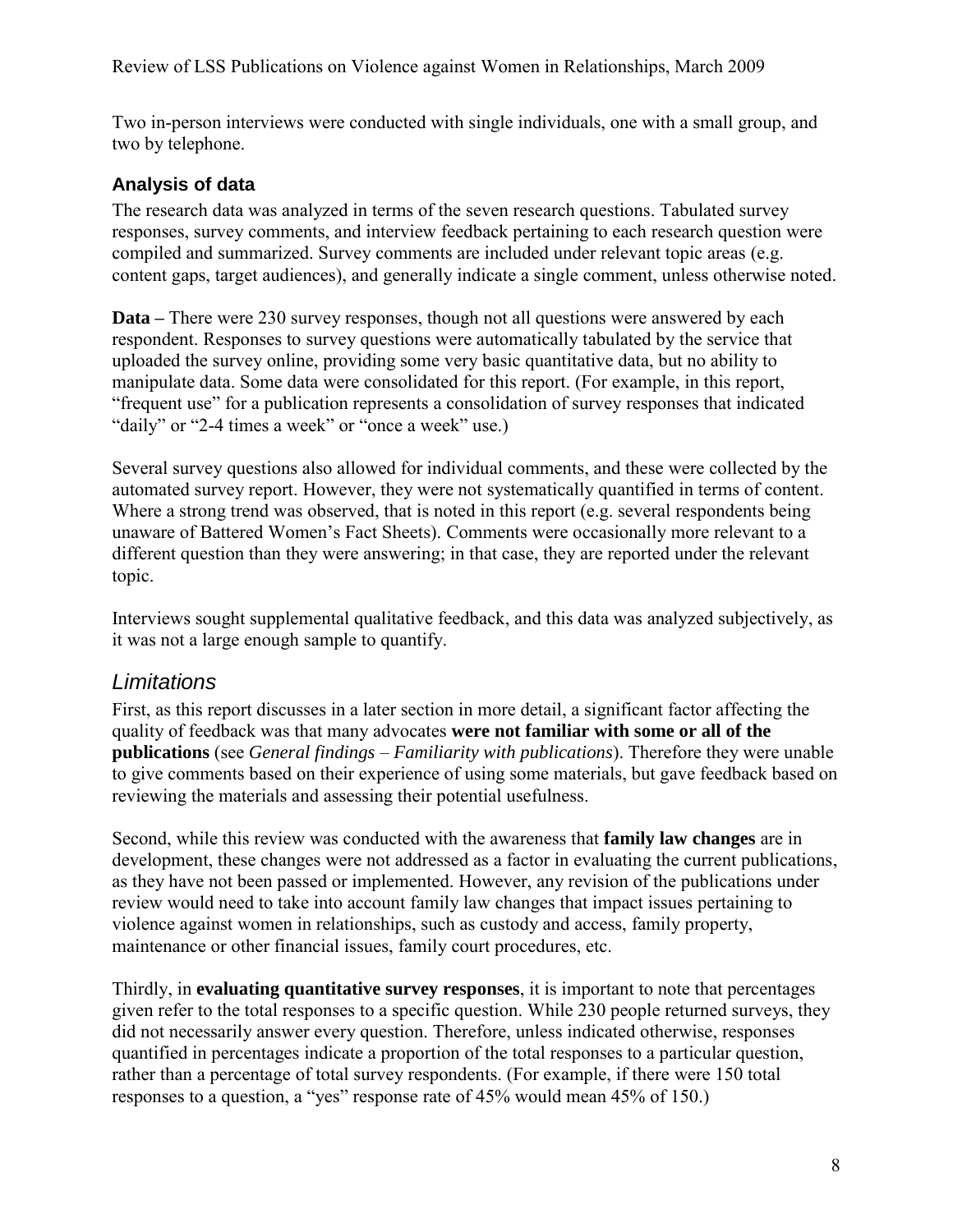# **General findings**

# *Demand for publications*

Generally, community advocates indicated an ongoing need for legal information on topics related to violence in relationships, and many appreciate and highly value the publications they receive from LSS:

Thank you for the resources – they make our work easier and genuinely help women in violent relationships.

Any information on violence in relationships is appreciated.

It is great to provide as much information as I can… especially since we live in a very small community and don't have access to a lawyer, justice counselor, or legal aid. Any educating I can do for women saves them time and expense.

It still surprises me that about half the women I see don't know about transition houses and what they are all about.

I think these publications are very useful for service providers and for clients themselves.

I believe it's important to continue to distribute these resources.

I have been using the pamphlets mentioned and have always found them to be very useful.

# *Familiarity with the publications*

There were widely different levels of familiarity with the publications under review. While some survey respondents had used these publications for years, a significant number of survey respondents (see below) and interviewees were not familiar with some or all of them.

### **Don't know about them:**

You have a great list of materials. However I wonder how well they are distributed as I have never seen some of the ones that are more relevant to my work. I am unable to answer any questions regarding Battered Women's Fact Sheets as I have never seen them.

There are dozens of aboriginal organizations  $-$  I'm not sure how many know about these materials. LSS should develop a data-base of aboriginal organizations and get the info to them. Especially aboriginal transition houses.

#### **Do know about them:**

I want to let you know that for the past 16 years, since I've been employed at the transition house as an outreach support worker, I have accessed information from you and have been completely satisfied with the information you have made available.

I have been using the various LSS publications for so long, they are part of the wallpaper and I haven't really evaluated them critically!

Advocates were most familiar with *For Your Protection* and *Speaking of Abuse*, despite the fact that the latter has been unavailable in print for some time. Of the 230 survey respondents, at most 183 responded to question 5 about familiarity with each publication. (The fact that 47 survey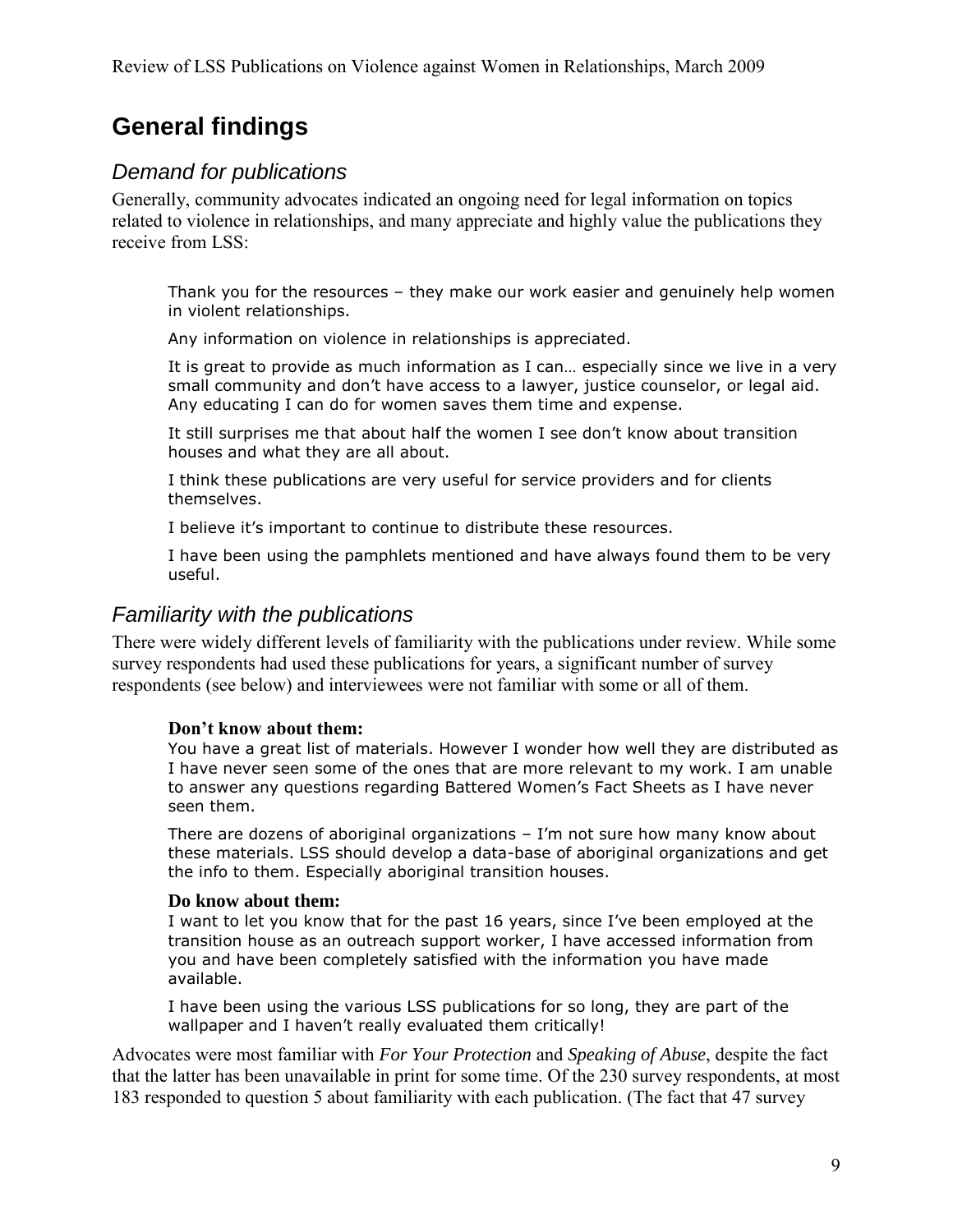respondents did not respond to this question suggests they may have been unfamiliar with the publications.)

Survey results were: 150 (of 178) - 84.3% were familiar with *Speaking of Abuse* (non-aboriginal version) 147 (of 177) - 83.1% were familiar with *For Your Protection.*

Familiarity with the *Battered Women's Fact Sheets* and with *Speaking of Abuse for Aboriginal Women* was considerably lower, ranging between 60% and 69% (roughly two thirds of 183 responses to the question). Less than half of respondents (74 - 43.8%) were familiar with the Battered Women's Fact Sheet #5 on staying in the family home on reserve.

In responding to a question about the **effectiveness** of these publications for answering client information needs (survey question 9), **many respondents again indicated that they were not aware of or familiar with the publications.** (This question allowed respondents to offer additional comments, while question 5 about familiarity did not.) Fewer people responded to this question. Of the 154 who responded, 27 (17.5%) commented that they had not previously seen all or some of the publications, though they expressed interest in using them. Several indicated they were pleased to learn about them, believed they would be useful, and wanted to know where to get them:

It appears the information you are talking about is not at the women's resource centre. If the info was here it would be read and relayed to clients of the Safe Home program.

I am a new victim service worker and it would be nice to read the publications that I have not read, but I have been so busy that I have not gotten the time to do that and am not sure if our office has a copy of them.

This lack of familiarity was also expressed in responses to a survey question about gaps in available information and additional information that advocates would like to see covered (questions 8, 9, 11  $\&$  14) – some of which is covered in existing materials. Responses from advocates who were interviewed were consistent with this finding – while some were very familiar with the publications, others did not know about them before being asked to provide feedback about them. One reason may be the fact that they were relatively new to their positions. The turnover in advocacy positions suggests a need for ongoing communication and training by LSS regarding the resources it has to offer those on the advocacy front lines.

### **Recommendations:**

- 1. Explore ways to increase and sustain awareness among community advocates of all LSS publications on violence in relationships.
- 2. Increase training opportunities for advocates, including training about available publications and how to use them.
- 3. In LSS training for community advocates, separate training on Violence in Relationships from general Family Law.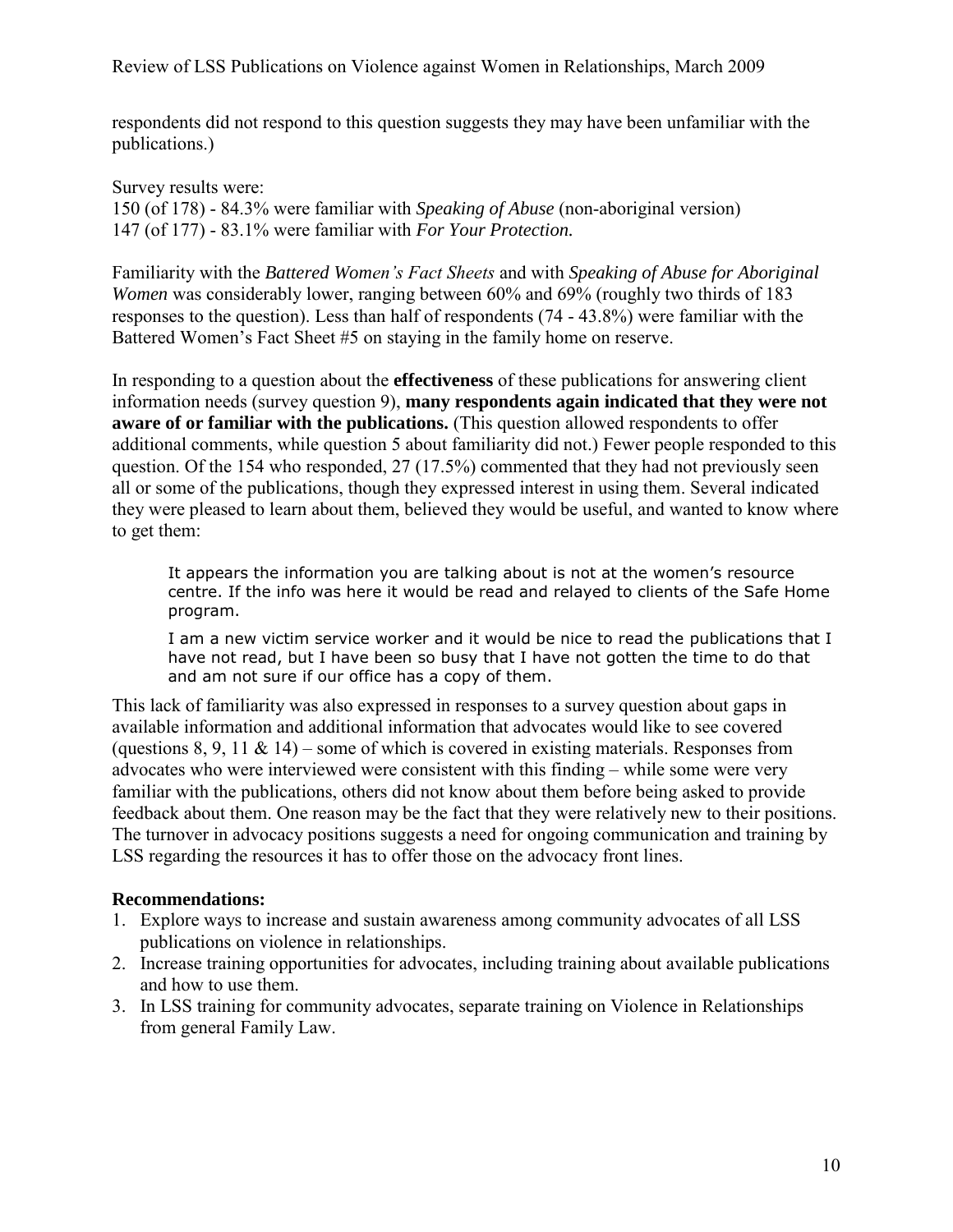# *Access to publications*

Those who know how to find documents online or order materials from LSS seem to have few difficulties doing so, although some complained of a long turnaround time for orders. They obtain publications by downloading them online, ordering from LSS (online or by phone, mail, email, fax), receiving automatic LSS orders (?), ordering from Victim Services Division, ordering from other agencies, obtaining them from LawLine (after information call), and photocopying them.

However, only 124 of the 230 survey respondents answered question 20 about how they obtain publications, suggesting that the remaining 106 may have been unfamiliar with how to do so. This points to an ongoing challenge for LSS in keeping advocates and their organizations apprised of what information materials are available and how to get them. In parts of the survey that allowed comments, survey respondents said:

Please let me know how I can get publications you list in your survey.

It would be great if we could just print all of your pamphlets, booklets, etc., off the internet.

I am not sure how to access them as I am not an organization, but an individual.

I have seen copies of a couple of these in other teachers' folders, but they were quite tattered and old and I wasn't sure where to get one for myself. This survey is helpful since now I can track them down! But sending emails/copies of these booklets to schools would be helpful!

It would be nice if we were given an order form to order publications relevant to our location and situations we face the most.

We would very much appreciate having your publications.

I would like the Battered Women's Fact Sheets.

I have ordered the BW Fact Sheets (1-5) [as a result of doing the survey].

Furthermore, several advocates, when asked what languages they would want publications in, responded "English would be nice!" – pointing to lag time in ordering English materials.

We often distribute the *No Contact Orders* brochure rather than *For Your Protection* because they've been on back order since November. We've also been out of the non-Aboriginal *Speaking of Abuse* brochures since November and have those on back order.

I need copies of the above publications. I don't hand them out because I have very few on hand.

Some distribution challenges identified by advocates included:

- not having designated staff in their organization to monitor publications and re-order stock
- having no place to store or display materials (no pamphlet racks could LSS supply?)
- **missing publication notices due to limited access to email (in some cases shared by** several workers) or lack of printers for printing out emails from shared computers
- don't have time to print out information sent electronically
- no time to research or seek out publications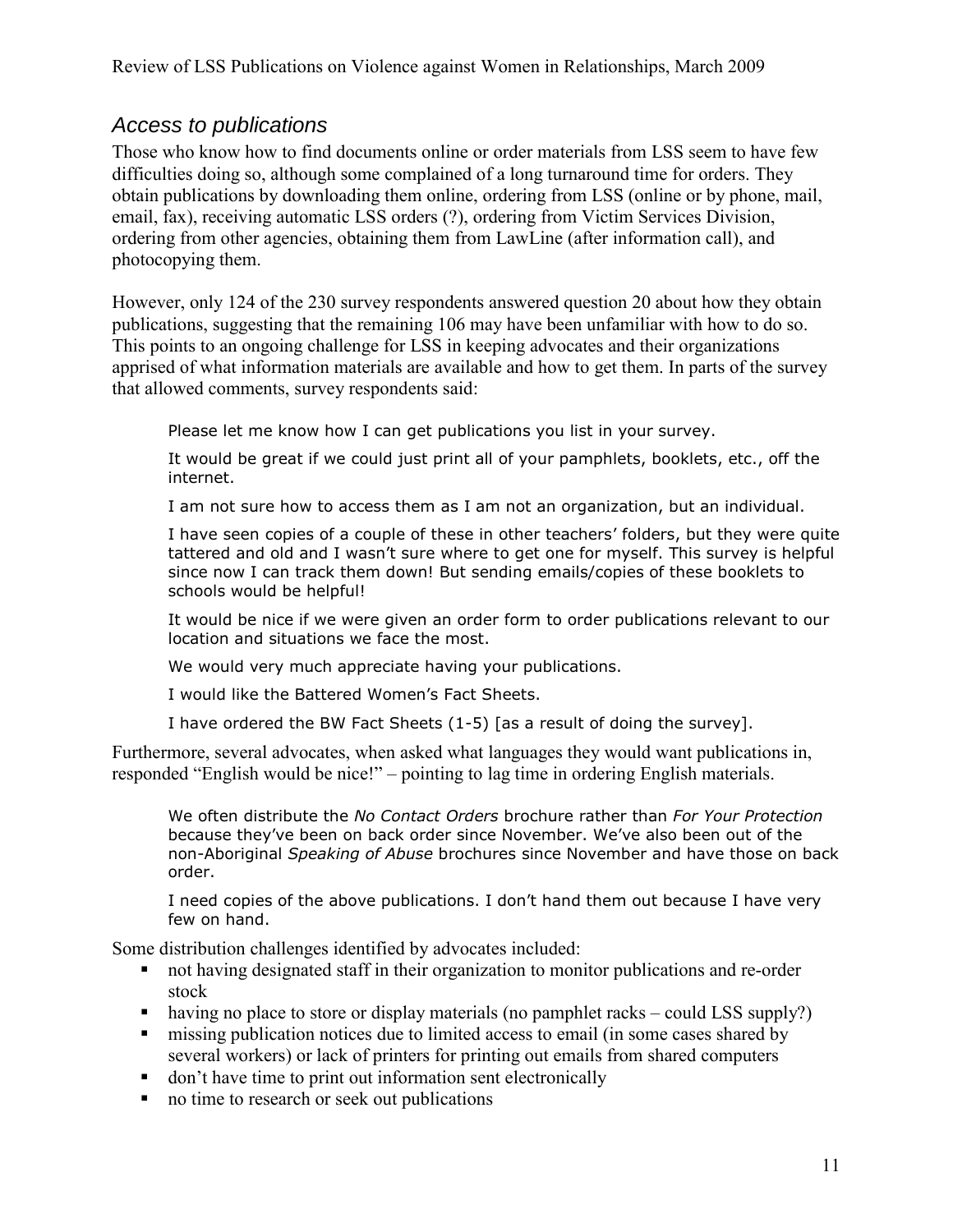- turnover in advocacy staff
- relying on LSS conferences and training days (and sometimes Lawline) to find out about publications
- **•** receiving too many copies of some publications

Only one respondent commented positively on their ability to keep apprised of LSS publications:

We try to remain current with publications, research and materials as they become available. We review and replace brochures on an ongoing basis. We welcome new materials but at this time have not identified gaps.

Overall, these findings suggest a need for a proactive and multi-pronged system of promoting LSS publications that regularly informs advocates of what legal information materials are available and in what languages, and possibly a system that automatically triggers orders and/or enables easy re-ordering if not already in place (e.g. one suggestions was a system that prompts "Last year you ordered X copies of X title – click if you would like to re-order). One advocate also suggested coding online publications so that they appear near the top of online searches for resources on violence in relationships.

In addition, several advocates commented on the need for ongoing training that incorporates use of the publications and might help address the turnover in advocacy staff. Both of these challenges (ordering and training) were also identified in a 2006 review of LSS publications in languages other than English (Jason Lee, 2006, p. 12).

#### **Recommendations:**

- 1. Include ordering and online access information on copies of all publications.
- 2. Explore ways to promote and raise awareness of LSS materials among legal and community advocates, taking into account the limited resources of community organizations  $-e.g.$  using personal contact, phone calls (in addition to email & internet).
- 3. Consider an automatic re-ordering system or re-ordering reminders (if not already in place).
- 4. Given limited time of advocates to research publications, provide regular training opportunities for advocates that incorporates information about available publications and how to use them (i.e. what each includes) – in addition to passive display tables.

# *Use of publications*

Those who were familiar with the publications described using them in the following ways:

- during in-person interviews with clients
- **as follow-up up to telephone inquiries**
- available for pick-up by clients from pamphlet racks
- **for support groups**
- for educational workshops for staff, volunteers, schools, or community
- attending on-scene calls to clients
- $\blacksquare$  in displays at a variety of community information events
- sharing with other service providers, professional networks
- $\blacksquare$  at courthouse given by police or duty counsel to clients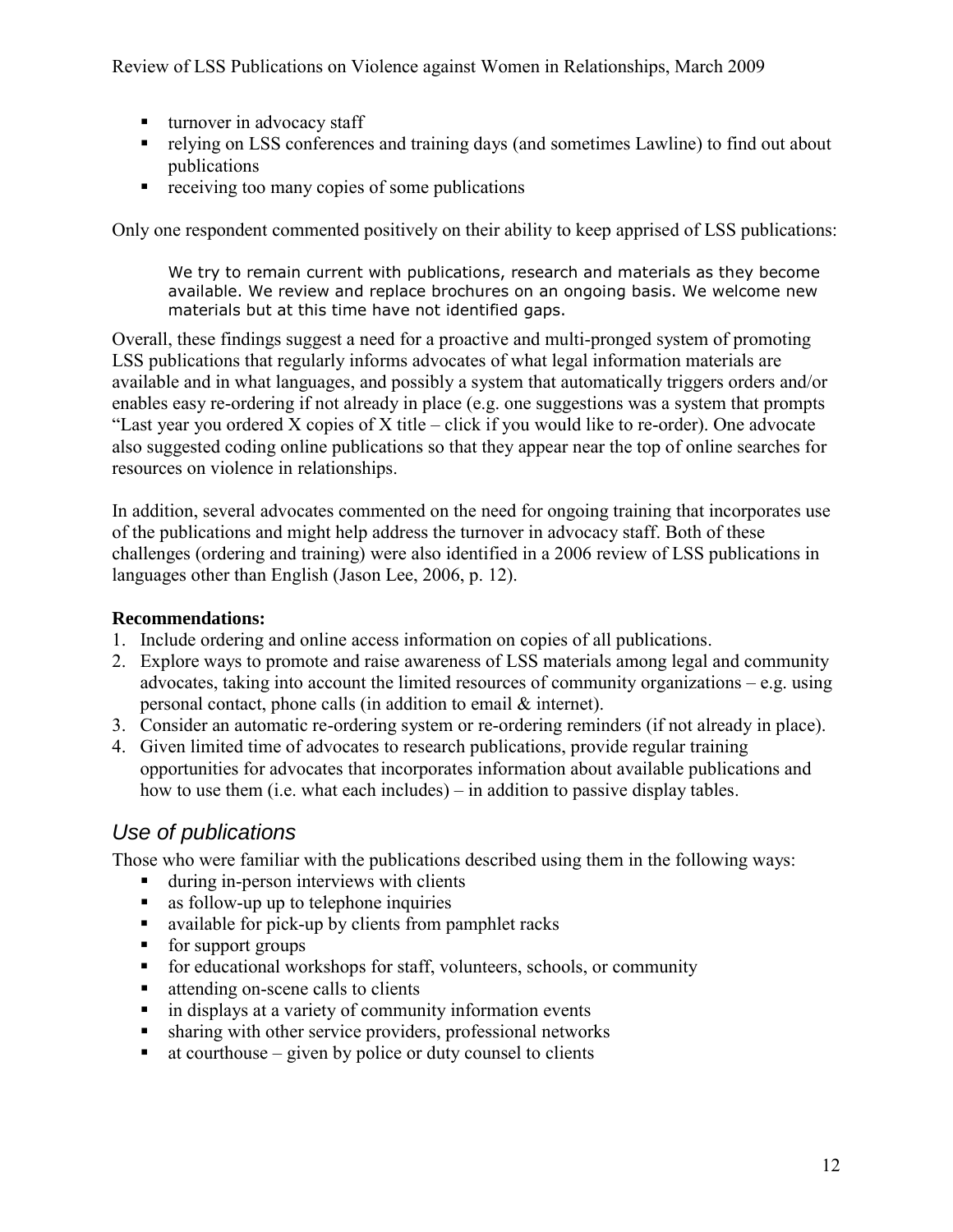Survey respondents indicated that the publications they were most likely to give out to clients (question 6) were *For Your Protection* (135 of 172 responses - 75.5%) and *Speaking of Abuse*  (128 of 173 - 74%), and they rated these two booklets highest in terms of addressing client questions and needs (question 9). However, it is worth noting that more advocates were aware of these publications than of the BW Fact Sheets, which could account for their greater use. In addition, 53 respondents did not answer question 6 about which publications they give out the most.

About two thirds indicated they regularly give out:

BW Fact Sheet #2 (legal action)

- BW Fact Sheet #3 (custody and access), and
- BW Fact Sheet #4 (protection orders).

They rated BW Fact Sheets #3 and #4 the highest in addressing client questions and needs. One respondent commented that she had not seen Fact Sheet #2 before, and it filled an information gap she had identified.

About half (84) of those who responded to question 6 indicated they give clients *Speaking of Abuse for Aboriginal Women*, and less than one third (57) give out BW Fact Sheet #1 (immigrant women sponsored by spouse). Finally, one third indicated they give out the BW Fact Sheet #5 on staying in the family home on reserve.

About three quarters of respondents indicated they use *Speaking of Abuse* and *For Your Protection* for their own reference (question 7). About half use the other publications for reference on occasion, with BW Fact Sheet #5 being the least used.

# *Format of information*

As communication systems and ways of accessing information have significantly changed since the first publication of these documents and they are all available online as well, this review sought specific feedback about what media formats were most suitable for users – both advocates and their clients.

## **Client information**

The format most preferred by advocates for conveying information to clients was **print material**:

Written information seems to be most popular with our clients. Some of the women have been forced out of their homes so a computer is not available. And they can review print information anytime.

Many of our clients are not computer literate and do not have access to a computer or the internet. They rely on print resources.

Many newcomers do not understand English, so it is difficult for them to find our information online.

I'm wary of online and DVD material … where the abuser might see and/or check materials. Thus I like the smaller materials such as wallet cards, bookmarks, or onepage folded brochure.

An overwhelming majority (over 90%) of the 163 advocates who responded to question 15 preferred short brochures, wallet cards, fact sheets, and short booklets. These are easy for clients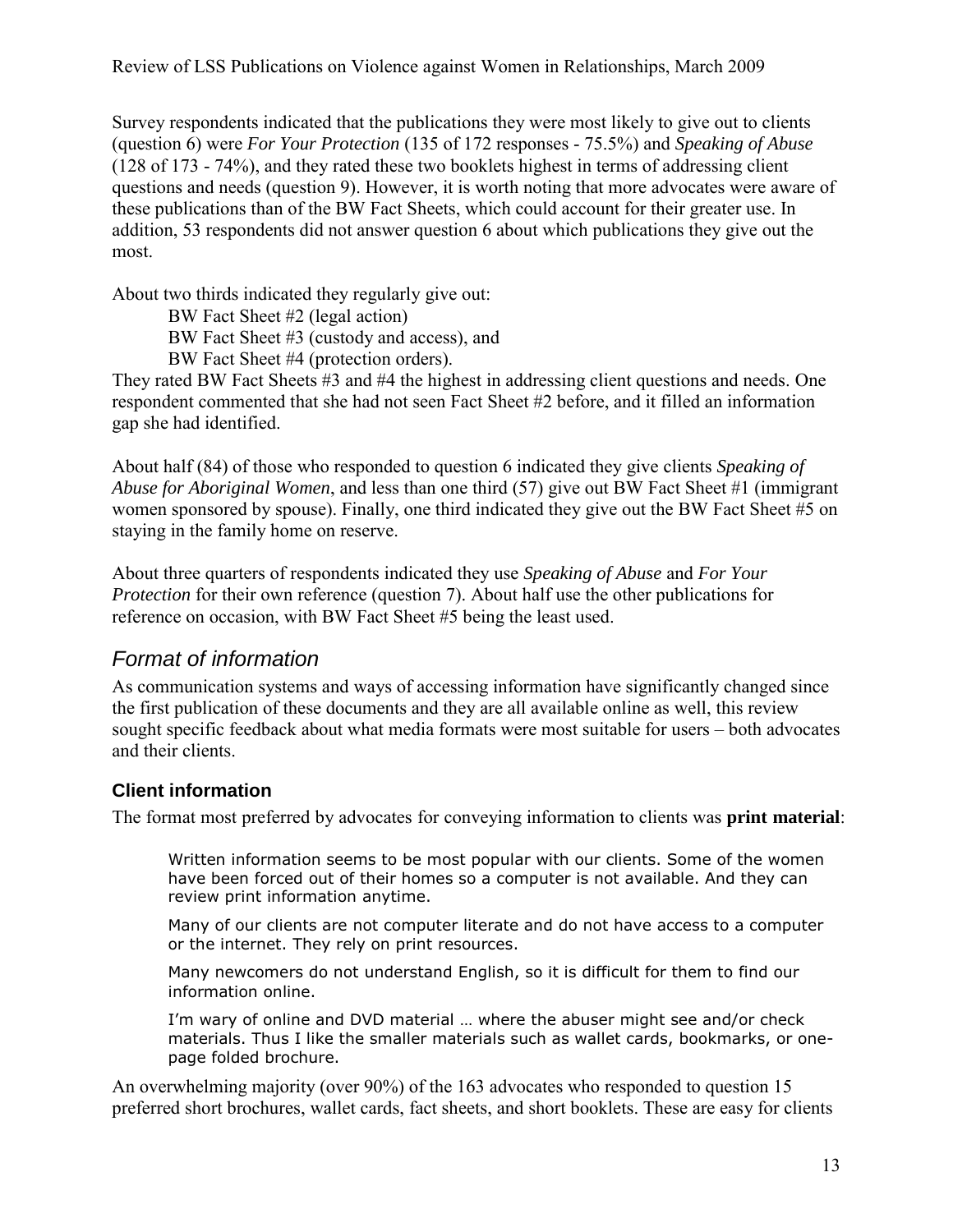to carry discreetly and, apart from wallet cards, easy for organizations to display in pamphlet racks. Several responses specifically requested that materials be designed to fit pamphlet display racks.

In addition, advocates were enthusiastic about posters (for public awareness), comprehensive longer booklets, bookmarks and online documents. There was much less interest in video, online video clips, DVDs, or podcasts (however, see comments below about literacy and disabilities):

Many clients who have fled violent relationships don't have access to electronic equipment (video, DVD, etc). Those formats might be more helpful to transition homes and other support agencies.

Advocates reported that for clients, online information is of limited usefulness. Barriers to online information included:

- many clients do not have access to computers
- if clients have access to a computer, they may not have privacy using it
- difficulty finding things online (navigation)
- $\blacksquare$  it is costly and time-consuming to print out materials
- some of the materials have not been redesigned for easy printing as online documents (e.g. *Speaking of Abuse* uses a pamphlet size page design, which users must print out on 8 1/2 x 11" paper, resulting in a cumbersome document and paper waste).

Despite an emphasis on print resources, advocates also suggested a need for other creative ways to get information into the hands of those in violent relationships:

You need to consider women who are unable to access the publications. Think outside the box – notices in washrooms, grocery stores, bus stops.

We recently saw a false lipstick holder which held a scroll of paper with a list of resources and contact information.

I'd like to see wallet sized publications on focused topics in multiple languages.

Information distributed through media would also be effective (newspapers, local TV stations).

It's important to have various formats as each client's needs and circumstances are unique.

Another example provided by one interviewee was a pocket calendar, with inspirational quotes inserted in each month and brief resource information at the back. They liked this because it had a functional use (easy for women to justify having), and the resource information did not dominate the publication.

**Literacy levels** – some reviewers indicated the materials were "well done and simply said for clients," "clear and to the point," and "easy to understand and concise." However, others noted that literacy is an issue for some clients, and such clients are unlikely to pick up or read brochures on their own. In that case the advocates may still provide print material, but carefully go over the information with the client in person. Some advocates suggested making information available in video/DVD format, or visually based print materials. The *Westcoast Reader* special edition on violence in relationships was cited as an excellent example of accessible print format.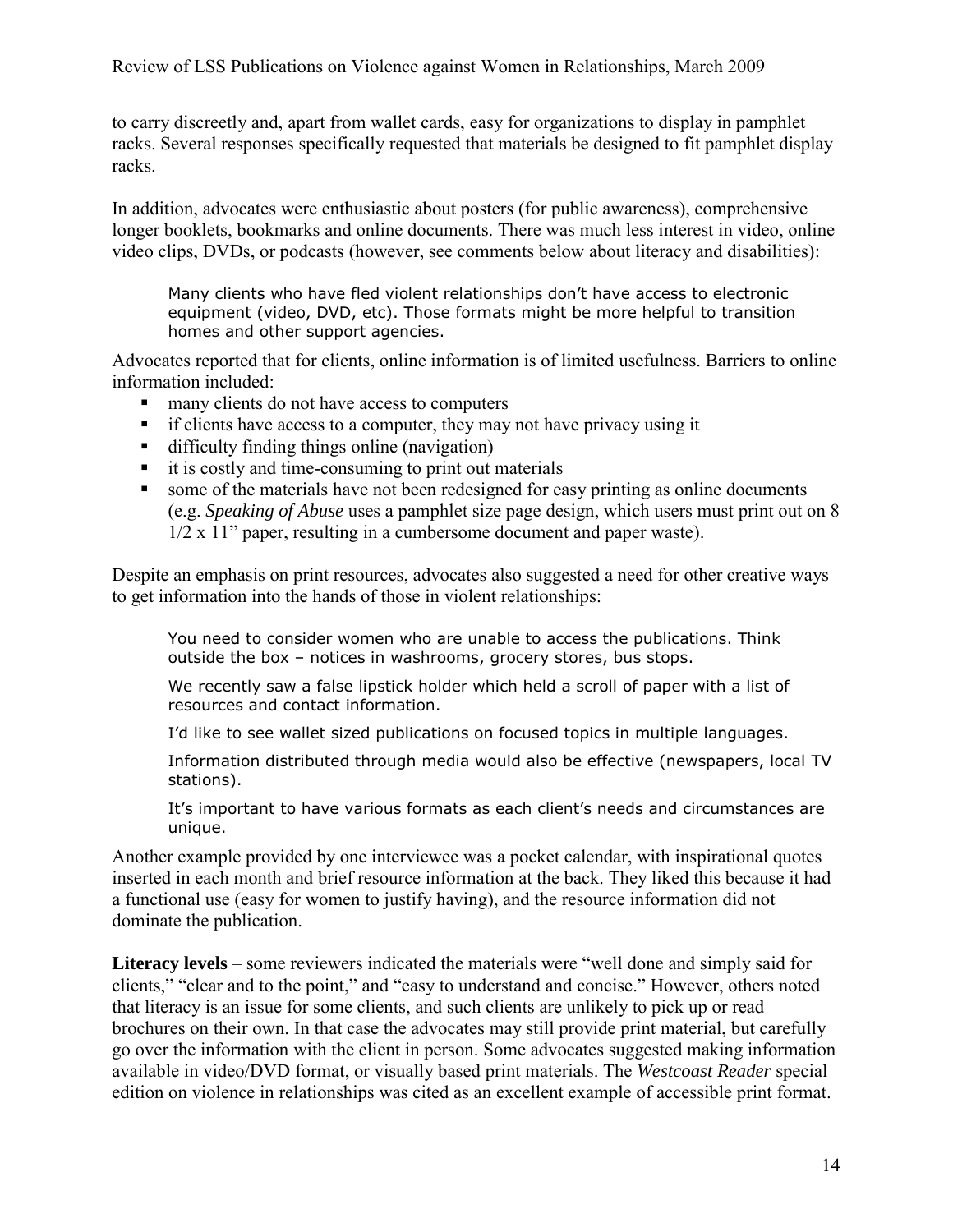More print materials for residents with literacy challenges would be helpful.

I had a request lately for a video specific to violence against aboriginal women in relationships.

A "Bollywood style" DVD to provide "how-to" examples for Indian women who cannot read.

**Seniors & people with disabilities** – Seniors and people with disabilities experience higher rates of violence and abuse than the general population, and this applies disproportionately to women in these categories. Several survey respondents requested Large Print format information for seniors and others with visual impairments, and there were a few requests for Braille.

While there were not many requests for alternative formats for people with disabilities, this is a format issue that should be explored in consultation with disability advocates (e.g. large print publications, Braille, plain language video/DVD with closed captioning, or online documents that are easy to locate and easily adaptable to large fonts or text reader technology – if not already).

### **Advocate information**

It was difficult to interpret survey results about advocates' format preference for their own reference material, as they tended to answer question 16 in terms of client needs. They reported that they most often use fact sheets, short brochures and booklets, and online documents for reference. In addition, advocates reported using a wide range of other print and online resources related to violence in relationships for their own reference (see Appendix C).

Though they are more likely to use online resources than clients, advocates appreciate having print materials available for desk reference, as printing online documents is time-consuming and costly for small organizations with limited resources.

I use online resources often. Hard to find space to store information in our office.

Most web-based materials would be used by staff.

#### **Recommendations:**

1. Continue to offer short, fact-sheet or brochure-style print information for clients, in addition to online documents.

2. Offer publications in formats that are appropriate for the medium of distribution – i.e. print documents in pamphlet size, online documents in standard document sizes for easy printing. This may mean creating two layouts for the same publication, which has been done in the case of *For Your Protection*.

3. Consider providing basic information on various topics in wallet card format. (See resources listed in Appendix B, to avoid duplication.)

4. Consider alternative format needs of seniors and clients with disabilities – e.g. large print and/or Braille publications, video/DVD with closed captioning, or online documents that are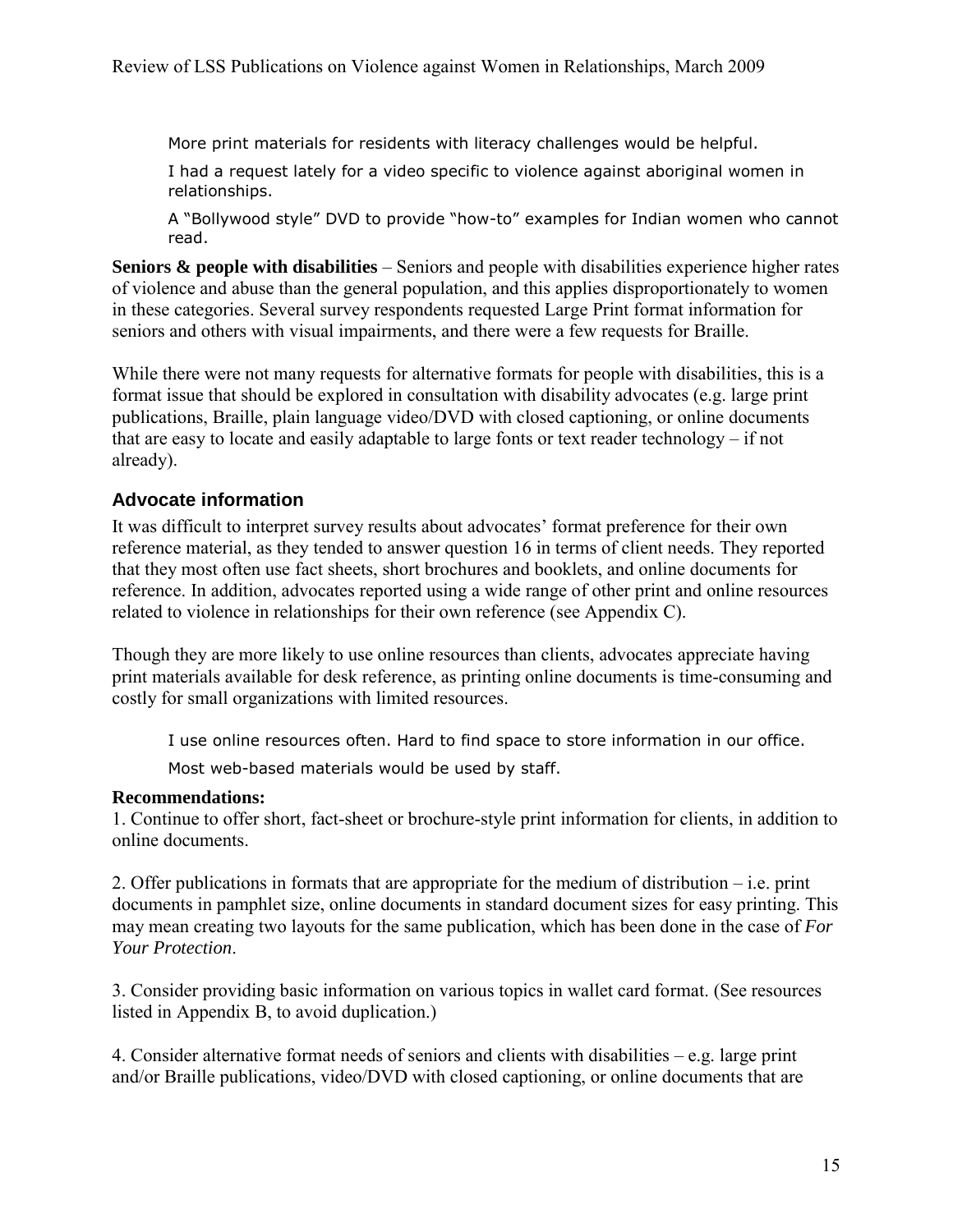easily adaptable to large fonts or text reader technology. Ideally this would involve consultation with disability organizations.

6. Consider alternative formats for clients with low literacy – e.g. providing DVD, cartoon format, or visually based plain language material similar to *Westcoast Reader* special edition on violence in relationships.

7. Consider creative alternative options for getting information to clients – media, public awareness posters, notices in public locations, wallet cards, lipstick holders, etc.

# *Optimum length of publications*

Advocates were asked about the length of documents that would work best both for their own reference (question 18) and for giving information to clients (question 17).

### **For clients**

For clients, two thirds of advocates who responded (99 of 154) to question 17 recommended shorter documents on specific topics (like fact sheets, brochures or wallat cards), as clients experiencing relationship violence can be overwhelmed by the quantity and complexity of issues and information.

Most people cannot read a whole booklet. During emergency situations a brochure is most expedient. When violence happens it is immediate, they need to get out NOW.

The fact sheet approach is good. This can allow us to focus on what the client needs at the time.

However, one third of respondents (55) preferred a comprehensive booklet that clients could take away and refer to when needed. They viewed *Speaking of Abuse* as successful in this regard, and generally favored this publication as a resource to give clients, although this may be due to the lower level of awareness of the BW Fact Sheets. Many respondents who preferred a comprehensive booklet added comments recommending that both options be available to address the diversity of client needs. Comments regarding various options are included below:

#### **A. Shorter brochures:**

Too much information at one time is overwhelming to a lot of my clients – single topics work well.

Small, easy-to-carry items work really well.

Sometimes it's easier to pick and choose the info relevant to the individual needs of the client.

Shorter booklets are more effective – can provide info that client needs NOW – info on who can help, what kind of help to expect, and what rights they have.

Wallet cards on single topic areas would be useful.

Shorter booklets may be simpler to update.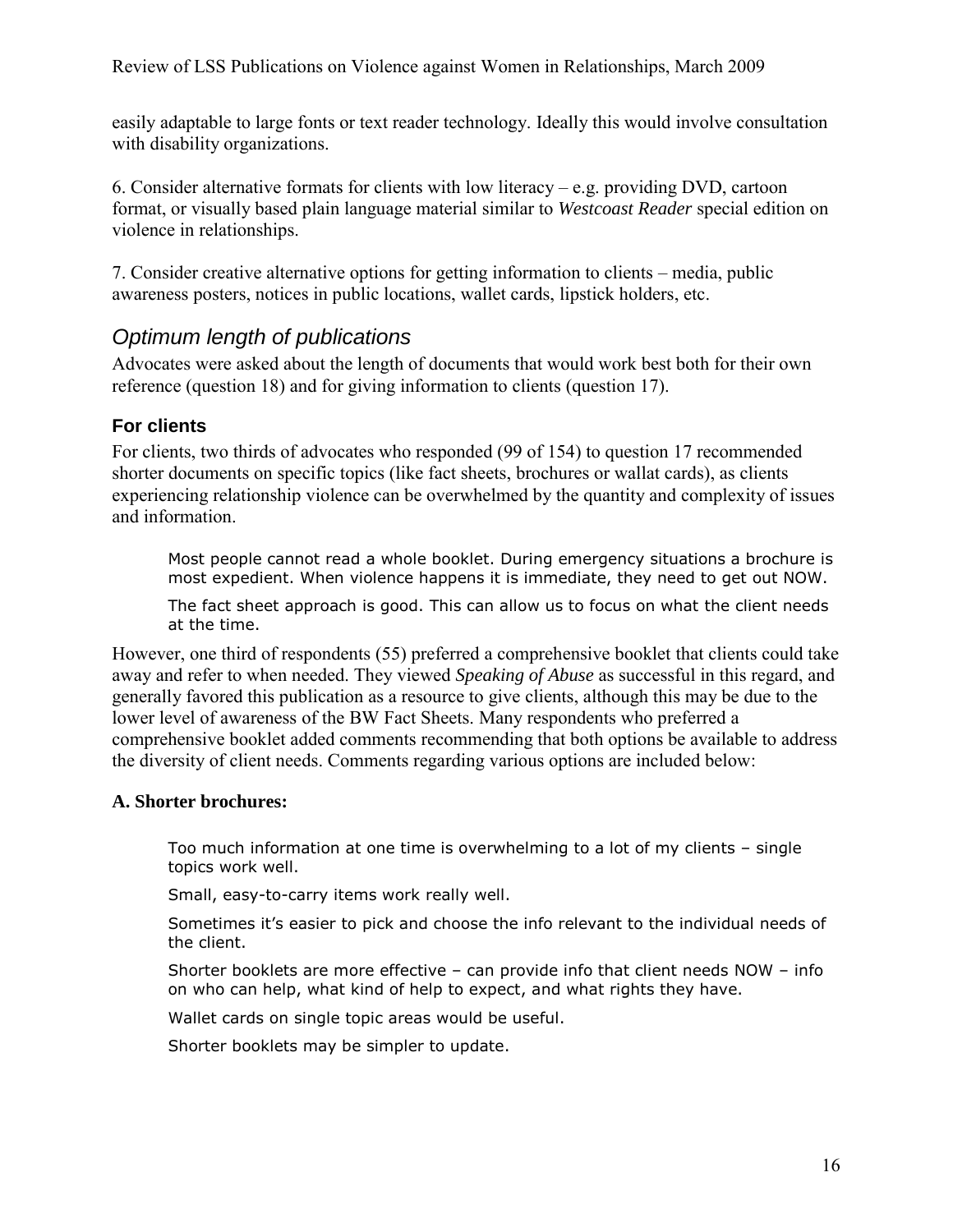#### **B. Comprehensive booklet:**

I like the *Speaking of Abuse* booklet style because all the info is there. Sending multiple loose info can mean that the info gets lost, may seem overwhelming to the client, etc. In the booklet, all the info is in one spot.

One thorough booklet covering topics in depth is beneficial - as long as the booklet is not too large.

With some of the shorter format publications, the information is somewhat limited.

#### **C. Both options:**

Depends on the client – sometimes I know to give just a bit of info so they read it. But there are those clients who would like lots of info and will read it all.

Both would be useful. Depends on person's individual style and how much and when it is appropriate to absorb the material – makes a big difference.

Clients have a hard time processing too much information when dealing with crisis. However, sometimes it is helpful to give them materials that are more comprehensive that they can read at their leisure when they are less stressed.

I think one booklet covering all topics would be helpful for most women rather than a bunch of booklets. However, not all topics may be useful for all (e.g. some women have children, some don't), so still good to have the separate brochures/booklets too.

I can see how handy it would be to cover all topics rather than offer so many materials. On the other hand, a person may want to carry only those booklets/brochures that are most pertinent to their situation.

Advocates also draw upon a wide variety of other resources for clients (see Appendix B).

#### **For community advocates**

Generally, two thirds (99) of the 158 advocates who responded to question 18 preferred "one booklet covering all topics" for their own reference.

Something easy to photocopy from – maybe a coil book that can be looked through easily when trying to find information. It's easier to take care of a single book as opposed to trying to find one handout or brochure when I need it.

I prefer one booklet, so I'm not going through several documents to find what I'm looking for – easier to access.

Usually one issue leads to all issues in violent relationships so one booklet with information on abuse, access, custody, etc., would provide complete information and steps.

Shorter versions, all provided in one reference binder!

Some specifically suggested updating the *Family Law Resource Manual: Community Based Advocates Assisting Women Dealing with Violence Issues* from the BC/Yukon Society of Transition Houses and the BC Association of Specialized Victims Services and Counseling Programs (BCYSTH & BCASVSACP). Others requested an update of *Legal Process for Battered Women*.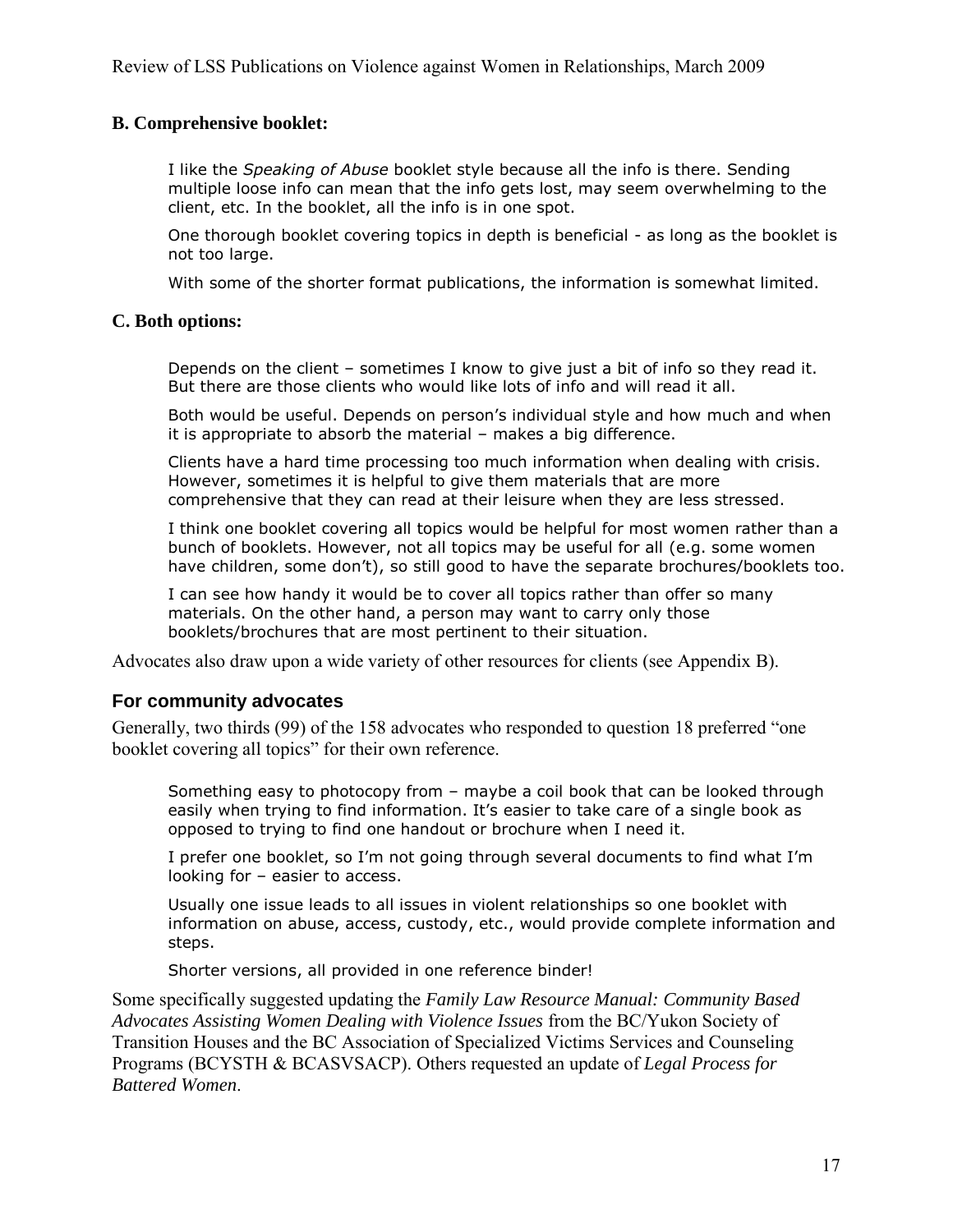However, one third (59) preferred shorter documents on specific topics, which they could file according to their own system.

I prefer this format as I put the single topic areas into separate files.

And again, several indicated that **both types** of information would be useful. However, it was difficult to assess whether they were responding in terms of their own needs or in terms of client needs, as some suggested items like wallet cards, which would be more appropriate for clients.

Advocates reported that they use a wide variety of reference resources in addition to the materials under review (see Appendix C).

#### **Recommendations:**

- 1. Provide a series of brochure-style information pamphlets on specific topics for clients high priority.
- 2. Provide a brief but comprehensive booklet that consolidates information in one place for clients – lower priority, but considered useful. (Possibly link with shorter pamphlets through matched sections/topics and design features.)
- 3. Explore possibilities of updating *Family Law Resource Manual* as a comprehensive advocate resource.
- 4. Ensure that advocates are regularly informed of what materials are available.

# *Design*

Apart from a few expressions of preference for a brochure format over fact sheets for easier display in pamphlet racks, advocates commented only occasionally on design. This suggests that design is not a big concern or that it is generally viewed as satisfactory, or at least not a problem.

Generally, with regard to covers and illustrations, advocates recommended images of women together, representing a diversity of age, culture, ability/disability, and class, and including some children, to convey the feeling of not being alone and the involvement of children.

A number of advocates also pointed to the need for information that would be visually identifiable as being suitable for men who are victims of abuse in relationships (see **Gaps in information** below). This would also be the case for any materials developed for specific target groups such as older women, LGBT community, or people with disabilities.

Regarding clients with literacy challenges, advocates recommended plain language material with an emphasis on visual components (like the *Westcoast Reader* supplement). One reviewer suggested visual illustrations along the lines of those in the film/book "Persepolis" (animation).

# *Translations*

While this study did not focus on translations, both the survey and interviews included some questions regarding the demand for translations. In general, advocates valued being able to give clients information in their own language whenever possible:

Booklets in different languages are very valuable.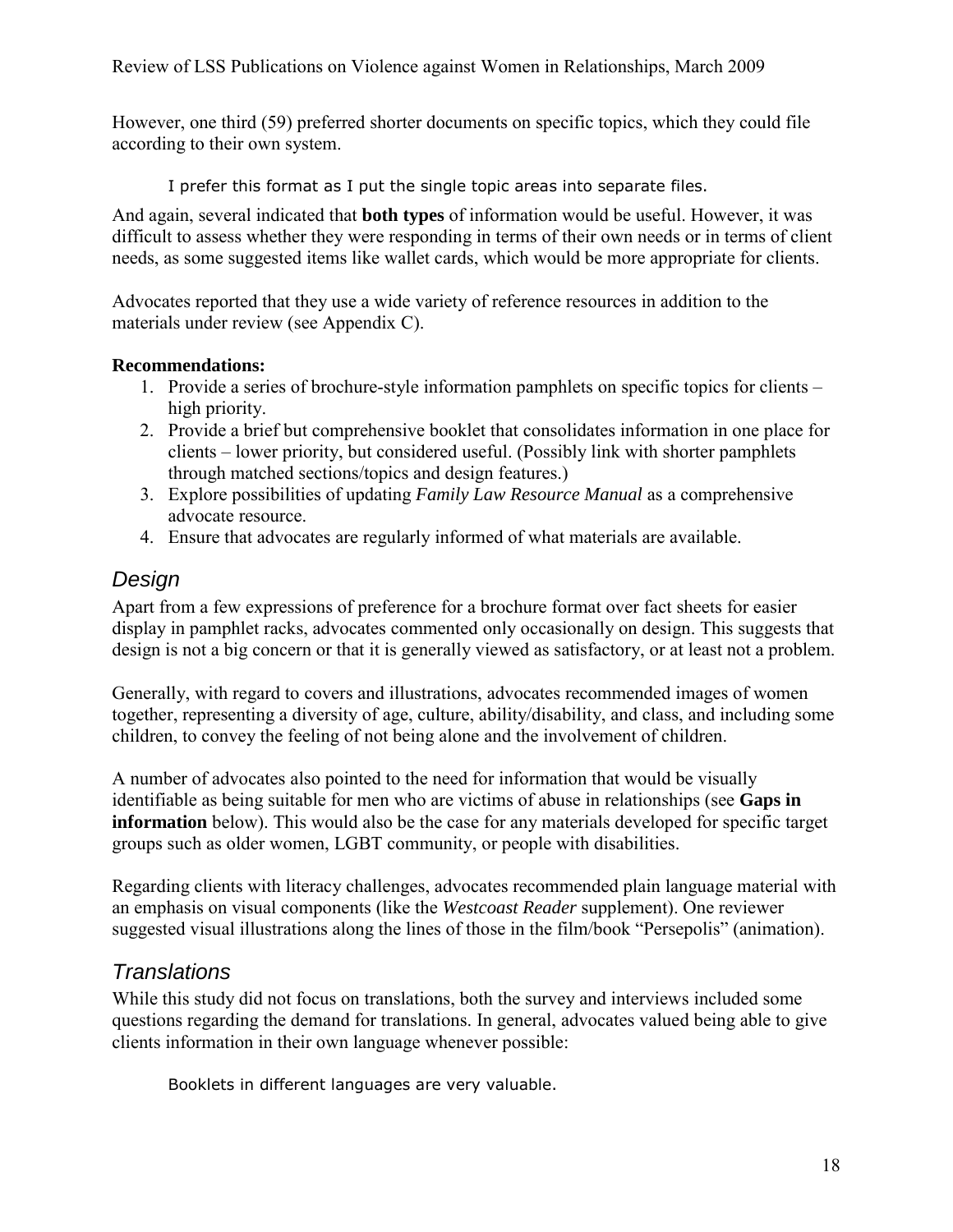There is a very strong demand for information on violence and abuse regarding seniors in a variety of languages, particularly Chinese, Spanish, Punjabi, and Hindi.

In 16 years of victim service, I have only had need for Spanish, Punjabi and Chinese. If I haven't had literature handy, I've gotten it from the multicultural program in our community. I had some literature translated into Spanish by a volunteer translator.

The most frequently used translations for all publications were those in Punjabi. The next highest in demand were translations in Spanish, Chinese and Vietnamese. Further detail about the most frequently used translations and requests for new translation languages is included in sections about each publication later in this report.

One finding was that some advocates who work with clients who speak languages other than English continue to give out English-language information material, in addition to translations (in some cases, both together). The reasons given were:

- Many of the legal concepts and terms used are specific to the Canadian legal system and may not translate easily to another culture or language. Canadian laws regarding relationship violence, separation and divorce, child custody, and family property may be significantly different from those in a woman's previous home country.
- English-language documents help familiarize the client with the legal terms they are likely to encounter in Canada.
- **Translated versions sometimes use formal language rather than popular plain language.** This implies an official perspective which clients may perceive as not serving their interests. (This was mentioned specifically in relation to Farsi.)

Because the requests for new languages are drawn from a relatively small pool of respondents in this study, decisions about additional languages for translations should be based on more extensive research regarding demand.

A number of survey requests for "new" translations that are already available suggest a need for greater communication by LSS about what publications are available in translation, and in what languages. There was some confusion between Mandarin and Cantonese Chinese – requests were made for Mandarin translations for publications available in Chinese.

## **Recommendations:**

- 1. Continue to provide publications in translation.
- 2. Increase community awareness about the availability of translated materials through multicultural organizations and media. See also recommendations under **Access to Publications.**
- 3. Further research is required to determine greatest language demand for new translations.

# **Feedback on Content**

# *Topics of high priority*

Survey respondents were asked to rank information topics in terms of the frequency with which they arose with clients facing violence in relationships. From a given list, advocates ranked topics in descending order as follows: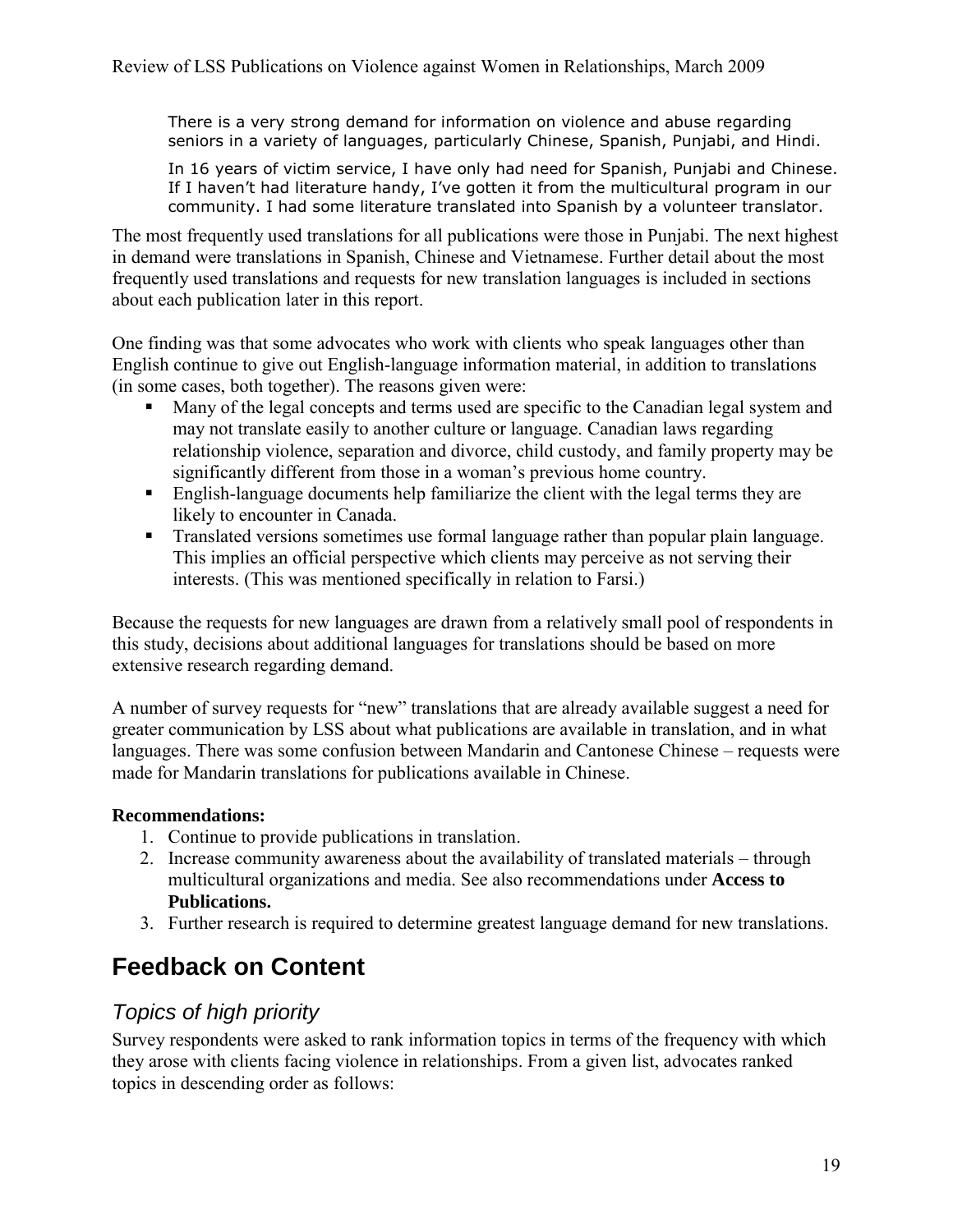- 1. Child custody and access
- 2. Financial issues (income assistance, family home, family property)
- 3. Restraining orders and peace bonds
- 4. Criminal court process
- 5. Defining violence/abuse in relationships
- 6. Calling the police & role of police
- 7. Safety planning
- 8. Immigration, sponsorship, refugee issues
- 9. Statistics on violence against women in relationships

These topics suggest potential subject areas for individual brochures/fact sheets for clients (in cases where they do not already exist), as well as potential sections in a comprehensive booklet (most of which are currently included in *Speaking of Abuse*).

Topics pertaining specifically to aboriginal issues should be added to this list.

# *Gaps in information*

Advocates were also invited to comment on any information topics they felt were missing from LSS materials (questions 8, 9, 11, 14). A number of content "gaps" identified by advocates were topics that are addressed in the publications under review, but the advocates were not familiar enough with the publications to know where the information could be found. For example, information on criminal court process, the definition of relationship violence and its prevalence, safety tips, and legal aid is available in *Speaking of Abuse*. Information on custody & access issues and immigrant issues for sponsored spouses is available in BW Fact Sheets.

Advocates focused on the following topics when asked about priorities for updating or adding new information to publications (items bulleted below represent single comments unless otherwise noted):

### **Criminal court process**

- how court system works for victims roles, Crown counsel, etc. (especially for newcomers to country); Crown not working for victim, may not be the same person throughout case (*several comments*)
- $\blacksquare$  what to expect in court not user friendly process, women now don't always have lawyer, confused by family justice counselors
- point out importance of calling police to document risk, especially if children are involved (has impact on custody/access orders) – needs to be stated strongly
- what is in woman's control and what is not  $-e.g.$  a chart/diagram to show differences:
	- o criminal process state controlled
	- $\circ$  family law process woman must take initiative doesn't roll out automatically
	- o no-contact orders not automatic
- $\blacksquare$  emphasize right to have an advocate at Crown interview, in court, etc.
- address women who don't want to testify due to intimidation by spouse options  $\&$ rights – police protection, alternative forms of testimony (video, behind screen)
- be careful in listing "your rights" not to set up false expectations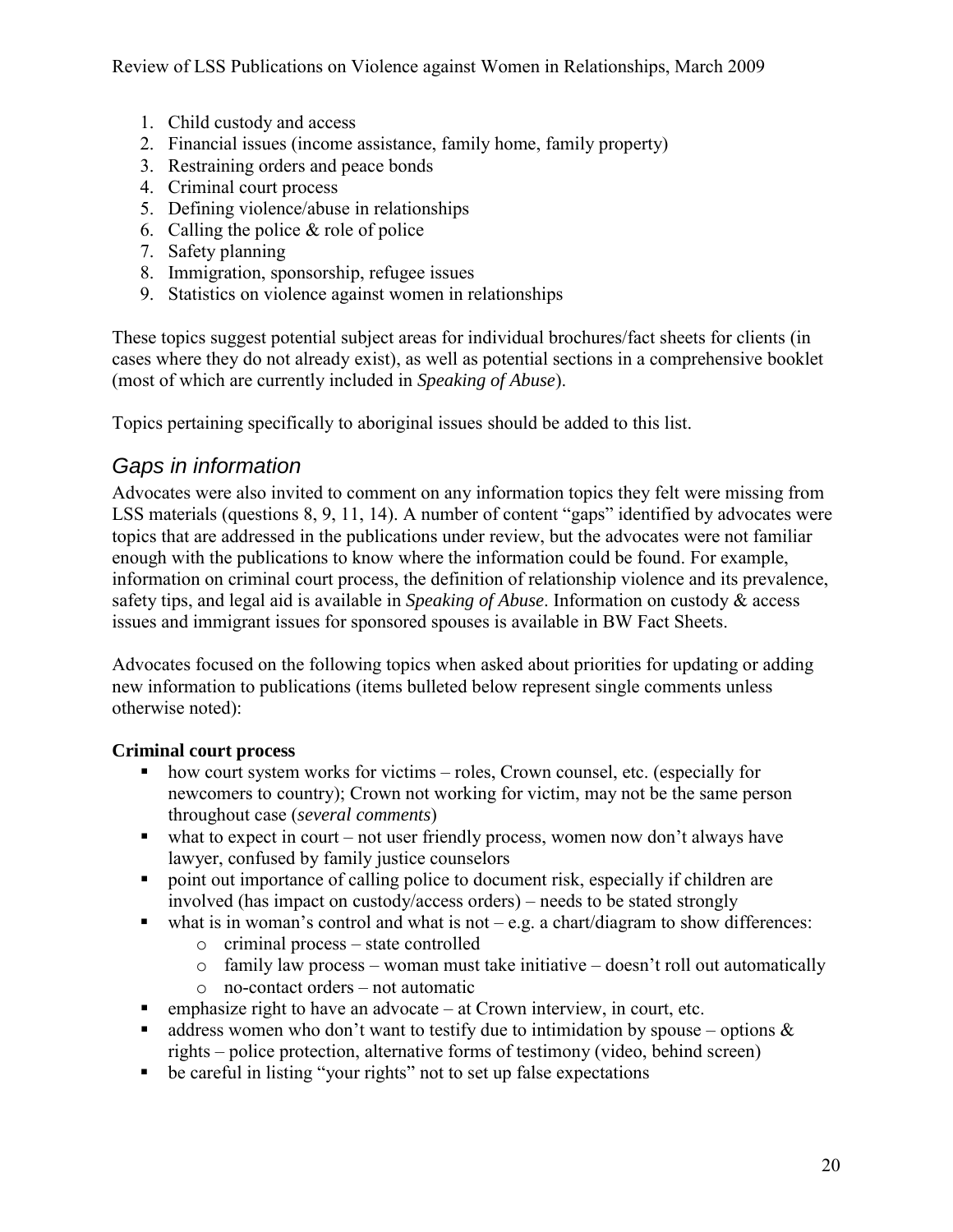- how to get info about the abuser from police e.g. when released. Big gaps in notification. Often clients have no phone – may use advocacy organization as contact (*last point mentioned in two interviews)*
- include judicial case conferences
- **information about Victim Services**
- bail variation process, plea bargaining
- $\blacksquare$  interpreting, translating & advocacy services
- how to represent oneself in court when ineligible for legal aid (e.g. varying orders)
- $\blacksquare$  what happens if victim leaves the country

### **Custody/access & family law**

- separation  $&$  divorce definitions, as these may be different from woman's home country – especially civil vs. religious divorce (what is recognized here, what is recognized in country of origin) – some may seek both
- q applying for interim custody step by step
- how to apply for custody ex parte
- how to serve papers
- **Judicial Case Conferences (JCC)** need to include info; often does not work, delays process
- access very challenging for women to understand how fathers get access, even when charged with abuse, and when they fail to pay support
- ioint custody often a deterrent to woman leaving fear of joint custody with abusing spouse when child has witnessed abuse; concerns about care, especially if child has special needs/disability
- visitation need to understand options e.g. supervised, etc. what is the process
- $\blacksquare$  when client in violent marriage goes to divorce court address issue of Section 15 psychological reports: What governing body oversees the reports? What standards are followed? Who pays for this? How does this affect bias?
- "court harassment" abuse of court system by men with money (e.g. harassment by litigation) – e.g. child custody variances, affidavits, counter-accusations, email harassment, misrepresenting info in court without notifying wife, using new file numbers to reapply for divorce or joint guardianship
- impact on children of witnessing violence, or also being victims of abuse (*See BCYSTH resources – material for children who have witnessed abuse and their mothers*.)

## **Information on legal aid & legal representation**

- information on client rights many are not aware
- overcoming shame about going to lawyer for abuse/violence
- eligibility legal aid doesn't cover all situations; or if action not taken right away, don't qualify
- **I** lawyer access for women and children
- free duty counsel
- what to do if not eligible for legal aid
- how to deal with court harassment (see **Custody/access** above) when husband has more funds for lawyers – "Abuse does not stop after the relationship ends, and often there is no legal support for these women."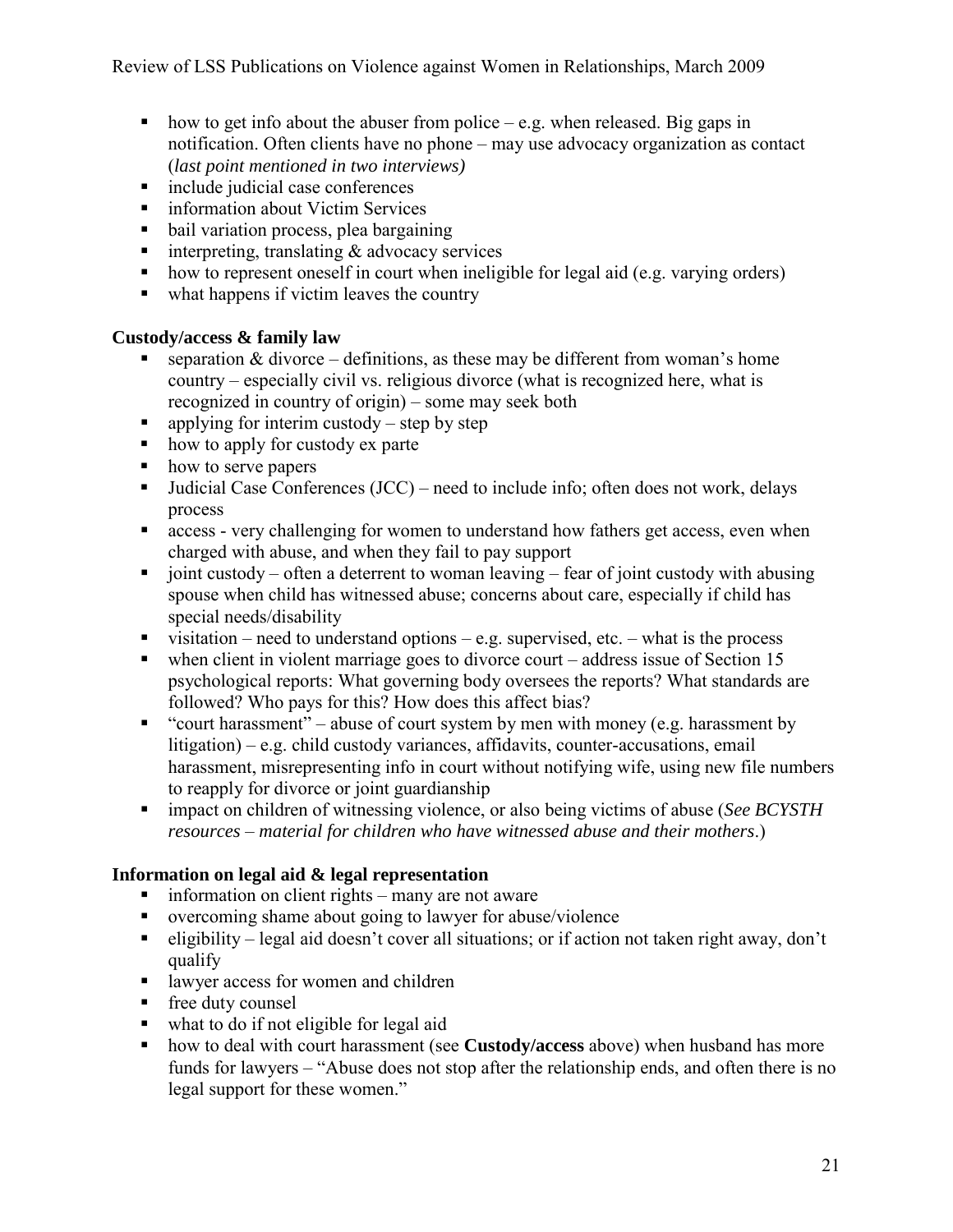## **Safety planning**

- Safety tips  $\&$  planning step by step wallet card, fact sheet
- Storing documents in safe place can be with advocate
- Planning to leave strategies  $\&$  resources for women leaving relationships legal services, housing (short  $\&$  long term options), community resources, child care options (for returning to work), counseling in different languages, etc.
- What to do after leaving emotional impact, what to tell children, etc. (*See booklet from BC Council for Families – some of this information covered*.)
- **IMPORTANT** Important for advocates to know increased risk, importance of support and planning at this time.
- Include planning for animal respite/care (some women afraid to leave because of risk to animals)

### **Immigration**

- **i** information for new immigrants
- information that addresses specific cultural communities in terms of different approaches to abuse and violence
- $\blacksquare$  more on immigration sponsorship hard to find this
- how to support person with no immigration status
- how to support refugee claimants who are fleeing abusive partner in country of origin
- **•** reaching immigrant clients who do not rely on published material for emergency guidance

## **Other topics**

- financial info on bankruptcy (add to financial issues)
- how to help a friend who is being abused (*See Battered Women's Support Services brochure, YWCA brochure.)*
- in all publications, address how race may impact power imbalances contributing to violence in relationships
- add information about harming pets as sign of abuse *(See SPCA brochure)*
- identifying abusive /healthy relationships fact sheet (*See YWCA brochure for sample info.)*
- public awareness posters like the "no means no" campaign from 1990s

### **Recommendations:**

- 1. Update relevant BW Fact Sheets to incorporate information gaps identified above: Custody & Access; Immigration issues; and Information on legal aid.
- 2. Create new fact sheets to address: Criminal court process, Safety planning, and Financial issues.

# *Gaps in target audiences*

Advocates identified a number of audiences they would like to see targeted for specific information:

 **older women –** violence against older women, older persons' rights *(See BCYSTH material on abuse of older women – handbook for service providers.)*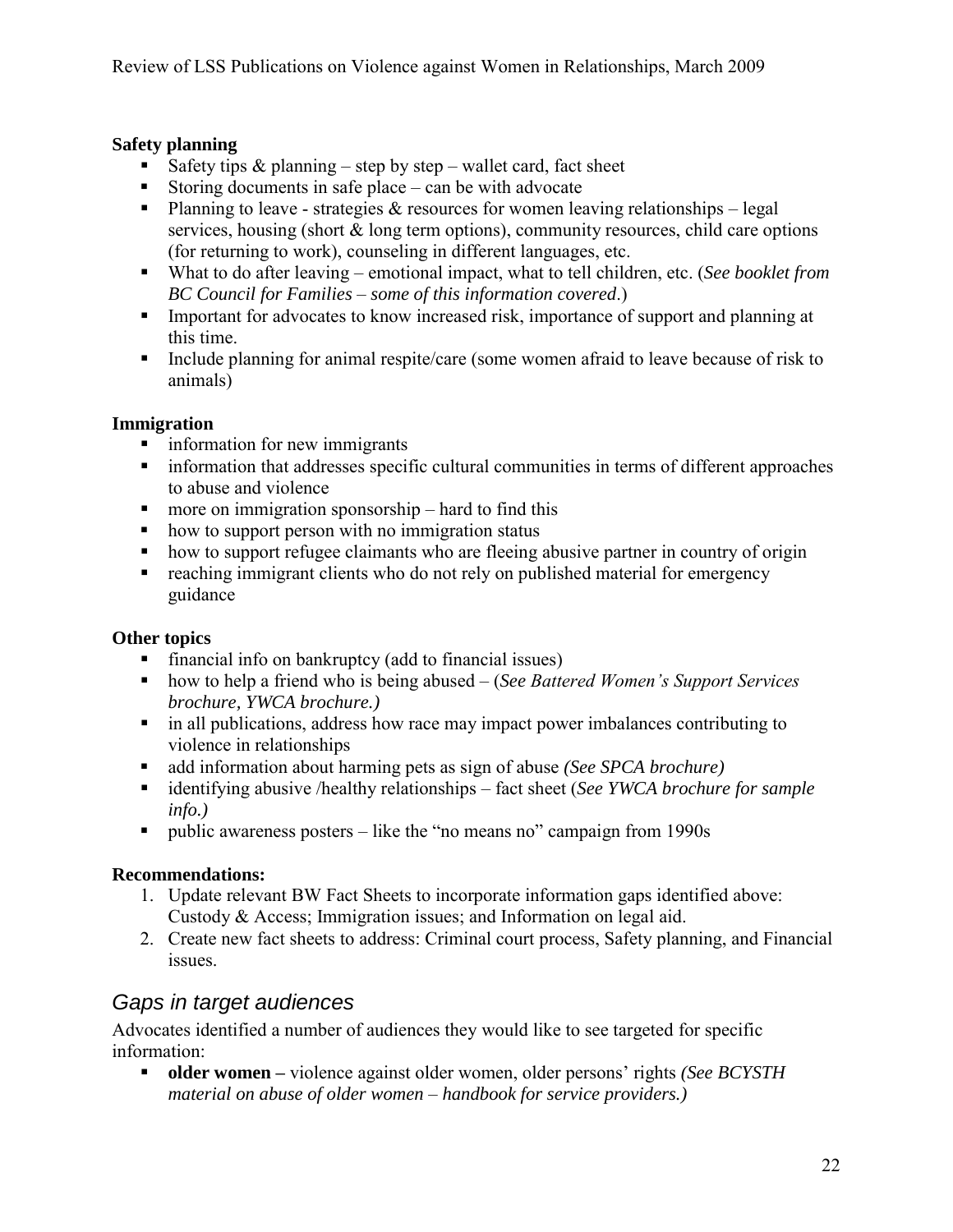- violence in **dating relationships for youth/teens** and counseling services for under 19 very little available
- information addressing **lesbian/gay/bisexual/transgender relationships** *(See resources from The Centre)* – especially transgender – more marginalized and vulnerable to violence; sometimes not taken seriously by police; also training for VictimLink personnel on this issue
- information for people with disabilities *(This is a diverse group need to specify.)*
- **information for heterosexual men (see section below)**
- $\blacksquare$  information for perpetrators where to seek help
- videos/DVDs for staff and volunteer training

One request for community advocate networking support was particularly strong:

Rather than having more publications, I ask you to provide us – community-based workers – with workshop opportunities to meet and network with shelter and transition house workers, police, victim services, health care providers, social workers, etc. in our community.

#### **Abused men**

At least five respondents reported a growing need for information that addresses men who are abused in relationships. One suggestion for addressing this need was to make the publications gender neutral. Another was to create a publication (e.g. a fact sheet) specifically for this audience.

We desperately need assistance, information and services for battered men. … In this community there are a growing number of male victims. I am aware that this is not a popular subject but if we want a just society this issue is one that has been swept under the rug. … Men often stay for the same reasons as women – loss of children, no place to go, no money, social isolation, fear that no one will believe them, ridicule ("men must be tough," "men don't cry"). Please help if you can.

Occasionally we deal with straight men who have been abused in a heterosexual relationship (not "dual charge" not "she hit me first," but actually controlled and abused by a female partner – rare but happens). It would be good to have something that is at least gender neutral, but even better addresses the difficulties specific to men who are in this situation.

Could a booklet such as *Speaking of Abuse* cover all relationships, including men who are abused? i.e. don't put a pink cover on it with only women? Or perhaps design a second resource for men.

### **Gender neutrality in relationship violence publications**

While one approach to address the needs of abused men would be to use gender neutral terms in publication, some advocates pointed out that this strategy would distort the social reality of violence in relationships: statistics indicate that it is overwhelmingly women who are abused in relationships, and men who inflict abuse, and women are more likely than men to experience severe forms of violence. One advocate pointed out that while it's unacceptable that violence happens to men, it does not occur with the same frequency, nor is it an equivalent experience, and gender neutral language would mask these differences. These advocates therefore suggested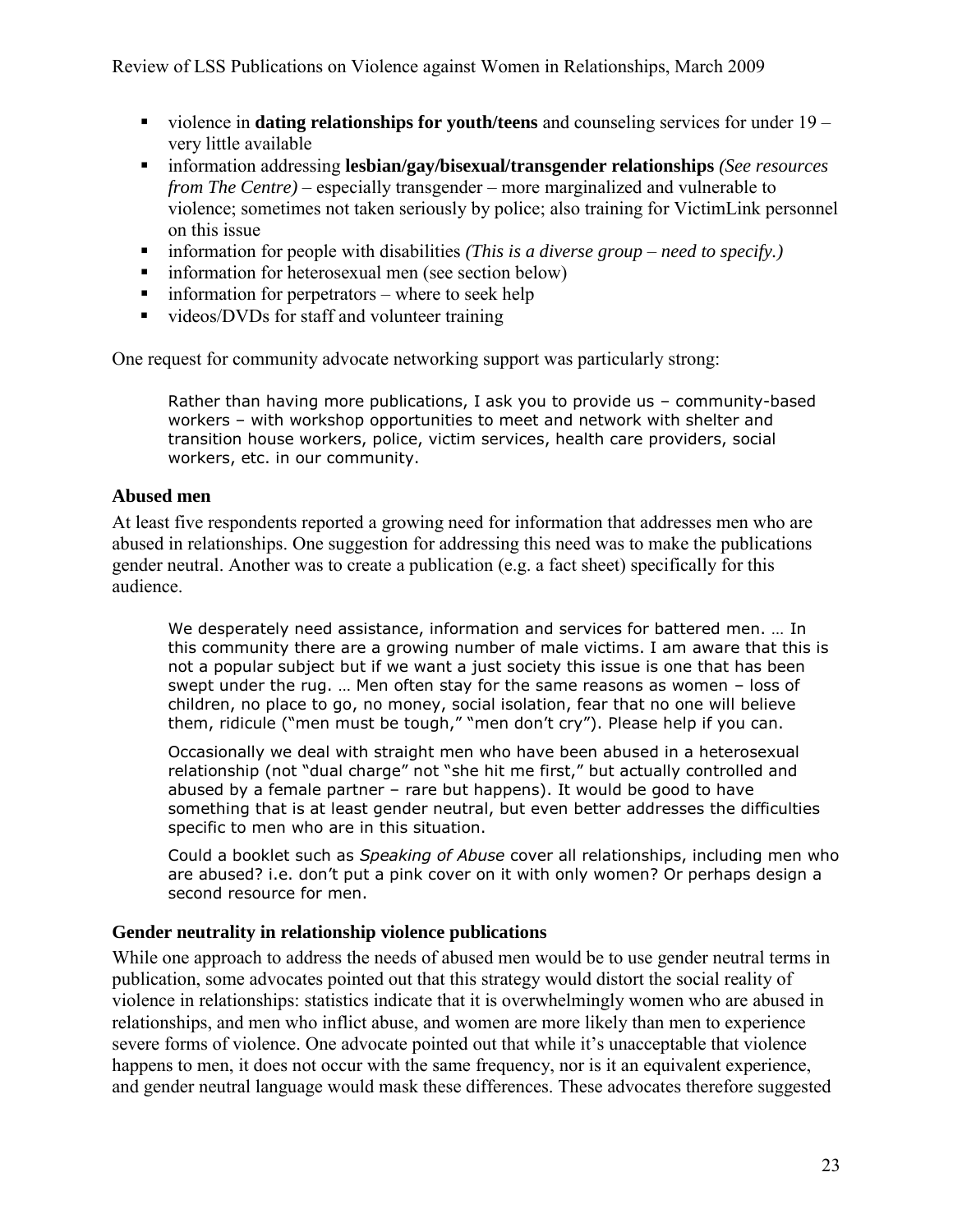retaining gender specific language with an explanation that the information would also apply to abused men and to same-sex relationships.

Further, separate from this review, LSS commissioned a legal opinion on whether the use of gender specific wording in publications could be construed as discriminatory. It appears likely that where there is good reason to specify genders, it would not be considered a violation of human rights as long as valid reasons are provided. The legal opinion noted that strict gender neutrality does not necessarily result in substantive equality: if one group is previously disadvantaged, strict neutrality may perpetuate that situation.

While the basic legal information on violence in relationships applies to men equally, there are likely particular issues faced by men that could be addressed in a separate fact sheet (stigma/barriers, community resources, etc.). As the experiences of heterosexual men may be qualitatively different from those of gay/transgender men, two separate male target audiences may need to be considered (the latter having more in common with the LGBT population). Survey responses reflected this perspective, recommending targeted legal information for those in LGBT relationships quite apart from addressing heterosexual men. Further, it is unlikely that heterosexual males would be drawn to material directed primarily to gay men.

In the publications under review, therefore, it would seem reasonable to continue to use gender specific terms, as long as an explanation is provided for doing so. In addition, LSS may want to consider fact sheets to address abused men and those in LGBT relationships.

#### **Recommendations:**

- 1. Continue to use gender specific terms in LSS publications on relationship violence.
- 2. Include in each publication the following:
	- a) an indication that the legal information applies to anyone experiencing abuse in a relationship (heterosexual male or same-sex, any age, etc.)
	- b) an explanation for the choice of gendered language based on incidence of relationship violence (i.e. statistics overwhelmingly indicate the majority of abuse victims are women, and the majority of abusers are men).
	- c) a referral to additional information for minority target audiences.
- 3. Consider developing a separate fact sheet for gay men (and/or other LGBT community members) addressing issues specific to that community.
- 4. Consider developing a separate fact sheet for heterosexual men addressing specific issues (e.g. stigma/barriers, available services, etc.).

# *For Your Protection: Peace Bonds and Restraining Orders*

(Subtitle: *Information for women in relationships who need protection from violence or the threat of violence*)

This booklet is co-published by LSS and the Ministry of Public Safety and Solicitor General. It includes introductory information about a woman's right to safety and how she can contact the police or victim service workers through VictimLink if she is in danger or fears for her safety. The rest of the booklet explains briefly what peace bonds and restraining orders are, the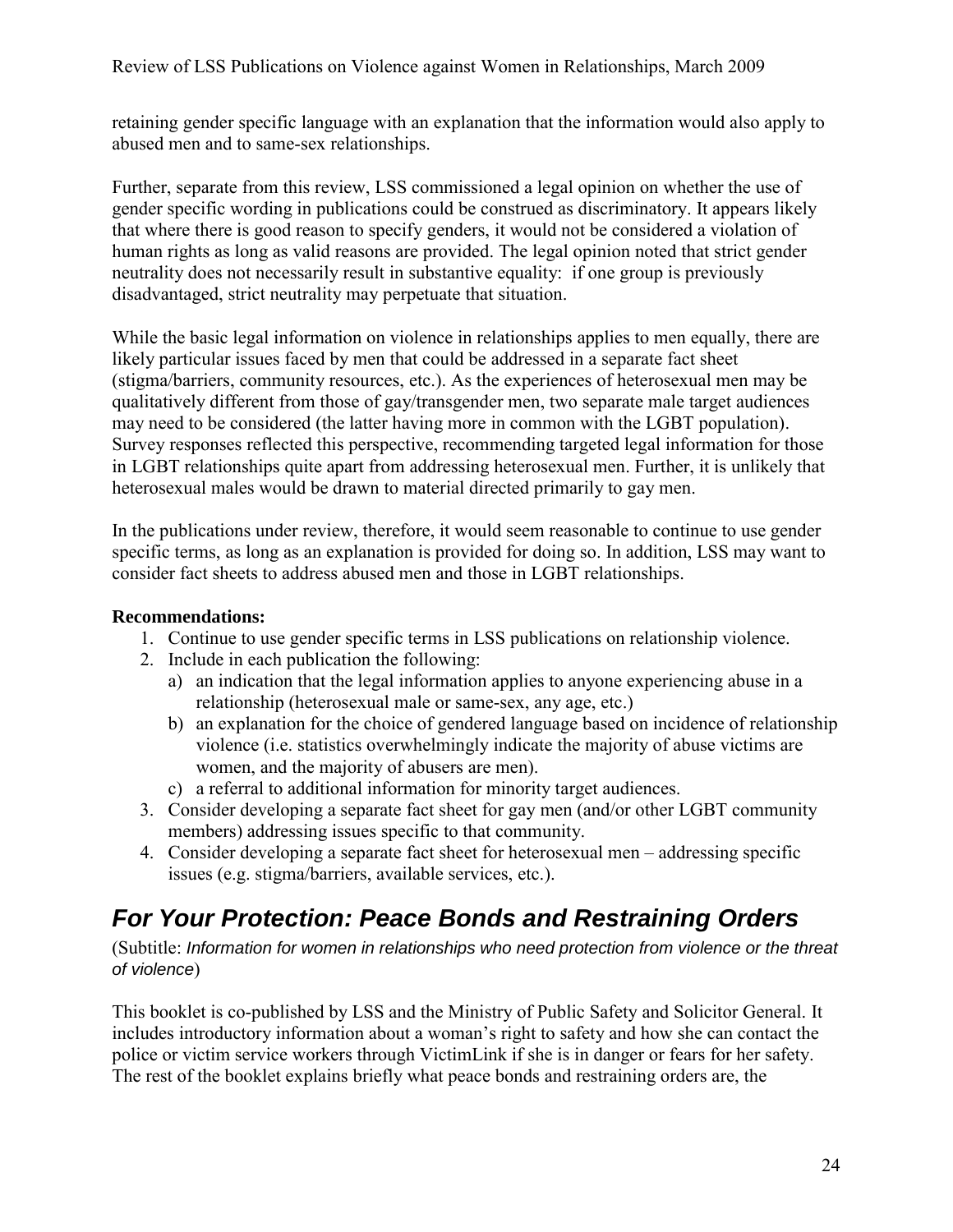circumstances for obtaining one or the other, the process for obtaining them, costs and how to obtain legal help, and the consequences of not abiding by protection orders.

This publication was the most frequently used among all the publications under review and rated very high in terms of meeting client needs for information. Of 172 advocates who responded to the survey question 6 about how often they gave each publication to clients, the highest percentage (48 - 27.9%) reported giving *For Your Protection* to clients at least once a week or more (although a close second was *Speaking of Abuse*). While the BW Fact Sheets were less frequently used (partly due to less awareness of them), Fact Sheet #4 on protection orders was the one most frequently given to clients once a week or more (33 - 19.4%), suggesting a high demand for legal information on this topic.

The same pattern of use occurred in advocates' use of these three publications for their own reference (question 7). About half of respondents reported frequent use of *For Your Protection* and *Speaking of Abuse* for reference. Among the BW Fact Sheets, #4 on protection orders and #3 on custody and access were the most frequently used for reference, and rated the highest in terms of meeting client needs for information.

Positive feedback on the booklet's language level included: well organized, table of contents clear, easy to find things, reasonably accessible, and excellent chart outlining differences between types of court order (*3 positive comments specifically on chart*).

However, some advocates viewed the booklet too complex to give to their clients, though very useful as an advocate's resource. Some pointed out that this is often the most difficult topic for clients to understand and recommended more simplified language.

## **Recommended content changes**

In January 2008, Jane Coombe, of Victim Service and Crime Prevention Division, recommended the following revisions:

- add content on: emergency interim custody order, ex-parte order for threat of violence, immediate possession of the family home. All under the *Family Relations Act*.
- p.  $11$  delete par. 3: "Your partner or ex-partner (or his lawyer) is allowed to ask you and your witnesses questions during the hearing. He may also tell his own version of the same events and call his own witnesses." (Recommended by Senior Crown Counsel Wendy Harvey)
- p.  $13$  check to see if a hearing will be held if there is a restraining order. The defendant cannot come to the hearing if there is a restraining order. This needs to be articulated clearly.

In addition, survey respondents requested additional information in this topic area (some of which is currently available in the publications, suggesting a need for more education for advocates regarding where information can be found). Additional topics requested included:

- importance of safety planning in addition to court orders
- point out importance of calling police to document risk, especially if children are involved (has impact on custody/access orders) – needs to be stated strongly
- $\blacksquare$  more on what a breach is abusers find clever ways to get around orders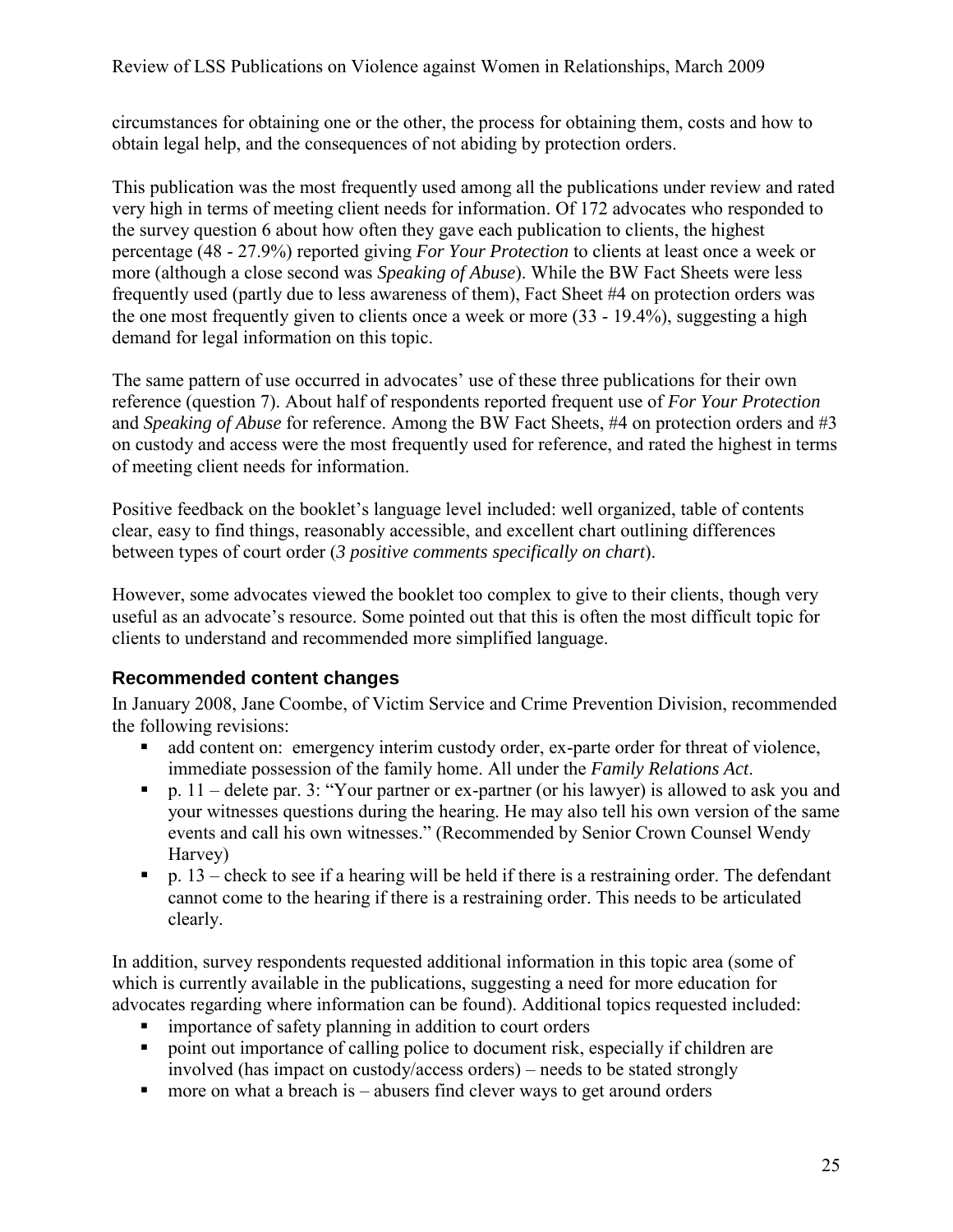- ex-parte orders particularly in rural areas where court services are not available daily
- duty counsel eligibility, emphasize that it is FREE (in *For Your Protection,* but not obvious)
- access to legal advice & legal aid (in *Speaking of Abuse*, *For Your Protection* and BW Fact Sheet #4 on protection orders)
- what a woman can do if not eligible for legal aid
- $\blacksquare$  make booklet more sequential step-by-step
- include no-contact order (after abuser has been charged)

### **Gaps and overlaps in information on protection orders**

Information on protection orders is dispersed through three different publications that came under this review. Below is a brief discussion of the distinctions between them:

**1.** *For Your Protection* – provides the most detailed description of legal process for obtaining peace bonds and restraining orders. Advocates were very enthusiastic about this booklet, and found the chart comparing orders helpful. However, language in the booklet is fairly sophisticated for some clients, and information about legal aid and access to duty counsel is somewhat buried and unclear. It does not include information on no-contact orders (condition of bail hearing after arrest of abuser), and one survey respondent commented that it should caution women to make other safety provisions in addition to obtaining protection orders, as they have limitations.

**2.** *BW Fact Sheet #4: Peace bonds, restraining orders, and no-contact orders* – this provides a brief outline in plain language of what each of these orders is, how to make sure a protection order works, what legal help is required, and where to get legal help. It includes a caution to make a safety plan in addition to seeking a court order. Provides a good overview, but no detailed information about legal process.

**3.** *Speaking of Abuse* – includes brief descriptions of no-contact orders (as bail condition after arrest), peace bonds, and restraining orders.

## **Translations**

*For Your Protection* is available in Punjabi and Chinese translations. Of 165 respondents to question 12 about translated publications, 46 (30.3%) reported using the Punjabi edition and 31 (21.5%) reported using the Chinese edition a lot or sometimes.

Translation languages requested included, in descending order of frequency (those on the same line received the same number of requests):

Korean (6) Arabic (5) Russian, Japanese, Kurdish (3) Spanish, Thai, Tagalog, German (2) Hindi, Persian, Vietnamese, Dari (Afghan), Soheli (Swahili?), Dutch, Greek, Italian, French (1) Chilcotin, Okanagan (1)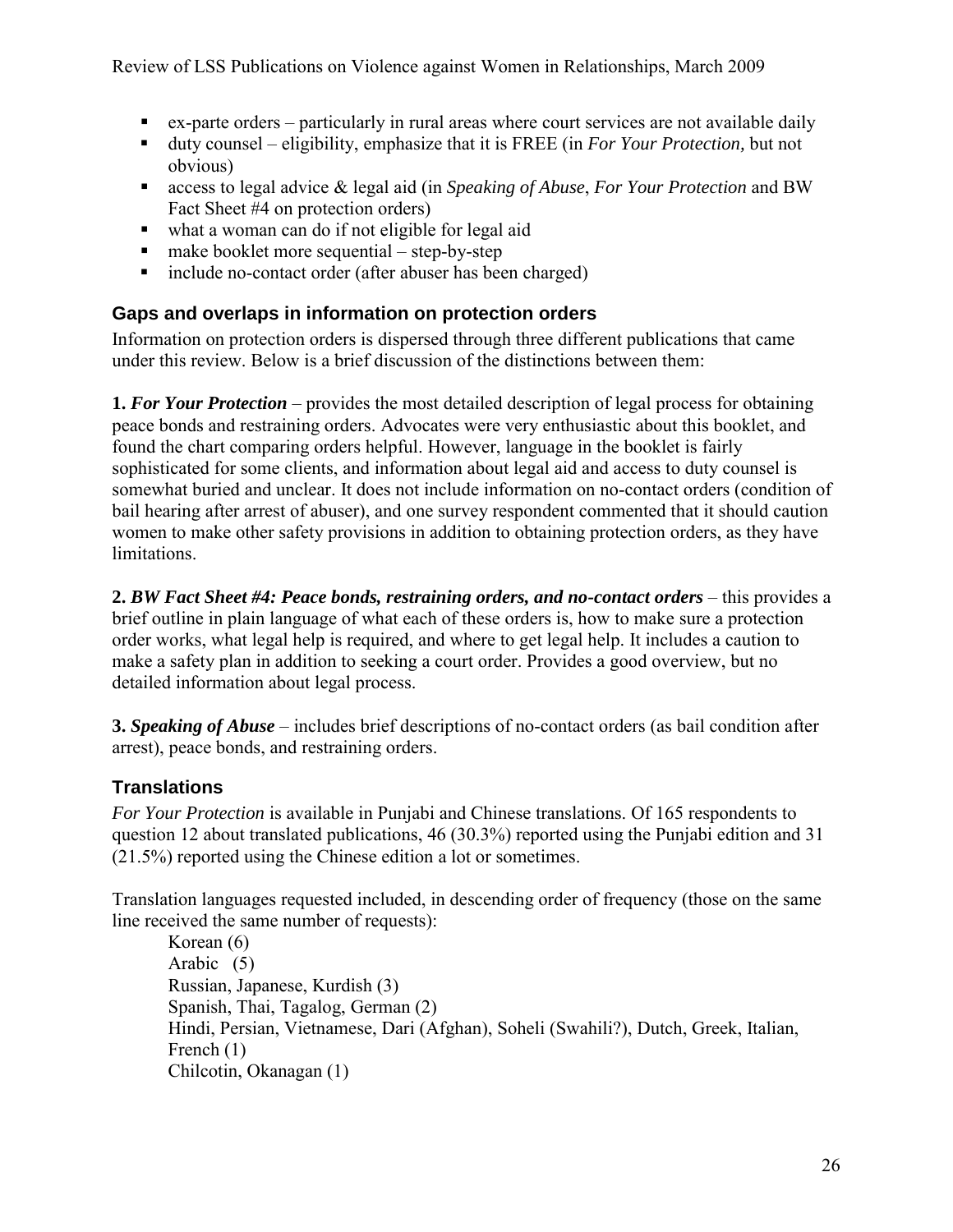# **Design**

The design of this booklet did not evoke strong responses either in favor or against. One interview respondent found the cover image modern looking and evocative of hope and positive home life. Other respondents found it either "neutral" or not noticeable as an image.

As noted earlier, this resource has been laid out as a small brochure sized booklet for print, and as a larger 8.5 x 11 booklet for online printing. Respondents liked the pamphlet size, and found the online size convenient for printing.

## **Recommendations:**

- 1. Continue publication of *For Your Protection* as a stand alone booklet for clients seeking protection orders, addressing content changes noted in this section and reviewing for plain language improvements.
- 2. Update the BW Fact Sheet #4 on protection orders as an introductory resource on this topic.
- 3. Integrate information from BW Fact Sheet #4 into a comprehensive booklet for clients (if updating *Speaking of Abuse*).

# *Speaking of Abuse* **– General Edition**

This booklet provides an overview of legal issues that women in violent relationships may face. It defines abusive/violent behaviour and offers some statistical information about the incidence of violence in relationships. It includes sections on safety planning, planning for leaving a relationship (money, children, housing, legal help, etc), what happens when police are called, the criminal court process, peace bonds and restraining orders, other legal measures, and issues related to ending a relationship (child custody and access, family home, financial issues, etc.). It includes a brief resource section on where to get legal and other help.

The information in this booklet was viewed as extremely valuable, and advocates reported giving it out to clients more often than other publications, with the exception of *For Your Protection*. Reviewers like its comprehensive overview of issues, which is helpful for some women. One reviewer commented on the excellent description of abuse near the beginning, graduating from subtle non-physical forms of abuse to physical violence. ("Women think they have to have two black eyes to be abused.") Another noted it is useful to include some statistics on incidence of violence against women – not too much so as to sound "fatalistic and destroy the woman's agency," but enough to let them know they are not alone and it's not just about them as a person, it happens systemically.

However, advocates also felt that providing shorter fact sheets based on the different topics covered in this booklet would be helpful to them in their work and in some cases more likely to be read by clients. Some felt that a comprehensive booklet offered more information than clients could take in at once, though others felt both kinds of resources should be available. (In this study, there was no way to ascertain how clients actually use the booklet once they take it home.)

Advocates reported using the booklet as a reference for themselves, but sometimes wanted more detail than it provides. They also noted the need for more detailed or introductory information for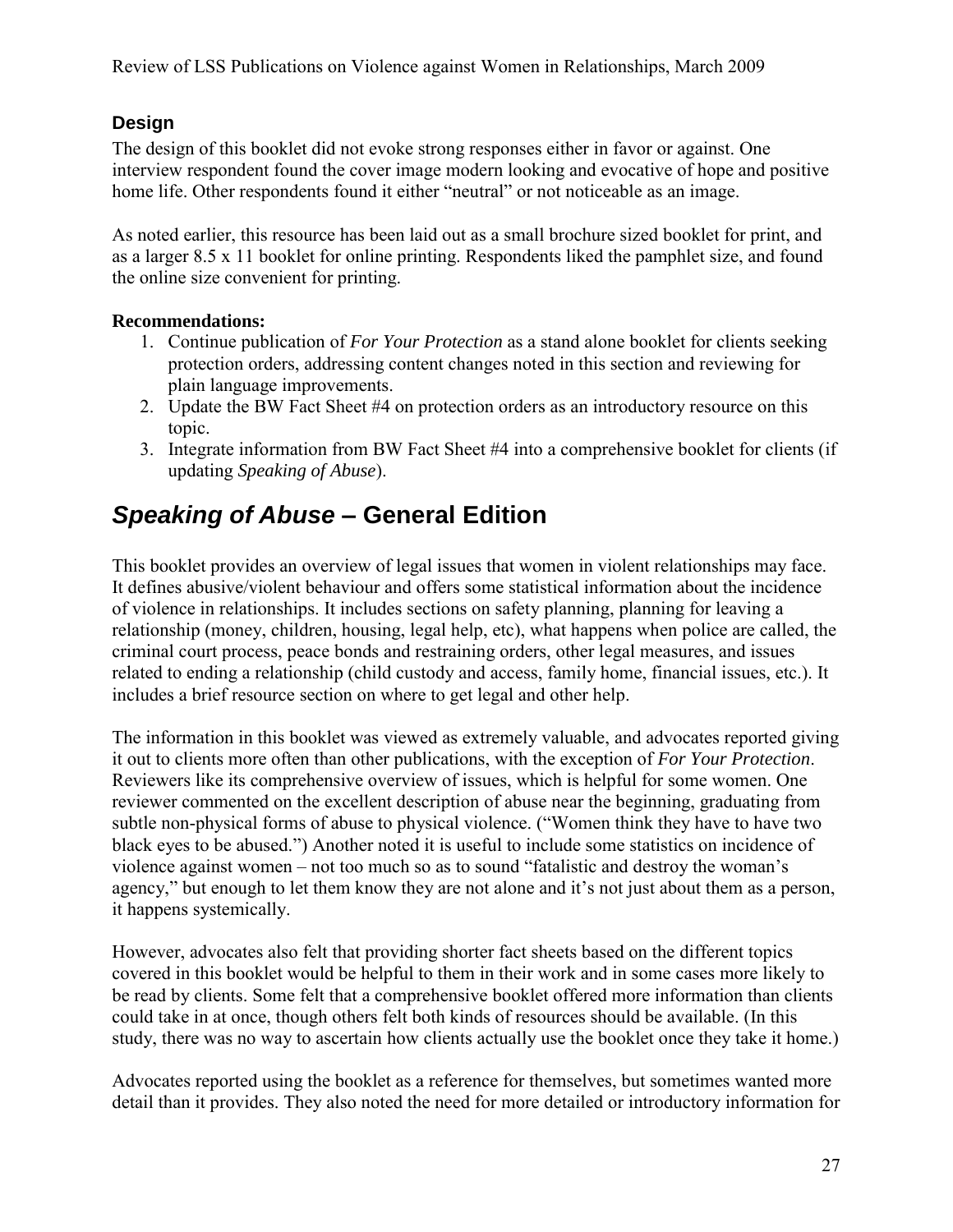clients on certain topics – such as how the court system works in a criminal prosecution of violence in relationships. At the same time, several advocates were unfamiliar with the topics that were covered in this booklet (such as the section on the court process).

### **Recommended content changes**

See Appendix A for recommended changes from legal review.

Advocates recommended including the following information:

- Barriers to leaving partner, from point of view of the woman
- Effects on children of witnessing violence (vs. benefits of staying in relationship any research?)
- Define all aspects of abuse emotional, financial, physical, etc
- Include broad definition of violence that includes systemic/cultural/societal sexism, financial violence, barriers to getting information.
- Identify emotional abuse especially in different language versions.
- Include more information about harming or threatening to harm animals/pets as a form of abuse and sign of potential escalation.
- Include information about emergency animal care in safety planning (fear for animals' safety may prevent woman from leaving).

See also the list of topics under *Gaps in information*.

# **Translations**

*Speaking of Abuse* is available in seven languages in addition to English. Generally, about onequarter to one-third of 165 respondents reported using translated versions of this publication. The translations most frequently used were (in descending order):

Punjabi (54 of 158 responses - 34.2%) Vietnamese  $(36 \text{ of } 142 - 25.4\%)$ Spanish (35 of  $146 - 24\%$ ) Chinese (34 of  $144 - 23.6\%$ ) Farsi  $(30 \text{ of } 145 - 19.3\%)$ French (27 of  $145 - 18.6\%$ ) Russian (21 of 146 - 14.8%).

New languages requested in order of frequency included: Arabic, Korean (5) Japanese, German (3) Thai, Kurdish, Tagalog (2) Dutch, Hindi, Dari (Afghan), Greek, Italian (1) Okanagan, Chilcotin (1)

In addition, seven requests were made for language translations that already exist, indicating a lack of familiarity with translated versions that are available.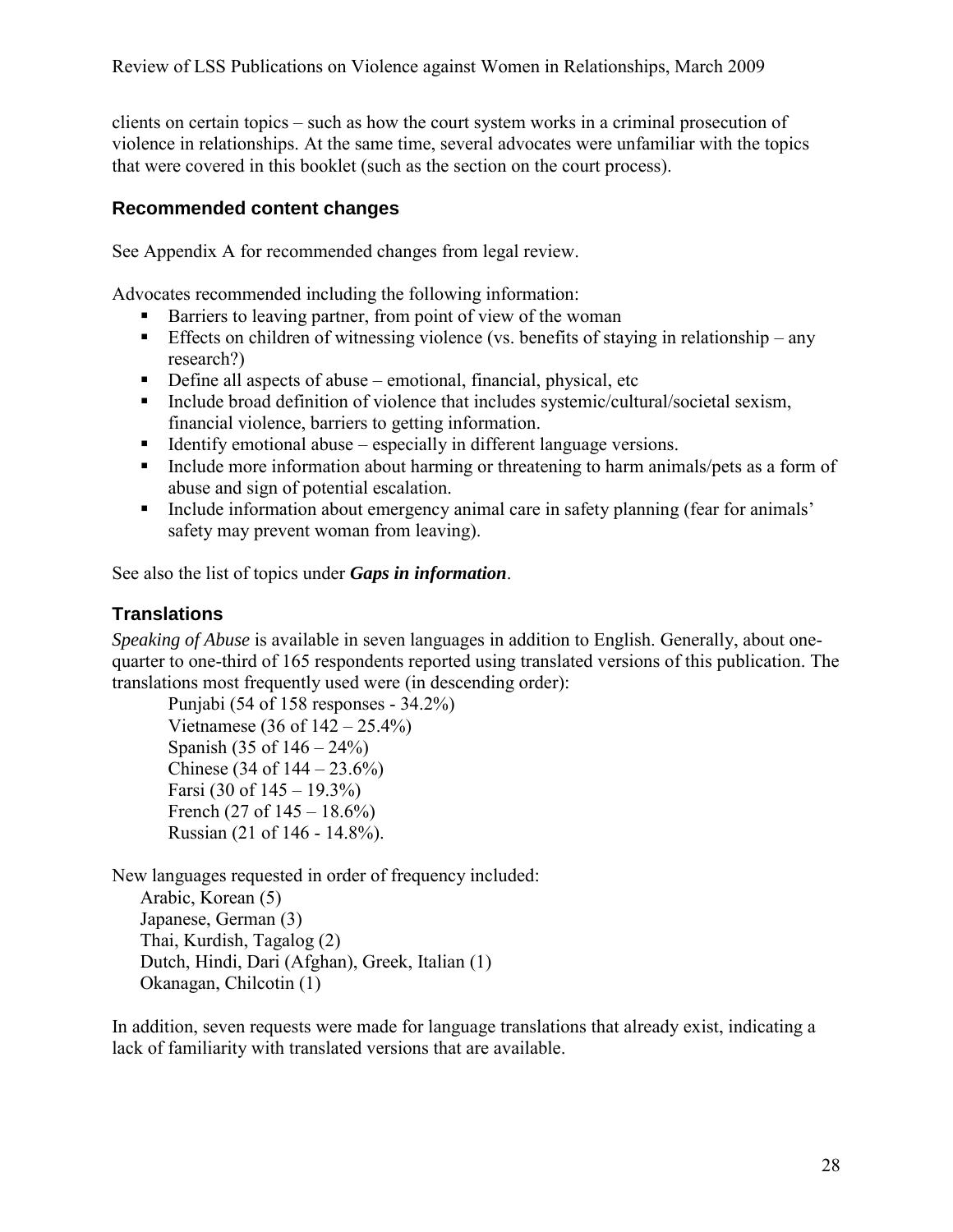# **Design**

Few comments were made about design. Interview subjects liked the booklet size. One liked the fact that the image on the cover included several women of different ethnicities, as well as children. Others found the image not strong – "women supporting women does not come across." One suggested emphasizing women with children, particularly for readers of languages other than English.

The cover photo is very small, with several faces turned away from the camera and a large empty space above their heads. A larger image with faces looking toward the reader might be stronger, more inviting, and convey support. Further, given the feedback expressing lack of information for older women experiencing abuse, there could be a wider age range represented.

Users commented that the online booklet version is inefficient to print, and should be reformatted for  $8\frac{1}{2}$  x 11 paper.

### **Recommendations:**

- 1. Continue publication of *Speaking of Abuse* as an overview of issues faced by women being abused in relationships.
- 2. Update *Speaking of Abuse* to address content issues enumerated above.
- 3. Continue to provide translated versions, and develop a proactive method of keeping advocates apprised of available translations.
- 4. Include engaging cover image that conveys women and children together, in mutual support.
- 5. Reformat online version for more efficient printing.

# *Speaking of Abuse* **– Aboriginal Edition**

This publication includes much of the same information as the general edition of *Speaking of Abuse*, with additional information specific to aboriginal women, including incidence of relationship violence experienced by aboriginal women, financial and housing issues on reserves, and community resources. It is available in English.

It is difficult to provide strong recommendations on this publication, as there was a much less familiarity with it among advocates than with other LSS publications. Survey respondents familiar with it provided little specific feedback, and an aboriginal advocate who was interviewed was unfamiliar with this publication until asked to review it for an interview.

However, upon reviewing it, the above advocate felt the booklet was an extremely useful resource for advocates, though perhaps too long to give to most clients.

Another advocate who deals with about 25% aboriginal clients suggested acknowledging the historical circumstances that contribute to the greater incidence of violence against aboriginal women (e.g. colonialism/racism, residential schools, childhood experience of violence, etc.).

One reviewer commented that the cover of this publication presented a stereotyped and outdated image of a sole aboriginal woman, and should be changed to reflect a diversity of aboriginal women.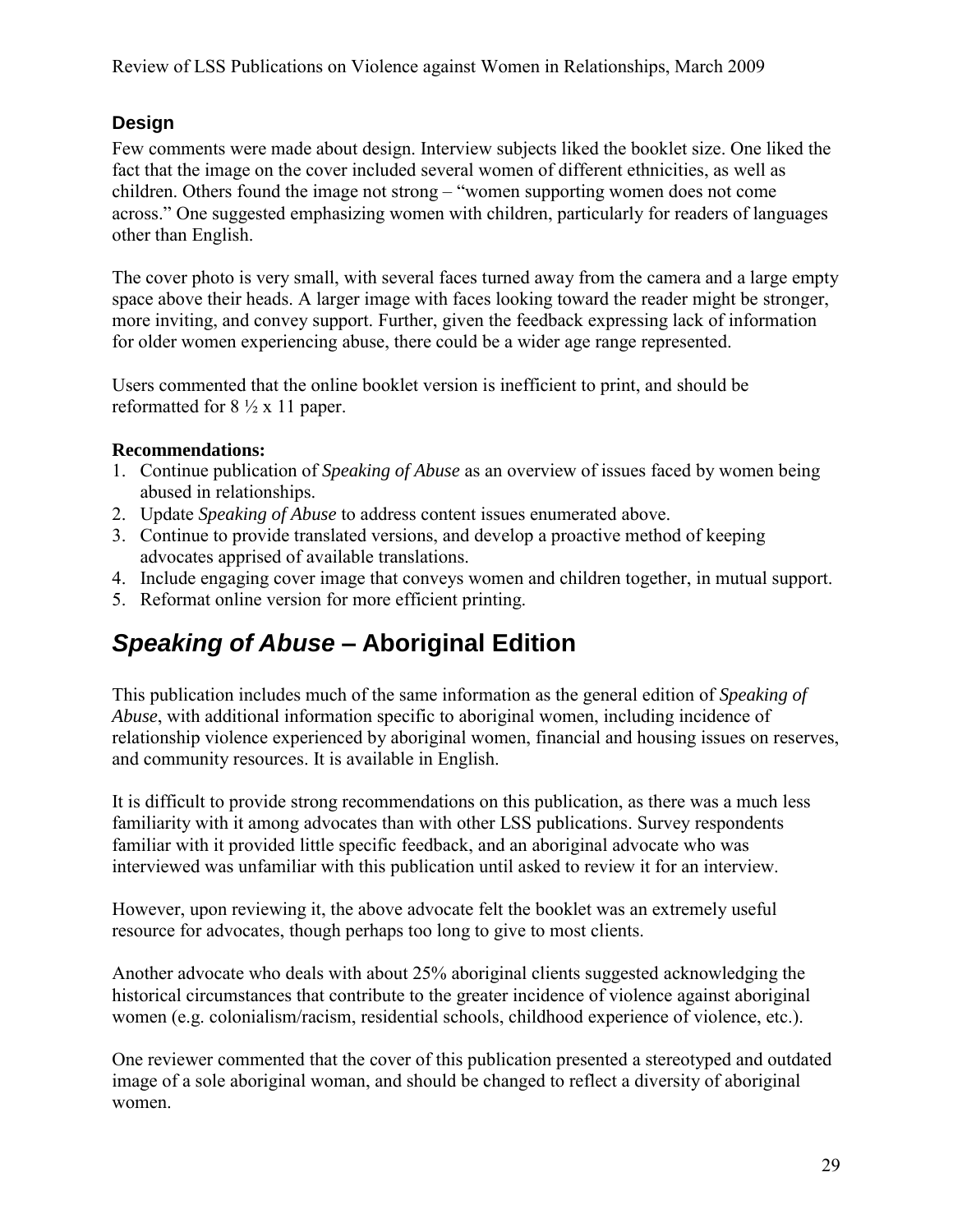### **Recommendations:**

- 1. Consider whether a separate aboriginal version of *Speaking of Abuse* is required, or whether fact sheets addressing aboriginal issues would be feasible (financial issues, family home on reserve).
- 2. In developing generic fact sheets, incorporate information relevant to aboriginal clients (e.g. aboriginal resources).
- 3. If this publication is continued, consider content additions above and provide a more updated cover image reflecting a diversity of aboriginal women and children.

# **Battered Women's Fact Sheets**

The fact sheets are five double-sided one-page (regular sized) information sheets on particular topics related to violence in relationships.

- 1. If you are an immigrant sponsored by your husband
- 2. Taking legal action
- 3. Custody and access
- 4. Peace bonds, restraining orders, and no-contact orders
- 5. Can you stay in the family home on reserve?

As noted earlier in this report, the level of advocates' familiarity with them was uneven and generally lower than for *Speaking of Abuse*. When advocates who were unfamiliar with them were asked to review them for this study, they were very enthusiastic about their usefulness. Several survey respondents indicated they would like to order them as a result of doing the survey. Specific feedback was as follows:

- Fact sheet #1 no specific comments; however, see **Gaps in information** earlier in this report for immigration topics
- Fact sheet #2 was considered an excellent overview of legal options.

Fact sheets #3 and #4 – were the most frequently used, accompanied by in-person explanation to client and discussion of client's options.

Fact sheet #5 – was considered extremely useful, especially for rural areas. One aboriginal reviewer (and other survey respondents) noted that this is not simply a legal issue on reserves, but a political and social one, complicated by the fact that everyone knows everyone, the woman may not be able to call the police (as there may be band police, and they may be perceived as biased in relationship abuse cases), and there may be difficulty in accessing information or services from the band, depending on family connections. The fact sheet was seen as important in outlining a woman's rights to the home and with regard to children.

Topics listed in **Gaps in information** provides suggested changes for some existing fact sheets, and additional subjects for new fact sheets to expand this series: safety tips; planning for leaving a relationship; criminal court process; financial issues when woman leaves; etc.

**Title of series:** In the interviews done for this study, advocates were asked for feedback regarding the title of this series – Legal Information for Battered Women. They commented that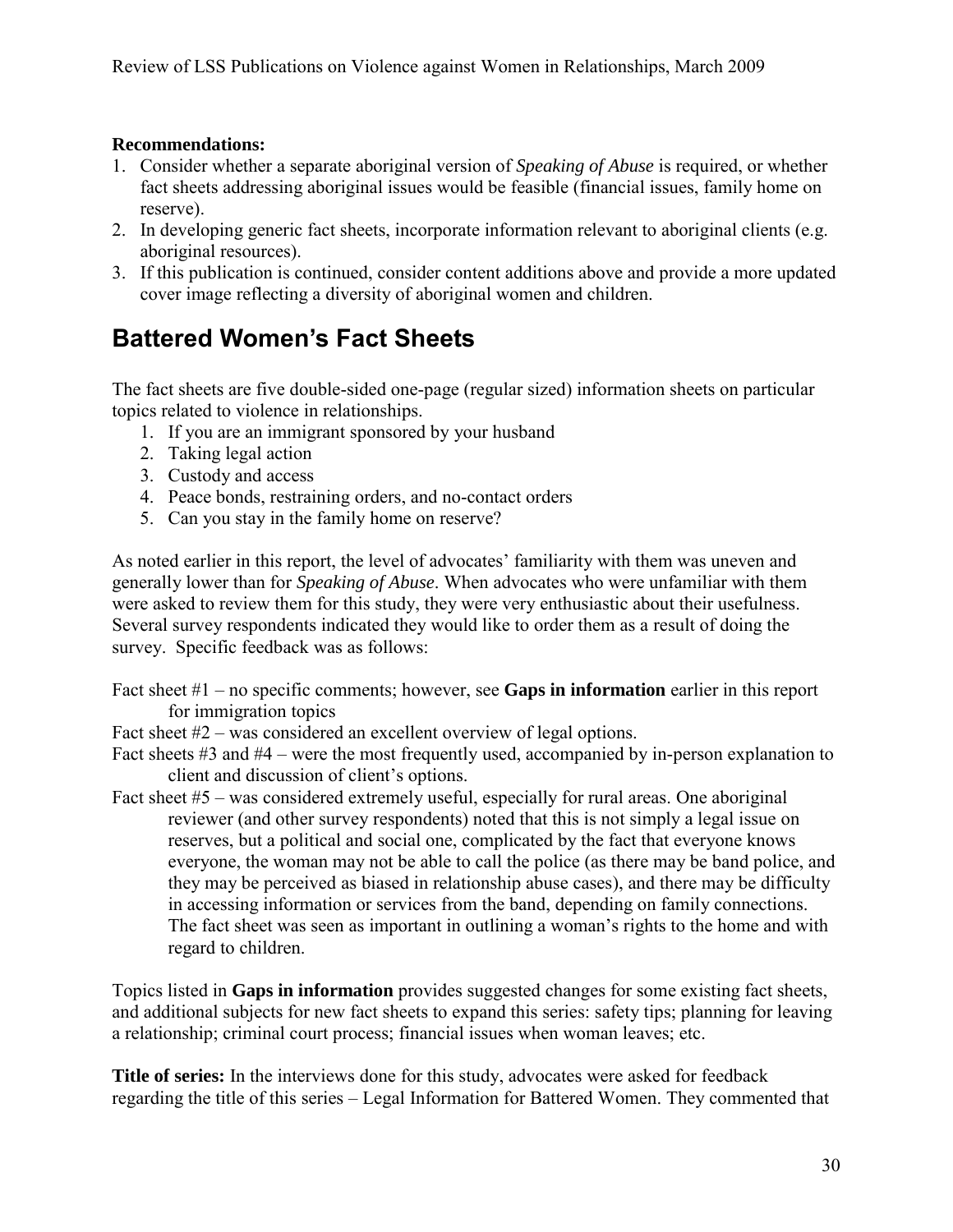"battered women" is less widely used now than at the time the fact sheets were first published and can be viewed as labeling/defining the woman rather than naming the abuse. Advocates felt this might present an obstacle to women picking up the fact sheets, and suggested using the terms "abuse" and/or "violence in relationships" to be more specific. Multicultural workers also noted that "battered women" is an awkward expression in translation. Reviewers suggested the following terms:

Abuse in relationships Violence against women in relationships Speaking of Abuse: Violence Against Women in Relationships (parallels booklet, incorporates abuse and violence)

# **Translations**

The fact sheets are available in four languages other than English: Chinese, Punjabi, Spanish, and Farsi. As with *Speaking of Abuse*, about one-fifth to one-third of 165 respondents reported that they use translated versions of the fact sheets, but these figures were not broken down by individual fact sheet. The use of languages was reported as follows (in descending order):

Punjabi (49 – 31.8%) Spanish  $(33 - 22.4\%)$ Chinese  $(31 - 21.2\%)$ Farsi  $(27 - 18.6\%)$ .

Two requests were made for "new" translation languages that are already available (Chinese and Spanish), suggesting that some advocates are unaware of the availability of translations.

Additional translation languages requested included, in descending order:

Korean, (8) Arabic (7) Russian (4) Hindi, Tagalog, Japanese, Kurdish (3) French, Swahili, Thai, Romanian, Hungarian (2) Chilcotin, Okanagan (1) Croatian, Serbian, Polish, Albanian, Bulgarian (1) Turkish, Urdu, Amharic (Ethiopia), Dari (Afghan) (1) Greek, Italian, German, Dutch, Vietnamese (1)

## **Design**

The main design request for the fact sheets was to produce them in brochure format for easier display in pamphlet racks. Advocates also access them online, and appreciated their easily printed online format.

## **Recommendations:**

- 1. Continue to produce a series of fact sheets, expanding it based on content in *Speaking of Abuse* and further key topics recommended in this report.
- 2. Revise fact sheet series title "Legal Information for Battered Women." Series could use title that parallels booklet title – Speaking of Abuse, or Speaking of Violence Against Women in Relationships.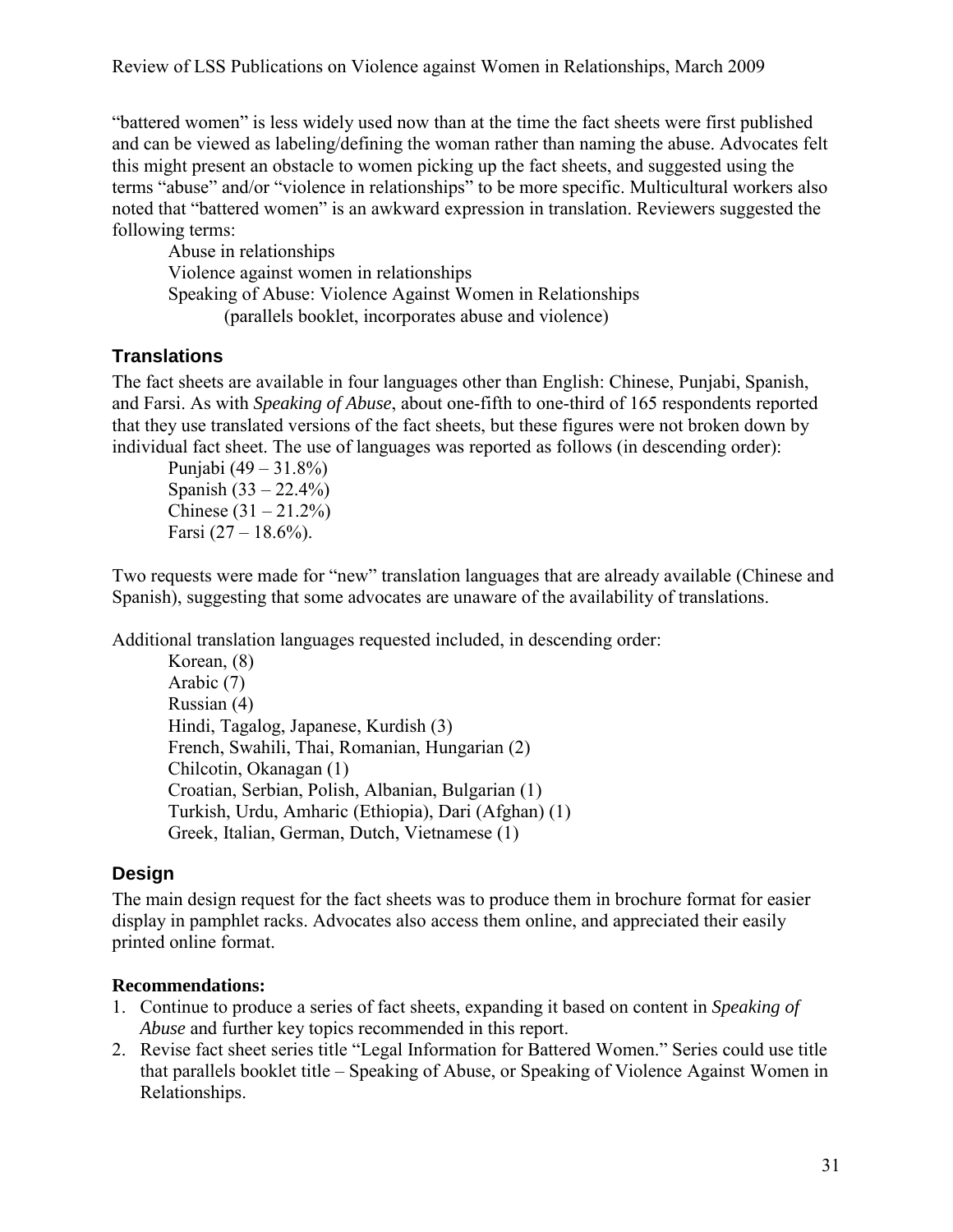- 3. Design fact sheets in brochure format that can be distributed in pamphlet racks.
- 4. Consider a fact sheet targeted to abused men, or at the very least note in fact sheets that the information applies to men (in addition to same-sex, transgender relationships).
- 5. Actively publicize and promote the availability of fact sheets and translations among community advocates and organizations – both English speaking and multicultural.

# **Conclusion**

This study set out to answer a series of questions, and the findings are summarized below.

# **Who uses the publications?**

In general, this review found that advocates from a variety of community organizations and regions of the province value the publications under review very highly, and use them to support many kinds of activities, from giving assistance to individual clients to providing information and training in a range of community contexts.

However, a significant finding of this review was that familiarity with the publications is lower than one would expect, and advocates were least familiar with the Battered Women's Fact Sheets – an unfortunate finding, given that upon discovering them, most reviewers enthusiastically praised their potential usefulness, particularly if they were designed in a brochure format for easy display. In addition, even among advocates who reported familiarity with the publications, some were unfamiliar with the details of their content, as indicated by their identification of "missing information" on topics that are actually addressed in the publications.

## **What format is most accessible and useful? Which publications do people use most?**

Advocates prefer print material for giving information to clients, and a majority prefers shorter formats. However, they also see a value in longer booklets with more detail or overview information, as evidenced by their preference for giving *Speaking of Abuse* and *For Your Protection* to clients, though less familiarity with the Battered Women's Fact Sheets may account in part for this preference. A significant number use translated versions of the publications, though some were unaware of what languages were available.

They viewed online resources as somewhat helpful to clients, but noted that many clients face multiple barriers to accessing online information. Advocates more often use online resources for their own reference.

Respondents also recommended a variety of other print formats, such as wallet cards, posters, and bookmarks that could be placed in public areas in order to reach those who might not otherwise access their services or the publications under review. They also suggested using public media (e.g. community papers) to disseminate information and build broader community awareness on violence in relationships.

Advocates were less unanimous regarding what kind of resource they would prefer for their own reference. While most use online resources, they value print resources highly. Two thirds preferred a single handbook or binder with all the information they need in one place, while one third prefer to have shorter documents on specific topics and organize/file them according to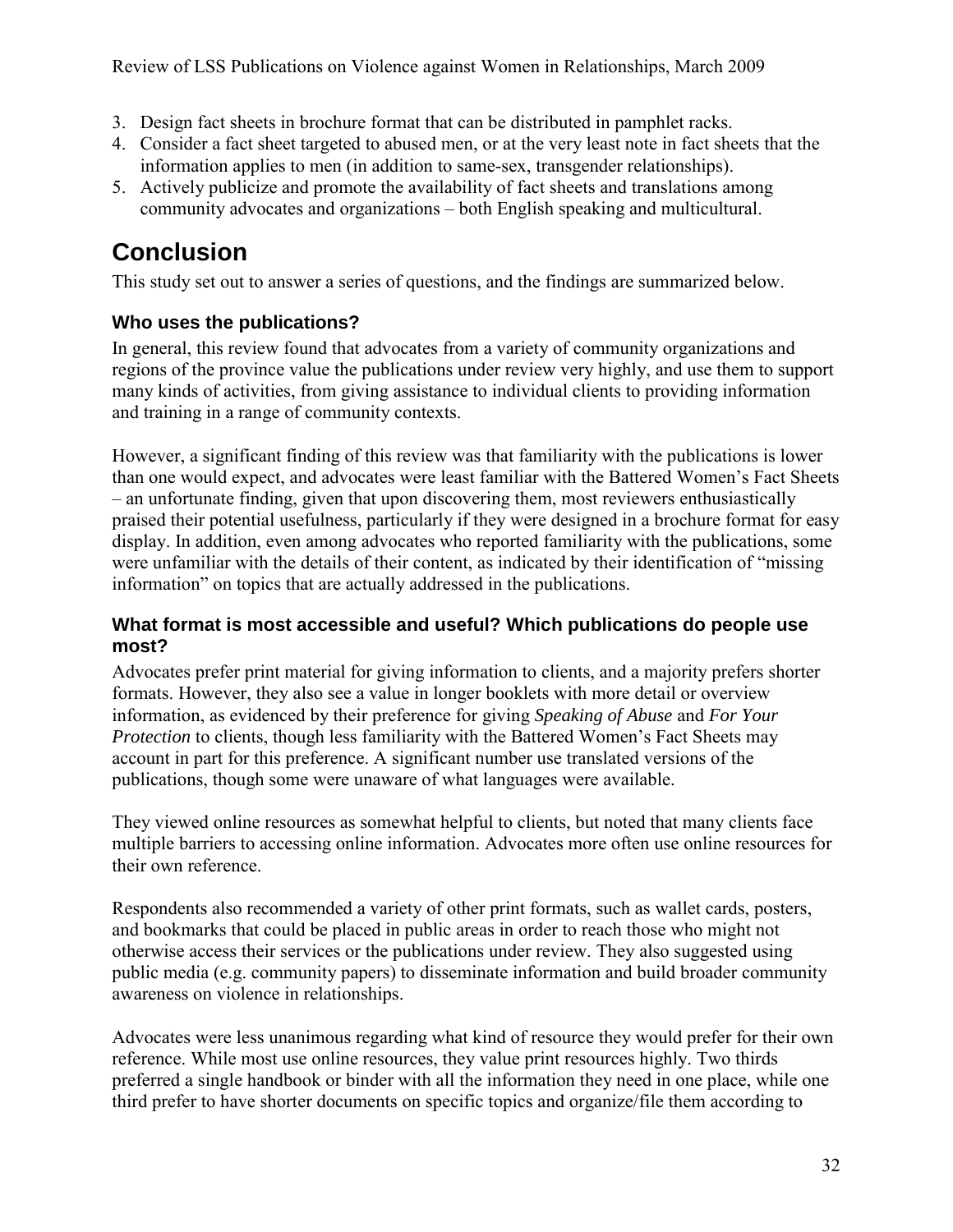their own needs. Many appear to use the same materials that are designed for clients, in addition to a variety of other resources (listed in Appendices B and C).

## **What relevant audiences are not being reached?**

Respondents also made recommendations regarding target groups to consider in developing new materials, such as older women, youth, lesbian/gay/bisexual/transgender (LGBT) people, those with limited literacy skills, men, and people with disabilities.

They also suggested additional languages for translated versions of publications. The highest in demand were Korean, Arabic, Russian, Kurdish and Japanese.

### **What is the most appropriate breakdown of topic areas? What information is missing?**

Some priority topic areas are addressed well by the current publications:

- child custody and access
- **financial issues**
- **protection orders**
- criminal justice process.

Nevertheless, two of these topic areas were highlighted in advocates' requests for additional information. Topics singled out for attention in revised or new materials included:

- **c** criminal justice process
- child custody and access
- safety planning
- legal aid and legal representation
- **immigration issues**

### **What other resources are community advocates using?**

Community advocates draw upon a wide range of print and online resources in addition to the LSS materials. These are listed in Appendices B and C.

### **Should LSS use gender specific language in these publications?**

Based on review feedback and a legal opinion sought by LSS, it seems reasonable to continue to use gender specific terms in LSS publications on relationship violence. However, each publication should clearly indicate:

- that the legal information applies to anyone experiencing abuse in a relationship (samesex, heterosexual male, or any age, etc.)
- why gendered language is being used, based on incidence of relationship violence (i.e. statistics overwhelmingly indicate the majority of abuse victims are women, and the majority of abusers are men)
- where to find additional information for minority target audiences (if available).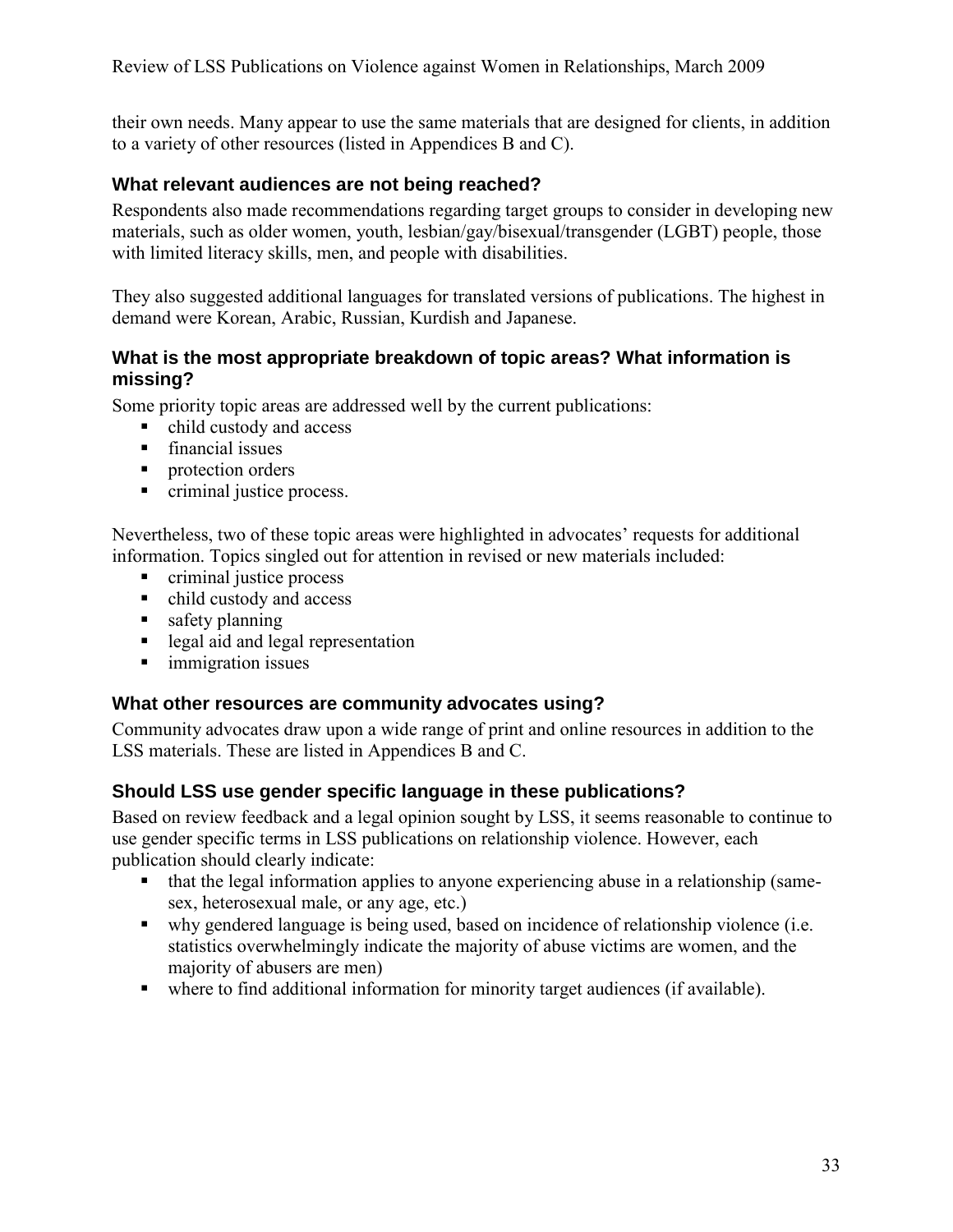# **Appendix A – Legal Review of** *Speaking of Abuse*

Review by Kathy Kendall, LSS

p. 2 – check Victim Services information. In Kamloops there is a community based worker who works out of the sexual assault centre and there is the police-based worker, but my impression is she works more with property crime victims and refers domestic cases to the other one. I don't think there is Crown-based anymore.

p.8 – update statistics – Stats Canada has a 2005 report

p. 12 – "call the legal aid office closest to you" – since these have been reduced, you may want to suggest other ways of getting certified copies.

p. 14 – add – "be sure to tell the police if your husband/partner has weapons or access to weapons" (although the police will usually ask this)

p. 22 – update information re: hardship assistance – it's harder to get now.

p. 22 – maintenance – if the woman is on income assistance, she assigns her rights to maintenance to the Ministry (MCFD), but that may be more detail than you want to include. *(See note re: p. 37.)* 

p 23 – the cost of lawyer referral has gone up to \$25.

p 32 – include conditional sentences. *(Is this under heading "Suspended sentence and/or probation" on p. 31?)*

p. 34 – the case law says that restraining orders in family court are an incident of custody – so the only way a person can get one in provincial court is if they have, or are applying for, custody.

p. 34 – there is another reference to "your nearest legal aid office" – should probably include the call centre number "if you do not have a legal aid office in or near your community."

p. 36 – last sentence refers to the pro bono program which is no longer provided.

p. 37 – it is important to say something about women on income assistance having to assign their maintenance rights to the Ministry. They don't actually have the right to pursue it themselves, but where there has been violence in the relationship, that's often a good thing, because the guy gets mad at the Ministry; the woman doesn't have a choice or say in it. Mind you sometimes the Ministry declines to pursue where there has been violence because they don't want to stir the pot.

p 38 – is there still a child support information line?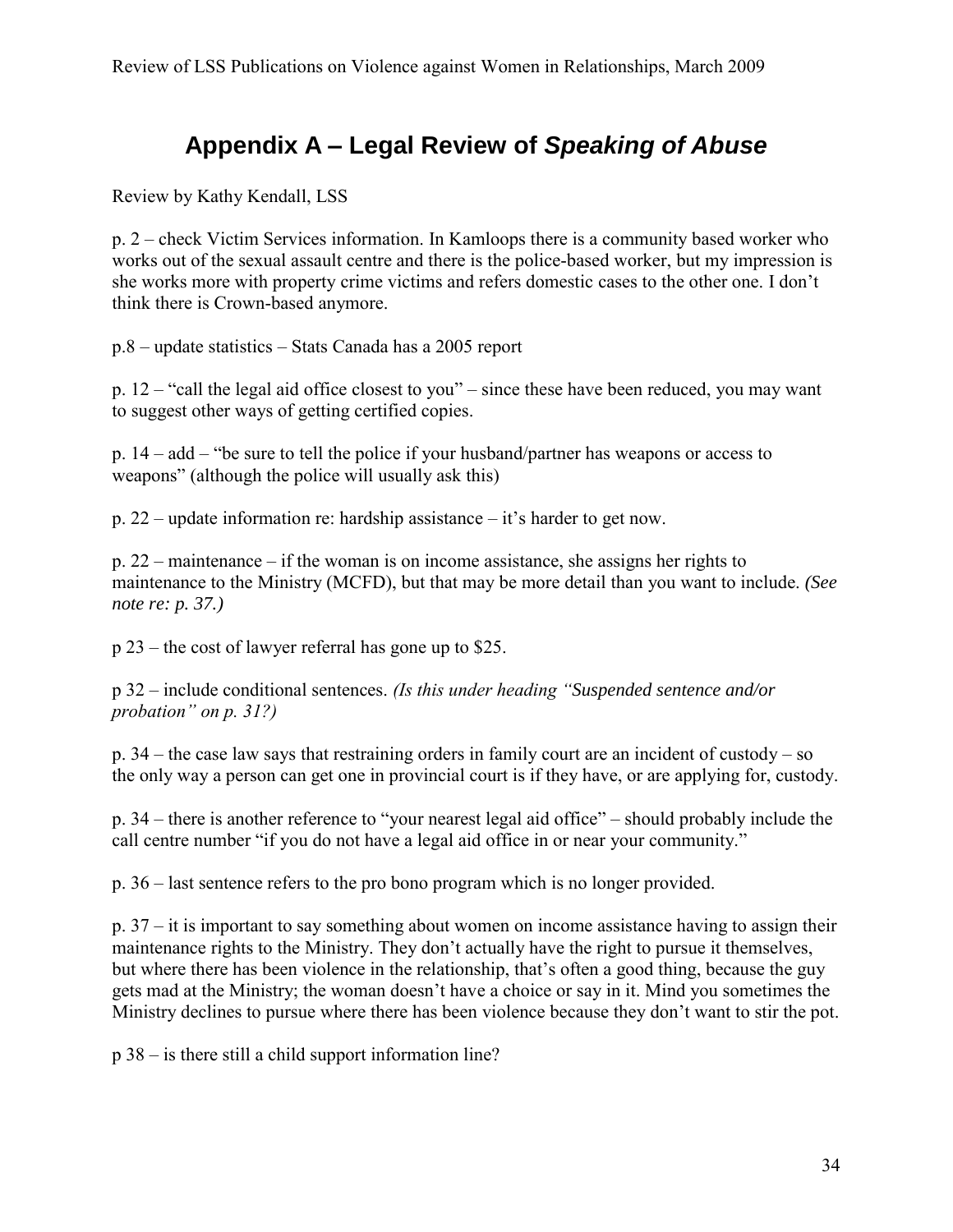p.38 – is it fair to say the woman needs a lawyer to apply for custody? Many women go to provincial court on their own, or use duty counsel. But again, if there was violence and she qualifies financially she will get legal aid because of the violence.

# **Appendix B – Other Client Resources**

Advocates were asked to name other resources that they regularly **give to clients**. In addition, additional client resources were researched for this report. The following list includes both. (In some cases, the publisher of the resource was not provided by survey respondents.)

Abuse is Wrong in Any Language – Dept of Justice Abuse wheel /cycle of abuse, healthy relationships wheel Are You Cool? – YWCA youth brochure Being a Witness Fresh Start - YWCA Help Starts Here series Helping Spirit Lodge – online resources<http://www.helpingspiritlodge.org/> Housing info publications How can I help my friend? – BWSS brochure If your child is taken by the BC MCFD Is someone you know being abused? Are you experiencing abuse? It can be stopped, where does it hurt Leaving an Abusive Relationship pamphlet - BC Council for Families LawLINE, LSS – though feedback indicated waiting time is too long for clients Living Together, Living Apart – LSS Mennonite Central Committee brochures – Home Shouldn't Be a Place That Hurts (in church washrooms) Non-criminal protective orders chart (Stogren, SRY Victim Services) Pocket calendar – Jeremy Foundation Poster – showing steps involved in dealing with family court re: child apprehension – (LSS? Not sure who published) Power and Control wheel - Duluth Role of Crown Counsel Safety tip sheet – Native Courtworkers Shelternet – safety planning Stopping the Violence: A guide for women facing domestic violence - YWCA Transition house pamphlet (local) Wallet card of resources (Domestic Violence Resource Card) – Vancouver Coastal Health & Providence Health Care Wallet card of resources – BWSS Wallet card on safety tips, in Punjabi Warning signs of abuse information sheet (? - this info is also in the YWCA brochure) Westcoast Reader special edition on Spousal Abuse (LSS cosponsor) When Love Hurts – Jill Cory & Karen McCann (McCandless?) Davis [www.endingviolence.org](http://www.endingviolence.org/)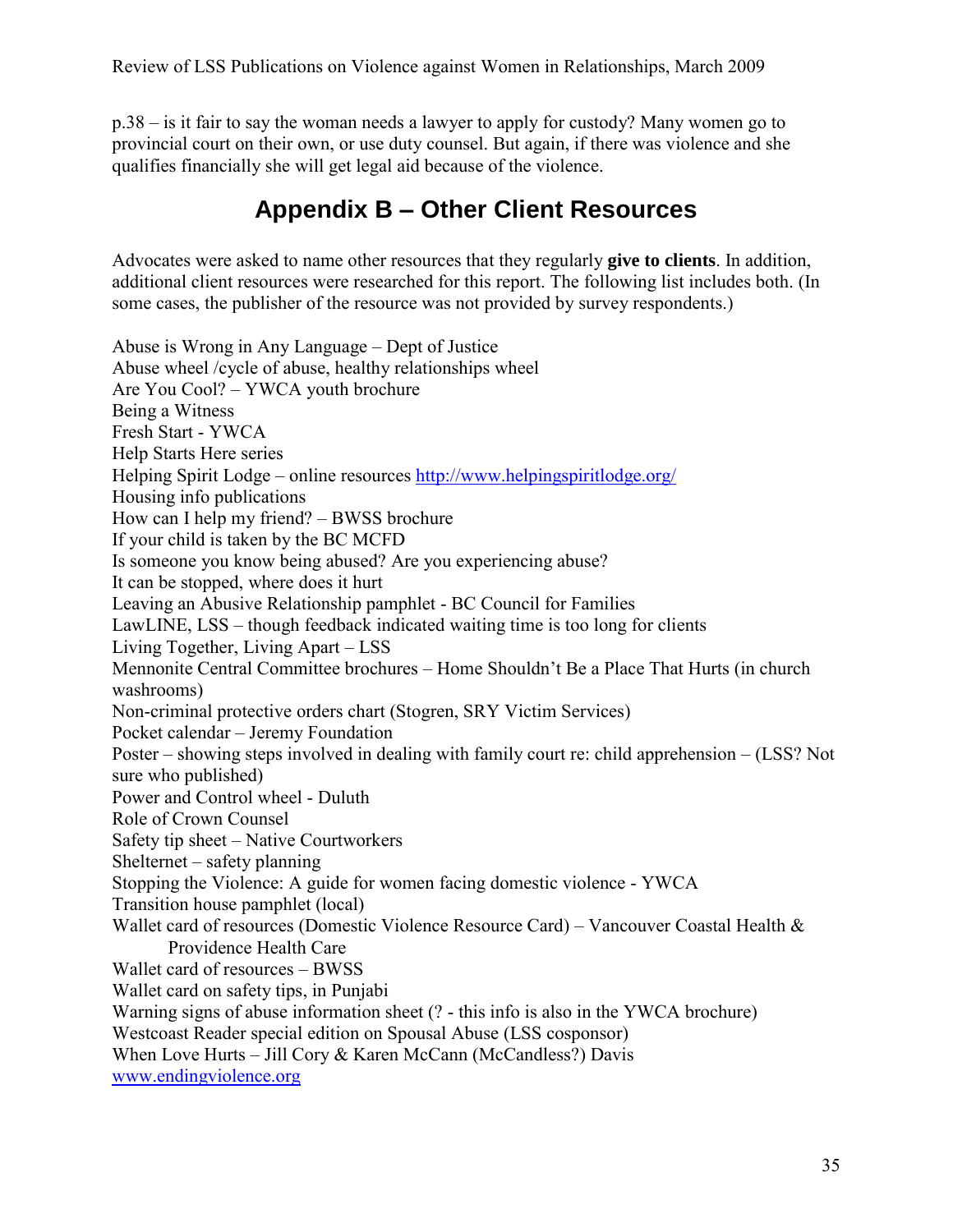# **Appendix C – Other Advocate Resources**

Advocates were also asked for titles of other resources they consult **for their own reference** in working with clients facing violence in relationships. The following are some of the resources cited, in addition to those researched for this report:

Abuse wheel, healthy relationships wheel BSCPCA – Family Violence and Animal Abuse BCYSTH (BC Yukon Society of Transition Houses) information Being a Witness – brochure BWSS materials Canadian Women's Studies (journal?) CASAC website (?) Chart on non-criminal protection orders (Cindy Stogren of SRY Victim Services) Child support in BC Community Coordination for Women's Safety (BC Government) – project materials for advocates Family Law Resource Manual for Community Based Advocates Family Violence Curriculum Kit for LINC students and teachers Government policy & legislation Health Canada publications Help, Hope and Healing series – BC govt – Ministry of Community Services Help is available - if you or someone you know is a victim of domestic violence Help Starts Here info sheets Hot Peaches If your marriage breaks up - Separation & divorce – LSS booklet In Plain Sight – Culhane & Robertson (life story anthology) Kelowna – Services for Women in Crisis Directory (Intercultural Society of Central Okanagan) LawLINE, LSS – including translations (not well publicized) Leaving an Abusive Relationship (BC Council for Families) Legal Process for Battered Women Listening to the Thunder - anthology Living Together, Living Apart - LSS Mennonite Central Committee brochures – Abuse Response & Prevention for Church, Ministry of Public Safety & Solicitor General National Clearing House on Family Violence Provincial policy on violence against women in relationships Relationships without Abuse – Victoria Family Violence Prevention Society Role of Crown Counsel - brochure Safety planning & risk assessment handouts Seattle Centre for Prevention of Abuse in Relationships – Faith Trust Institute Status of Women Canada Transition House Worker Training Materials Vancouver Red Book Victim Services info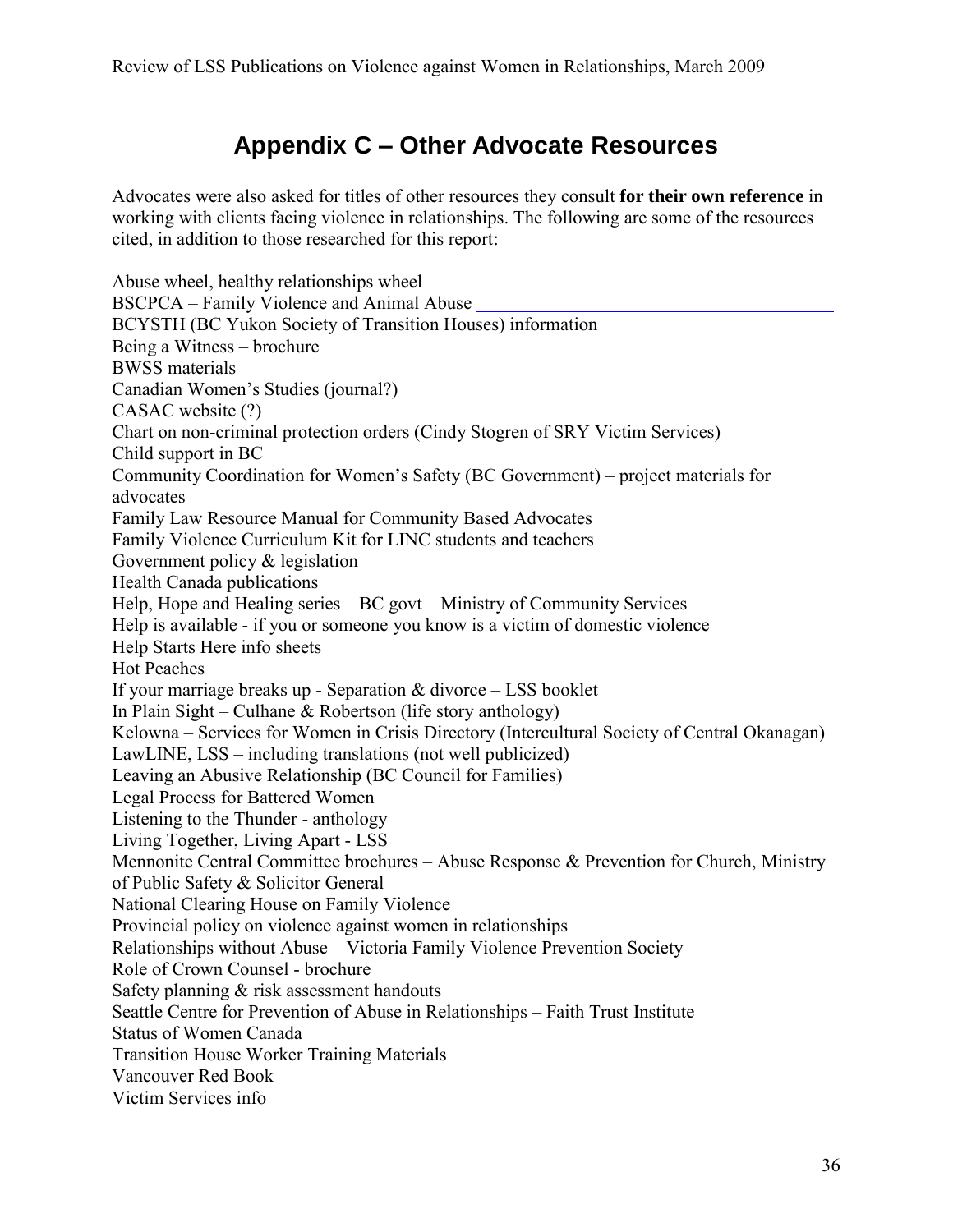WAVAW materials Welfare rights - LSS When Love Hurts YWCA (no detail provided)

### **Agencies**

Victim Assistance Program Monarch Place PACE society Sheena's Place WISHES (WISH?)

# **Appendix D – Survey Questionnaire**

- 1. Are you a
	- a. Client
	- b. Advocate/community worker
	- c. Counsellor/social worker
	- d. Information/resource centre provider
	- e. Lawyer
	- f. LSS staff (intake, LIOW, other)
	- g. LSS lawyer
	- h. Paralegal
	- i. Volunteer
	- j. Transition house worker
	- k. Victims Services worker

2. Please let us know if you work with an Aboriginal group or services for immigrants refugees or clients who speak English as a second language. Check all that apply.

- a. Aboriginal group
- b. Services for immigrants
- c. Services for refugees
- d. Services for clients who speak languages other than English
- 4. What type of services do you provide for clients? Check all that apply.
	- a. Legal information
	- b. Legal referrals
	- c. Shelter or transition house
	- d. Family services and support
	- e. Information and referrals
	- f. Counselling on violence issues
	- g. Adovcacy services
	- h. Other services (give details) **Comments.**
- 5. What community/city do you work in? **Comments.**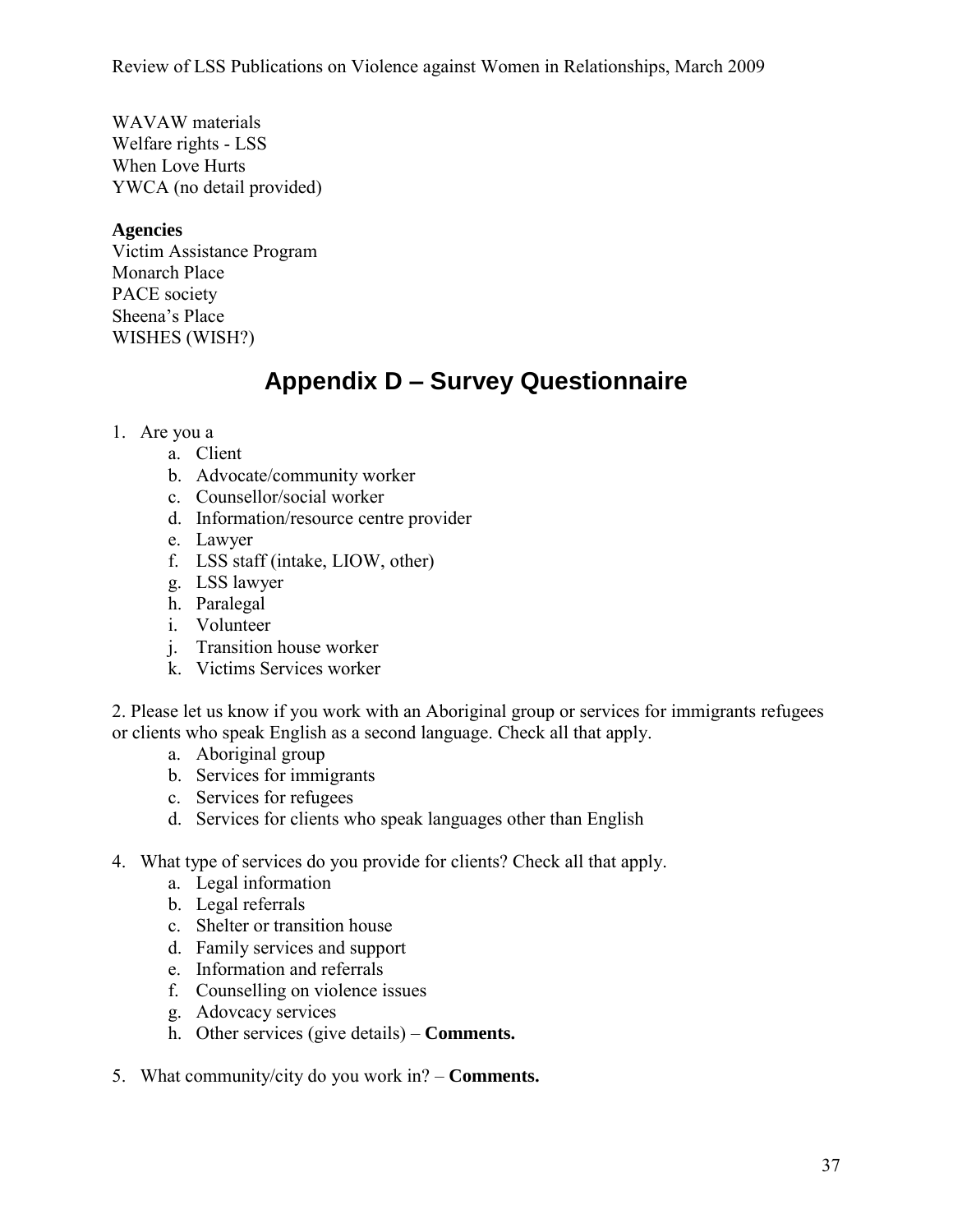- 6. Please tell us which of these publications you are familiar with (This question refers to English versions) – rated "Familiar with this" or "Don't know about this":
	- a. Speaking of Abuse: Violence Against Women in Relationships
	- b. Speaking of Abuse: Violence Against Aboriginal Women in Relationships
	- c. For Your Protection: Peace Bonds and Restraining Orders
	- d. Battered Women's Fact Sheet 1 If you are an immigrant sponsored by your husband
	- e. Battered Women's Fact Sheet 2 Taking legal action
	- f. Battered Women's Fact Sheet 3 Custody and access
	- g. Battered Women's Fact Sheet 4 Peace bonds, restraining orders and no-contact orders
	- h. Battered Women's Fact Sheet 5 Can you stay in the family home on reserve?
- 7. How often do you give CLIENTS these publications? (This question refers to the English versions). Rated: daily, 2-4 times a week, once a week, once every 2 weeks, once a month, once every few months, never.
	- a. Speaking of Abuse: Violence Against Women in Relationships
	- b. Speaking of Abuse: Violence Against Aboriginal Women in Relationships
	- c. For Your Protection: Peace Bonds and Restraining Orders
	- d. Battered Women's Fact Sheet 1 If you are an immigrant sponsored by your husband
	- e. Battered Women's Fact Sheet 2 Taking legal action
	- f. Battered Women's Fact Sheet 3 Custody and access
	- g. Battered Women's Fact Sheet 4 Peace bonds, restraining orders and no-contact orders
	- h. Battered Women's Fact Sheet 5 Can you stay in the family home on reserve?
- 8. How often do you use these publications for your own reference? (This question refers to the English versions). Rated: daily, 2-4 times a week, once a week, once every 2 weeks, once a month, once every few months, never.
	- a. Speaking of Abuse: Violence Against Women in Relationships
	- b. Speaking of Abuse: Violence Against Aboriginal Women in Relationships
	- c. For Your Protection: Peace Bonds and Restraining Orders
	- d. Battered Women's Fact Sheet 1 If you are an immigrant sponsored by your husband
	- e. Battered Women's Fact Sheet 2 Taking legal action
	- f. Battered Women's Fact Sheet 3 Custody and access
	- g. Battered Women's Fact Sheet 4 Peace bonds, restraining orders and no-contact orders
	- h. Battered Women's Fact Sheet 5 Can you stay in the family home on reserve?
- 9. In your experience, what are the most frequently asked questions or information needs related to violence in relationships? Rated: very frequently, frequently, sometimes, rarely, never.
	- a. Calling police and the role of the police
	- b. Child custody and access issues
	- c. Court process when abuser is charged with a criminal offence
	- d. Defining violence/abuse in relationships
	- e. Financial issues welfare, family home, property, etc.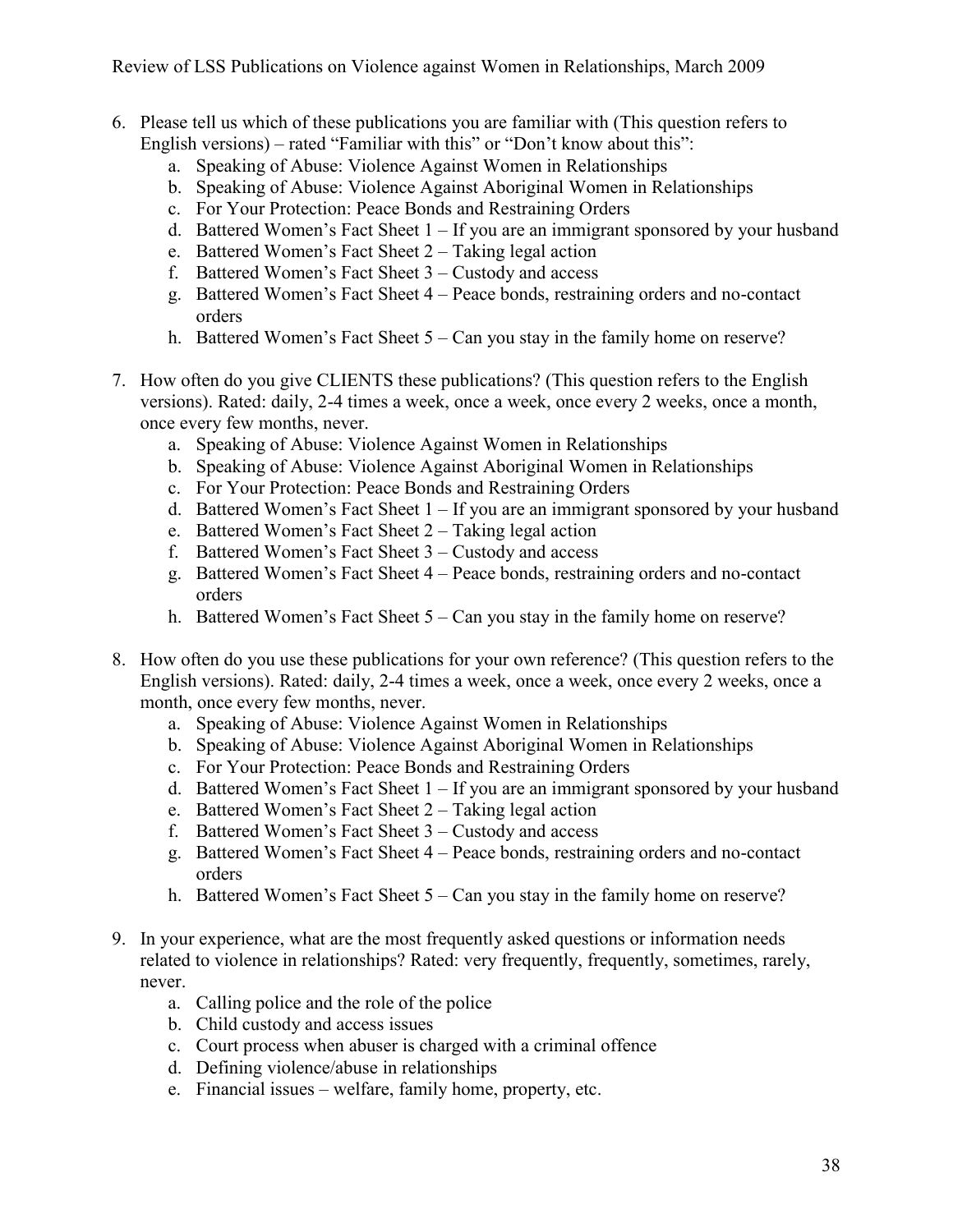- f. Immigration, sponsorship, refugee issues
- g. Restraining orders and peace bonds
- h. Safety planning
- i. Statistics about violence against women in relationships

What other information do clients need that we have not listed? – **Comments.** 

- 10. Please indicate which of these publications you feel address clients' questions and needs effectively. Check all that apply.
	- a. Speaking of Abuse: Violence Against Women in Relationships
	- b. Speaking of Abuse: Violence Against Aboriginal Women in Relationships
	- c. For Your Protection: Peace Bonds and Restraining Orders
	- d. Battered Women's Fact Sheet 1 If you are an immigrant sponsored by your husband
	- e. Battered Women's Fact Sheet 2 Taking legal action
	- f. Battered Women's Fact Sheet 3 Custody and access
	- g. Battered Women's Fact Sheet 4 Peace bonds, restraining orders and no-contact orders
	- h. Battered Women's Fact Sheet 5 Can you stay in the family home on reserve?

Please add comments about what you like or don't like about any publication. – **Comments.**

- 11. Do you use other publications about violence against women in relationships? If so, list titles.
	- a. For my own reference **Comments**.
	- b. For my clients **Comments**.
- 12. Do you need any other information about violence in relationships? **Comments.**
- 13. Please tell us which translated publications you use. Rated: use a lot, use sometimes, do not use.
	- a. Speaking of Abuse Chinese
	- b. Speaking of Abuse Punjabi
	- c. Speaking of Abuse Vietnamese
	- d. Speaking of Abuse Farsi
	- e. Speaking of Abuse French
	- f. Speaking of Abuse Russian
	- g. Speaking of Abuse Spanish
	- h. Battered Women's Fact Sheets Chinese
	- i. Battered Women's Fact Sheets Farsi
	- j. Battered Women's Fact Sheets Punjabi
	- k. Battered Women's Fact Sheets Spanish
	- l. For Your Protection Chinese
	- m. For Your Protection Punjabi
- 14. Do you need these materials in any other languages? Please tell us which languages.
	- a. Speaking of Abuse **Comments.**
	- b. Battered Women's Fact Sheets **Comments.**
	- c. For Your Protection **Comments**.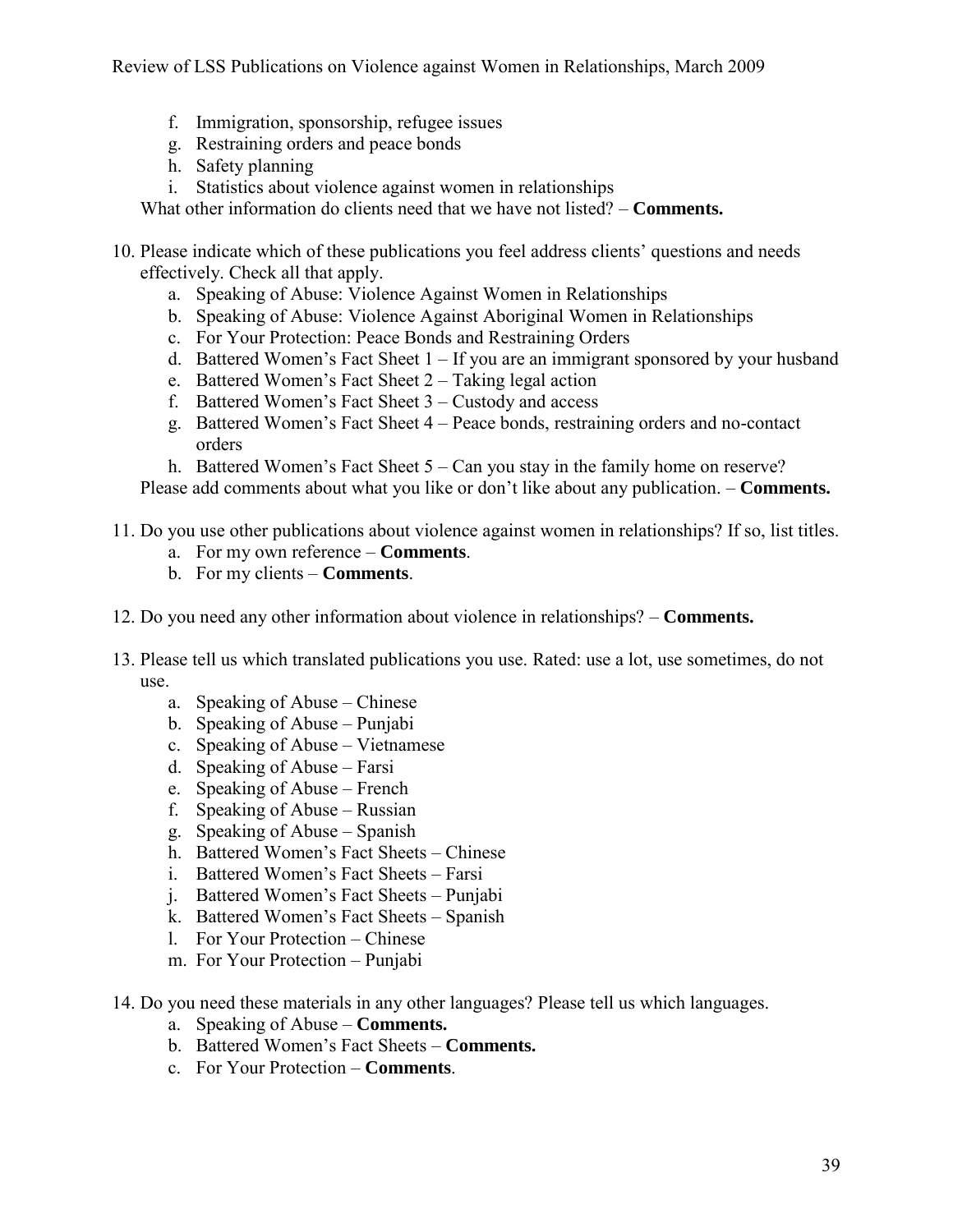- 15. Do you or your clients need any other information about violence in relationships in other languages? – **Comments.**
- 16. Which formats work best for your clients? Rated: best format, useful, not useful. **Comments.**
	- a. Large booklet
	- b. Small booklet
	- c. Fact sheets 81/2 x 11
	- d. One-page folded brochure
	- e. Video
	- f. DVD
	- g. Podcast
	- h. Online document
	- i. Online video clips
	- j. Posters
	- k. Bookmarks
	- l. Wallet cards
- 17. Which formats work best for you? Rated: best format, useful, not useful. **Comments**.
	- a. Large booklet
	- b. Small booklet
	- c. Fact sheets 81/2 x 11
	- d. One-page folded brochure
	- e. Video
	- f. DVD
	- g. Podcast
	- **h. Phone tape**
	- i. Online document
	- j. Online video clips
	- k. Posters
	- l. Bookmarks
	- m. Wallet cards
- 18. How would your clients prefer print information to be provided? **Comments.**
	- a. One booklet covering all topics
	- b. Shorter booklets, fact sheets, brochures, etc. focused on single topic areas.
- 18. How would you prefer print information for your reference provided? **Comments.**
	- a. One booklet covering all topics
	- b. Shorter booklets, fact sheets, brochures, etc. focused on single topic areas.
- 19. In what way do you give clients printed information? Check all that apply.
	- a. Available for pickup from public display rack
	- b. After a phone inquiry
	- c. During an in-person interview
	- d. Follow-up after an in-person interview